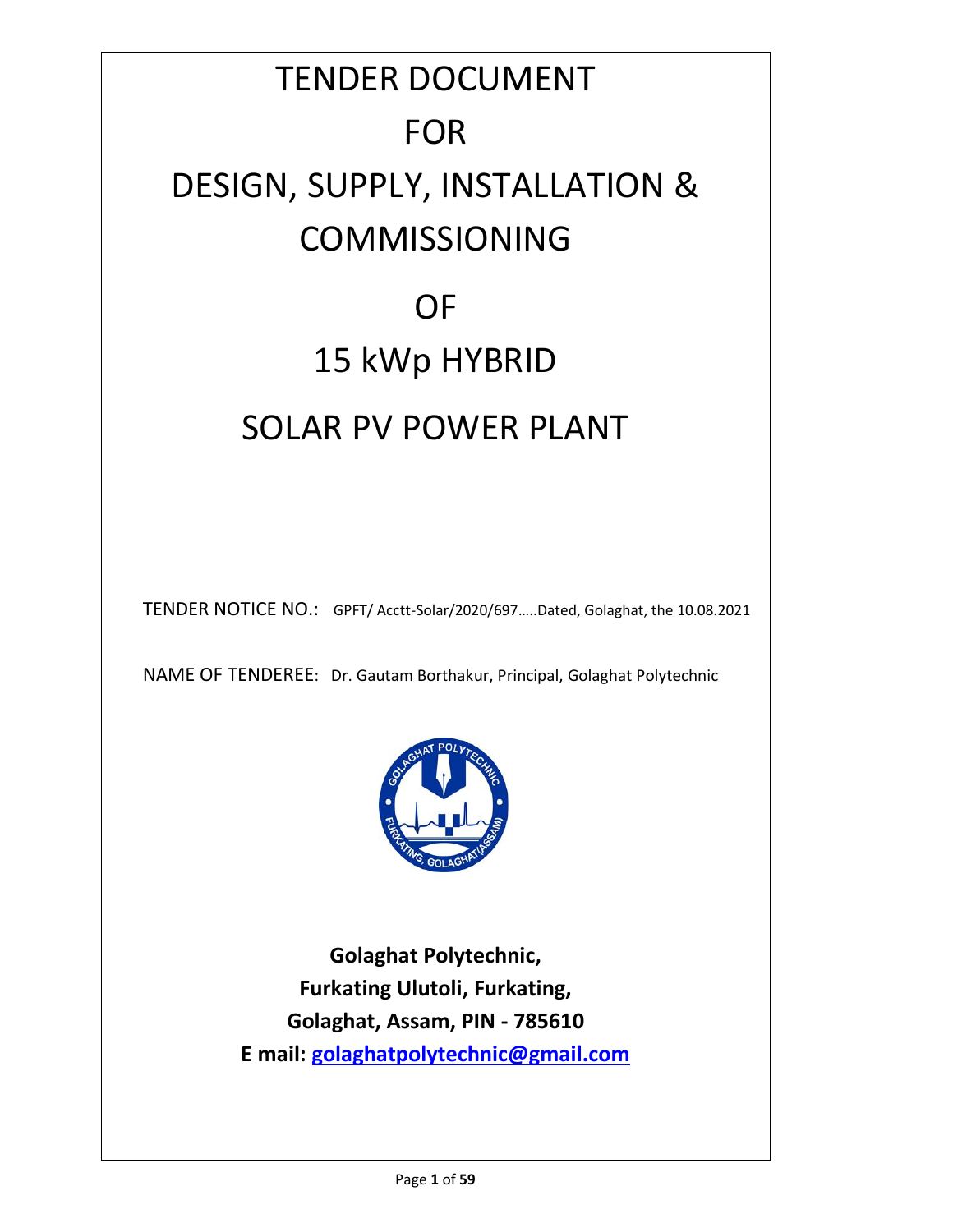# **PART-I GENERAL DETAILS**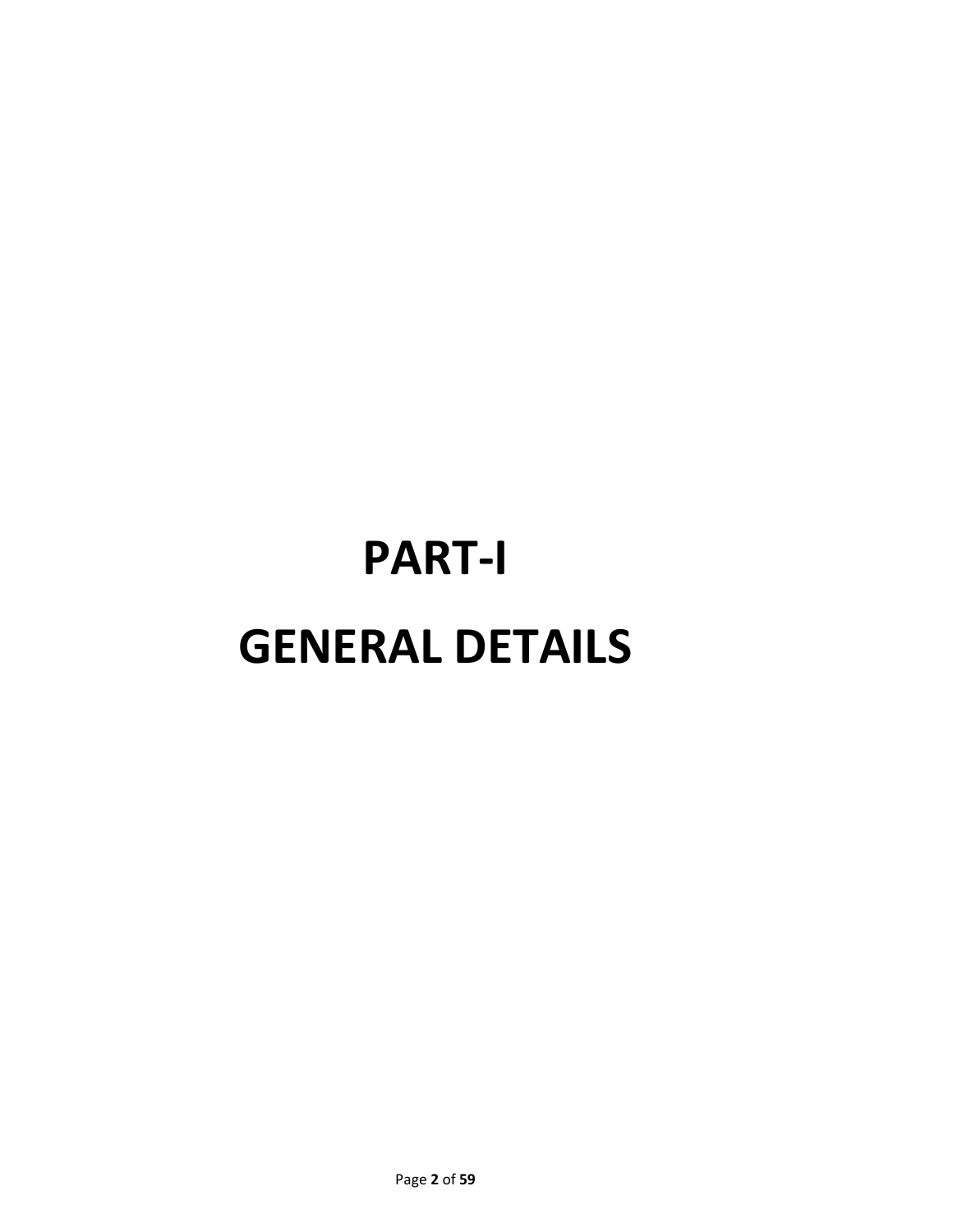## **G[OLAGHAT POLYTECHNIC](mailto:golaghatpolytechnic@gmail.com)**

### **ULUTOLI, FURKATING, GOLAGHAT, ASSAM, PIN - 785610**

**E mail - "golaghatpolytechnic@gmail.com"**

**Tender Notice No.** GPFT/ Acctt-Solar/2020/697…………………Dated, Golaghat, the 10.08.2021

Tenders are invited from all eligible manufacturers/Supplier/experienced contractors for DESIGN, SUPPLY, INSTALLATION, COMMISSIONING AND AMC OF HYBRID ROOF-TOP SOLAR POWER PLANT ( 15 KWP) at "GOLAGHAT POLYTECHNIC, ULUTOLI, FURKATING, GOLAGHAT, ASSAM, PIN-785610"

The detailed notice, eligibili[ty criteria and tender documen](http://www.golaghatpolytechnic.in/)t can be seen and downloaded from the institute website www.golaghatpolytechnic.in .

Corrigendum/Addendum if any to this [would be loaded in our instit](http://www.golaghatpolytechnic.in/)ute website.

For details log on to our website www.golaghatpolytechnic.in

The undersigned reserves all the rights to reject any or all the tenders without assigning any reason.

> **PRINCIPAL GOLAGHAT POLYTECHNIC FURKATING**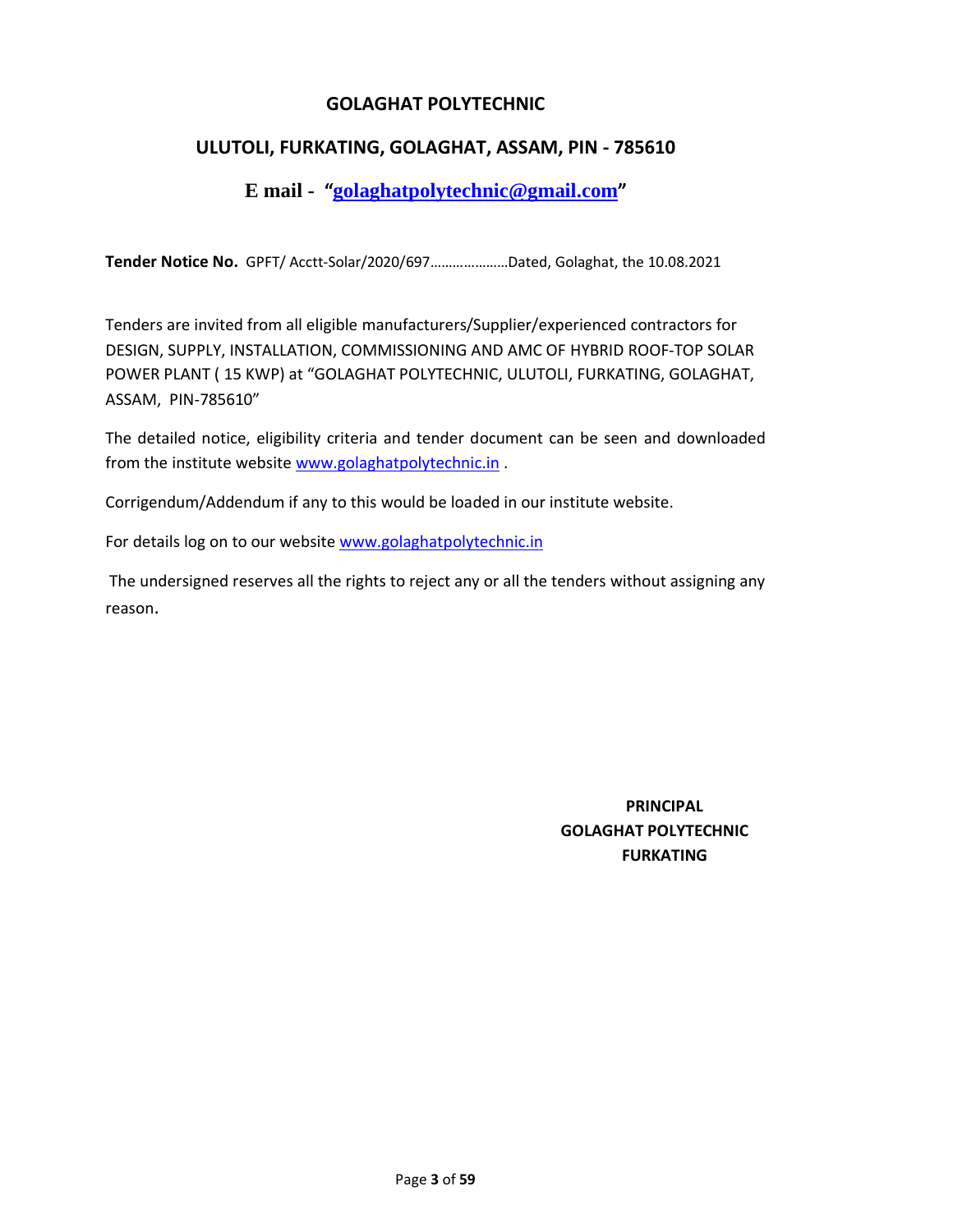# SUBMISSION OF TENDER

FROM :- ………………………………………………………………………………………………………………………………………….

To, THE PRINCIPAL GOLAGHAT POLYTECHNIC FURKATING,785610

**Subject: - Offer in response to Tender Notice No.** GPFT/ Acctt-Solar/2020/697……………Dated, Golaghat, the 10.08.2021

Sir,

we hereby submit our offer in full compliance with terms & conditions of the attached tender in Part-I (Technical Bid) & Part-II (Financial Bid).

(Signature of Tenderer)

(Seal)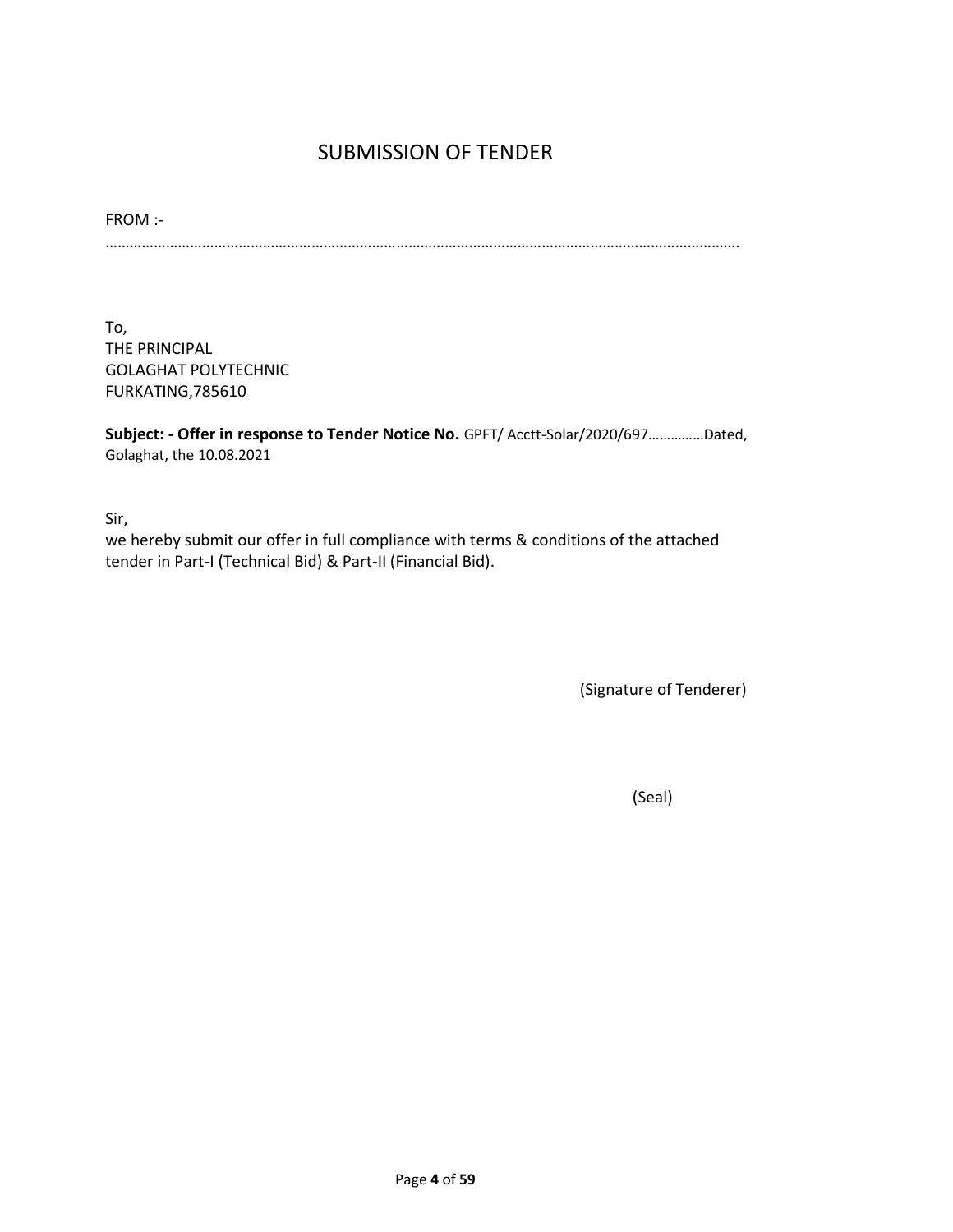### **NOTICE INVITING TENDER**

The Principal, Golaghat Polytechnic, Furkating invites sealed tenders affixing non refundable court fee stamp of Rs. 8.25 from reputed and resourceful Contractors having EPF/Sales tax/DVAT/PAN etc. for the under mentioned work in 3 (three) envelop system:

| 1  | Tender Notice No.                                                                                          | GPFT/Acctt-Solar/2020/697<br>.Dated, Golaghat, the 10.08.2021                                                                         |  |
|----|------------------------------------------------------------------------------------------------------------|---------------------------------------------------------------------------------------------------------------------------------------|--|
| 2  | Particulars of the work                                                                                    | Design, Supply, Installation & Commissioning of<br>15 kWp Hybrid Roof-top Solar PV Power Plant at<br>Golaghat Polytechnic, Furkating. |  |
| 3  | <b>Estimated project cost</b>                                                                              | Rs. 20,00,000.00                                                                                                                      |  |
| 4  | Period of contract                                                                                         | Till the completion of all proposed works.                                                                                            |  |
| 5  | Cost of tender document                                                                                    | Rs 700 (inclusive tax)                                                                                                                |  |
| 6  | Last date/ time of submission                                                                              | 16 <sup>th</sup> September, 2021 up to 11:00 a.m.                                                                                     |  |
| 7  | Amount of Earnest money 2% of the<br>project value (1% only for the<br>tenderer belonging to ST, SC & OBC) | Rs40000.00                                                                                                                            |  |
| 8  | Validity of offer for acceptance                                                                           | 3(three) Months from the date of opening of<br>the Technical bid                                                                      |  |
| 9  | Date and Time of opening of tender                                                                         | 16 <sup>th</sup> September, 2021 at 11:30 a.m.                                                                                        |  |
| 10 | Place of opening of tender                                                                                 | Golaghat Polytechnic                                                                                                                  |  |

• [Separate envelop\(s\) should be su](http://www.golaghatpolytechnic.in/)perscribed as "EMD", "Technical Bid" and "Price Bid".

- The tender document should be downloaded from our website www.golaghatpolytechnic.in and the requisite fee shall be paid by demand draft in favour of **GOLAGHAT POLYTECHNIC AICTE** payable at SBI, Golaghat along with submission of tender in a separate envelope marked cost of tender form without which the tender submitted will not be entertained.
- Tender without requisite EMD & Tender fee shall be rejected outrightly.
- The date of opening of Price Bid will be intimated to the qualified agencies separately if not opened on the same day.
- The undersigned reserves all the rights to reject any or all the tenders without assigning any reason.

# **PRINCIPAL GOLAGHAT POLYTECHNIC FURKATING**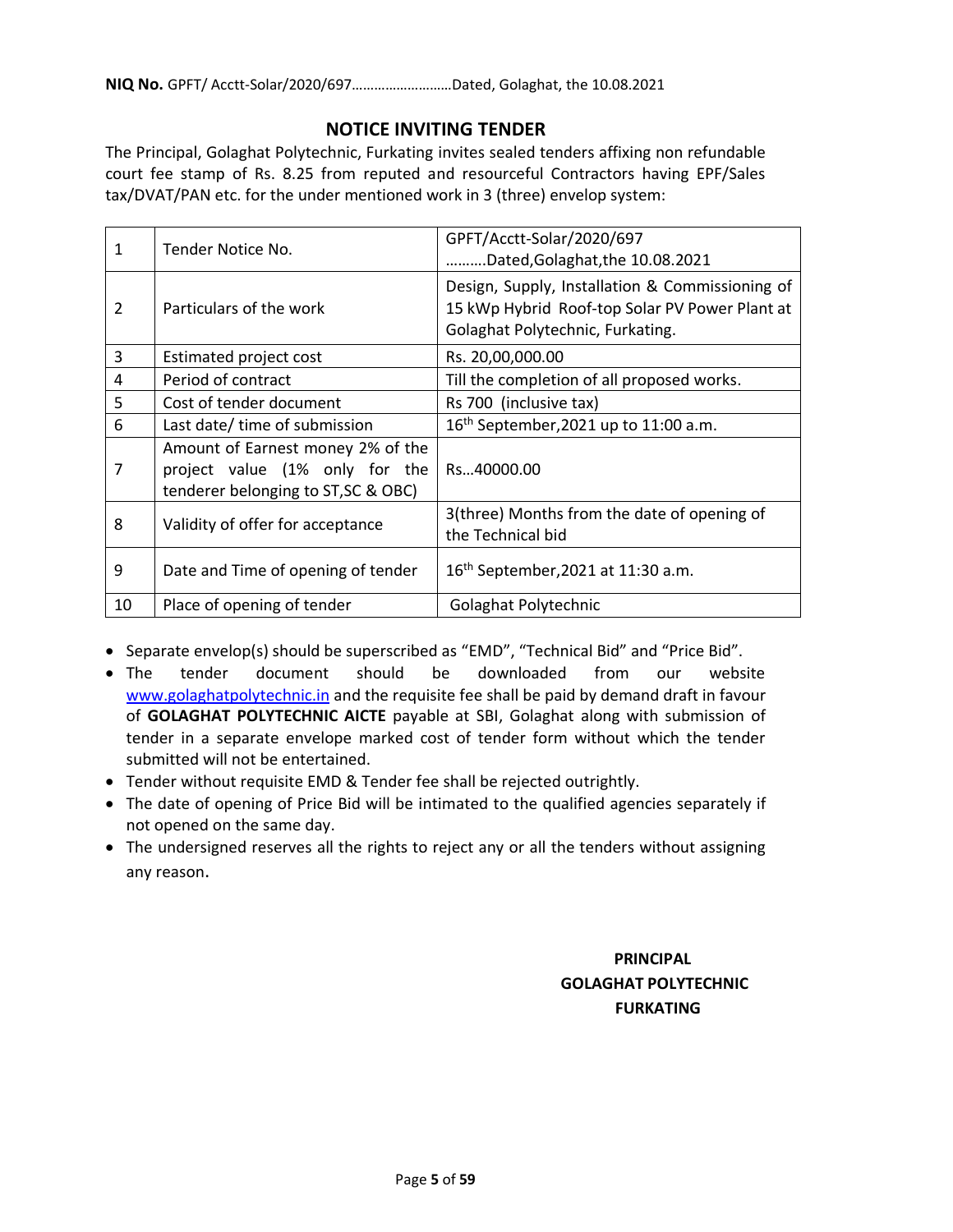#### **GENERAL PARTICULARS OF TENDERER**

| SI             | <b>Particulars</b>                                                                                                                                                                                            | <b>Details</b> |
|----------------|---------------------------------------------------------------------------------------------------------------------------------------------------------------------------------------------------------------|----------------|
| 1              | Name of Tenderer/Firm                                                                                                                                                                                         |                |
| $\overline{2}$ | <b>Postal Address</b>                                                                                                                                                                                         |                |
| 3              | E-mail                                                                                                                                                                                                        |                |
| 4              | Telephone No.                                                                                                                                                                                                 |                |
| 5              | Name, designation & contact<br>number of the representative<br>of the tenderer to whom all<br>references shall be made.                                                                                       |                |
| 6              | Nature of the firm (Individual/<br>Partnership/Consortium/ Pvt.<br>Ltd/Public Ltd. Co. /Public<br>Sector etc.) Attach attested<br>copy of Registration &<br>Partnership<br>deed/Memorandum of<br>Association. |                |
| $\overline{7}$ | Amount and particulars of the<br>earnest money deposited.                                                                                                                                                     |                |
| 8              | Annual Turnover for last three<br>years (Attach balance sheets<br>from CA in this regard)                                                                                                                     |                |
| 9              | Name and address of the<br>Indian/foreign collaboration if<br>any.                                                                                                                                            |                |
| 10             | GSTN Registration no.(Copies of<br>Registration Certificates to be<br>enclosed)                                                                                                                               |                |
| 11             | Has the tenderer/firm ever been<br>debarred by any institution for<br>undertaking any work?                                                                                                                   |                |
| 12             | Any other information attached<br>by the tenderer (Details and<br>Annexure / page no. where its<br>enclosed)                                                                                                  |                |

Tenderers are requested to give their full particulars and legal and financial status.

#### **(Signature of tenderer with Seal)**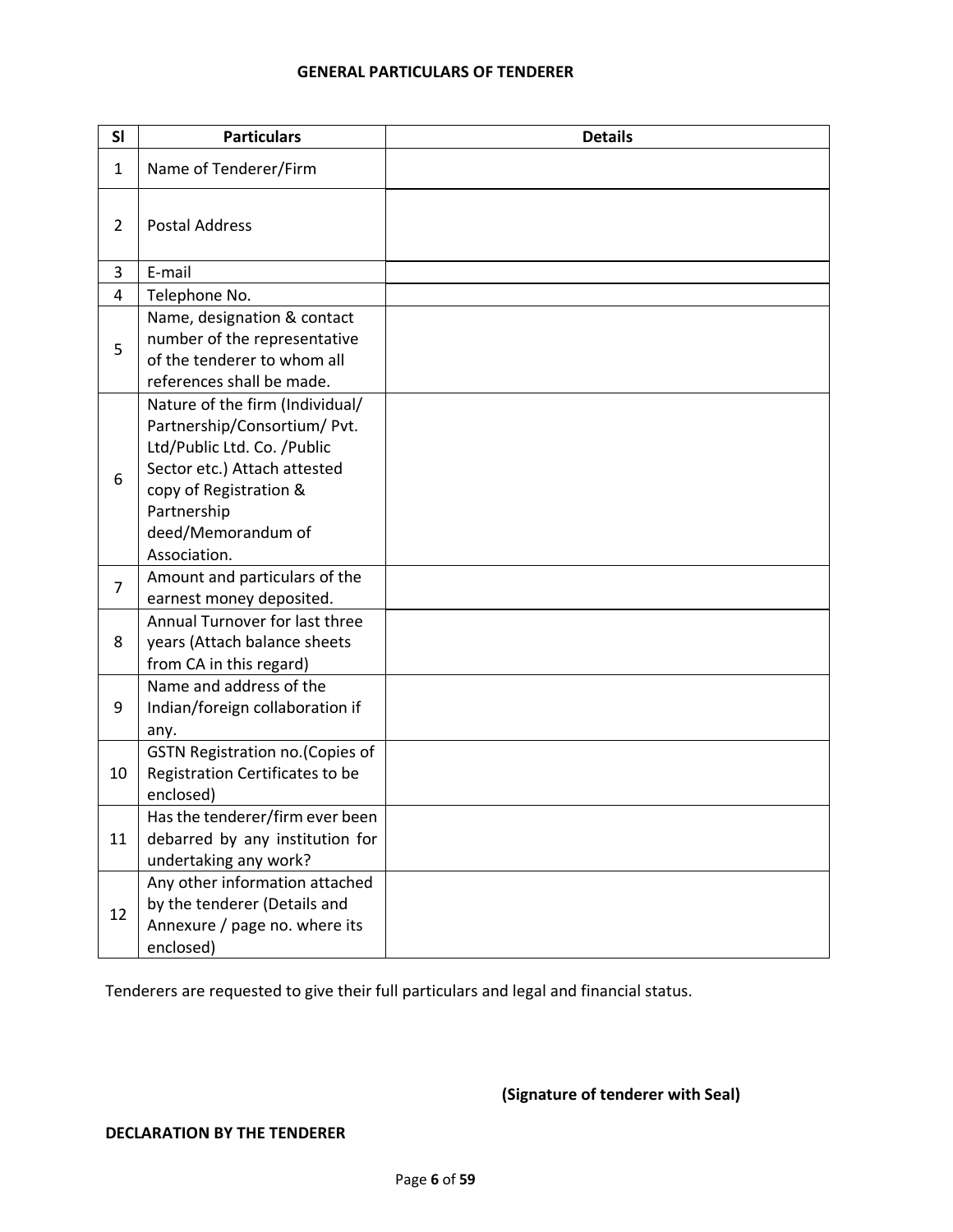I/We……………………………………………………………………………………………..

(Hereinafter referred to as Tenderer) being desirous of tendering for the work, under this tender and having fully understood the nature of the work and having carefully noted all the terms and conditions, specifications etc. as mentioned in the tender document do hereby declare that-

1. The tenderer is fully aware of all the requirements of the tender document and agrees with all provisions of the tender document and accepts all risks, responsibilities and obligations directly or indirectly connected with the performance of the tender.

2. The tenderer is fully aware of all the relevant information for proper execution of the proposed work, with respect to the proposed place of works/ site, its local environment, approach road and connectivity etc. and is well acquainted with actual and other prevailing working conditions, availability of required materials and labour etc. at site.

3. The tenderer is capable of executing and completing the work as required in the tender and is financially solvent and sound to execute the tendered work. The tenderer is sufficiently experienced and competent to perform the contract to the satisfaction of Institution, IIT Guwahati and AICTE. The tenderer gives the assurance to execute the tendered work as per specifications, terms and conditions of the tender on award of work.

4. The tenderer has no collusion with other tenderers, any employee of or with any other person or firm in the preparation of the tender.

5. The tenderer has not been influenced by any statement or promises by The Institution or IIT Guwahati or AICTE or any of its employees but only by the tender document.

6. The tenderer is familiar with all general and special laws, acts, ordinances, rules and regulations of the Municipal, District, State and Central Government that may affect the work, its performance or personnel employed therein.

7. The tenderer has never been debarred from similar type of work by any Government undertaking/Department. (An undertaking on Stamp paper in this regard shall be submitted)

8. The tenderer accepts that the earnest money may be absolutely forfeited by The Institution if the tenderer fails to sign the contract or to undertake the work within stipulated time.

9. This offer shall remain valid for acceptance for 6 (Six) months from the proposed date of opening of the Technical Bid.

10. All the information and the statements submitted with the tender are true.

(Signature of Tenderer)

(Seal)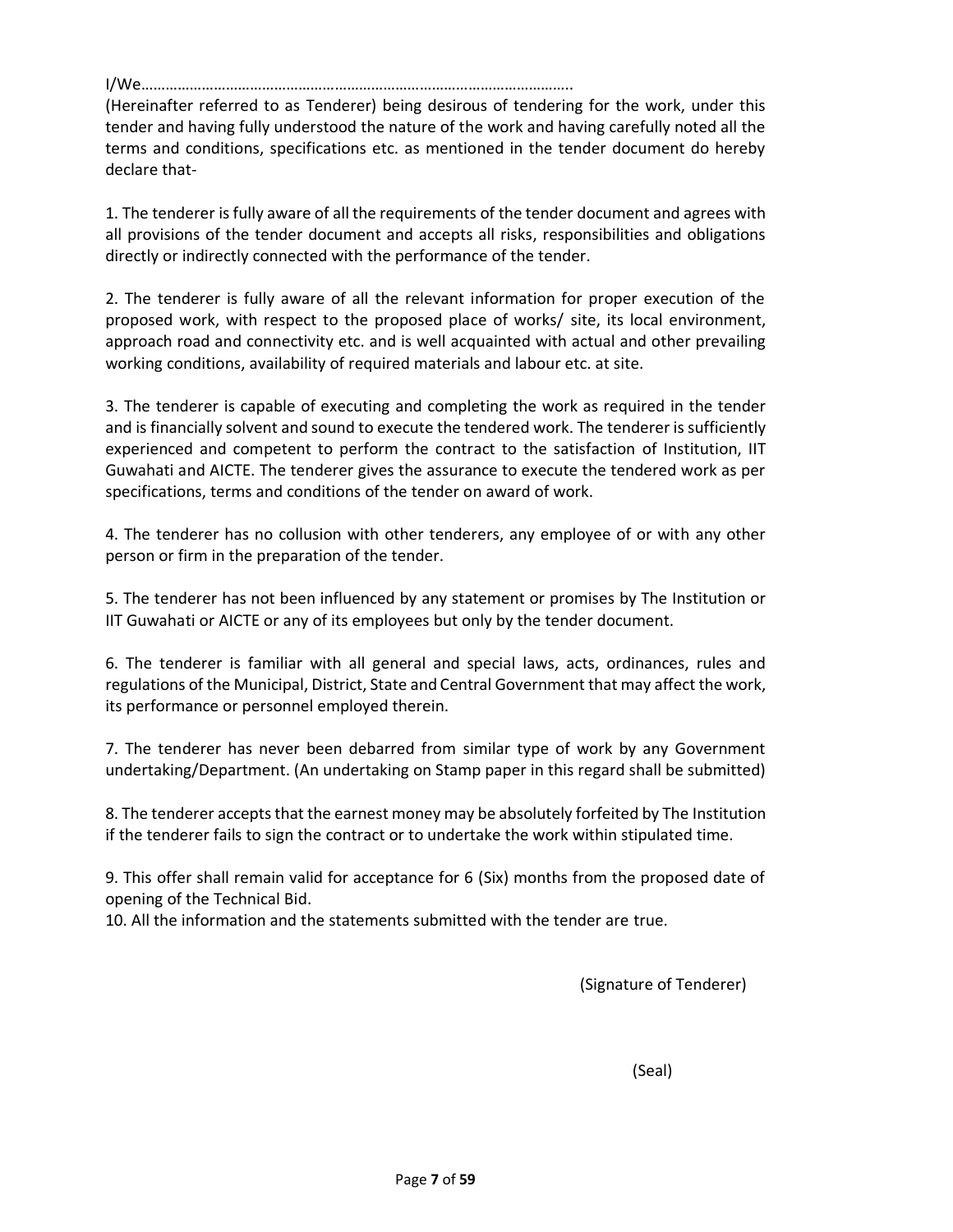# **PART-2**

# **INSTRUCTIONS TO TENDERERS**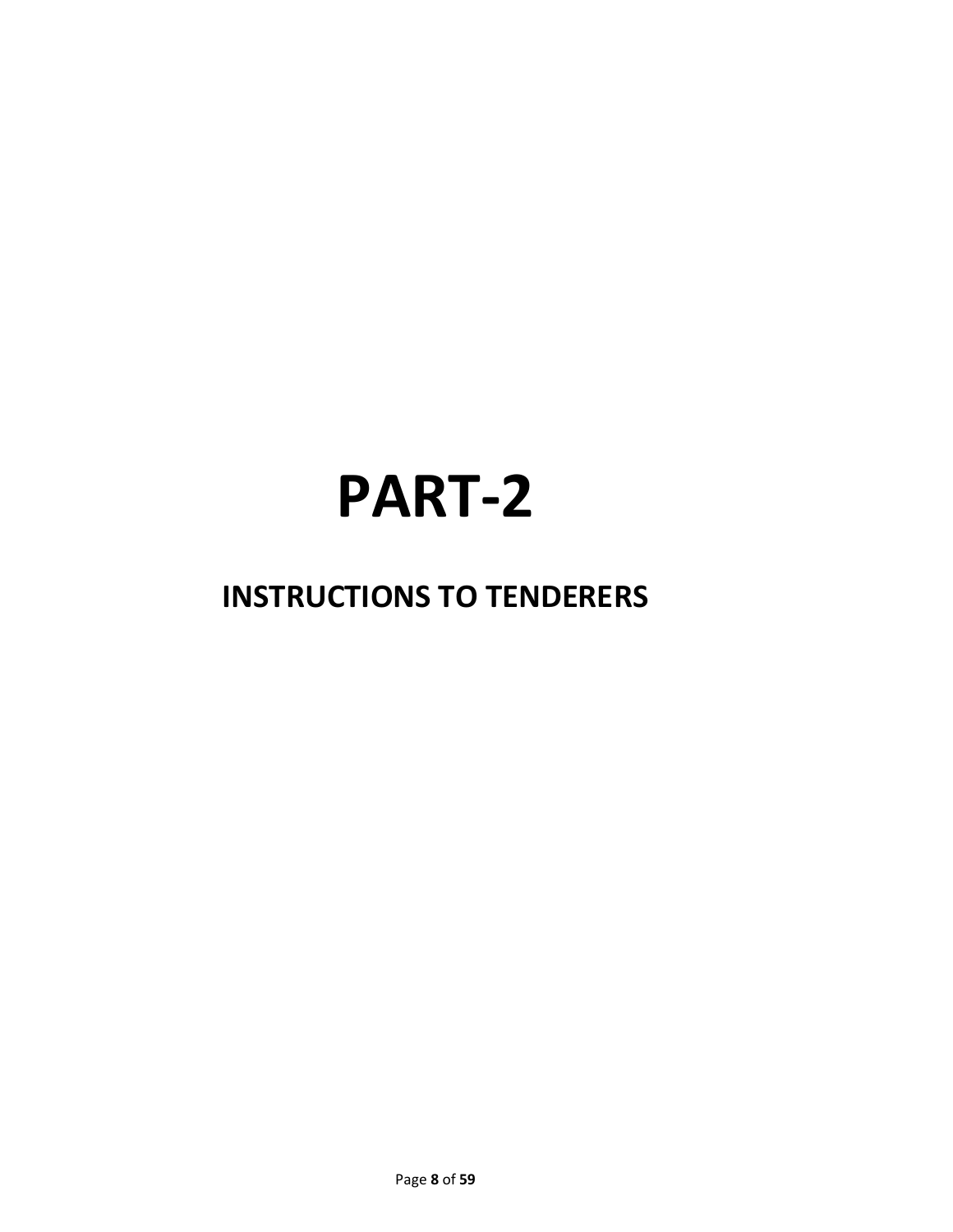# INTRODUCTION

#### 1. ELIGIBLE TENDERERS

The tenderer shall provide sufficient documentary evidences to satisfy the following conditions that the tenderer:

(a) Is an indigenous manufacturer/supplier of the Solar P.V. Module or Battery or PCU and experienced contractor in the field of Solar P.V. Power plant.

(b) Has established a quality assurance system and organization designed to achieve high levels of equipment reliability in manufacturing of the Solar Systems.

(c) Has adequate financial stability and status to meet the financial obligations pursuant to the scope of work. (The firm must have an annual turnover of minimum 25 Lacs during the last three years.)

(d) Has experience of Design, manufacturing, supply, installation and maintenance/after sale services in the field of Hybrid Solar PV Plants of more than 50 kW capacities in the last three years. The details must be submitted in the Performa given in the Technical Bid section of tender document with proof.

(e) Has a registered office preferably at Assam with adequate field service setup to provide good after sale services including necessary repair and maintenance. Should have previous experience of executing Solar Project in Assam for which documentary evidence has to be submitted.

(f) Has valid Test Certificate of the Solar PV Power Plant as specified and required in the Technical- Bid of this tender document.

The above stated requirements are compulsory to be fulfilled by the tenderer and Tendering Authority may also ask for any additional information as may be deemed necessary in public interest.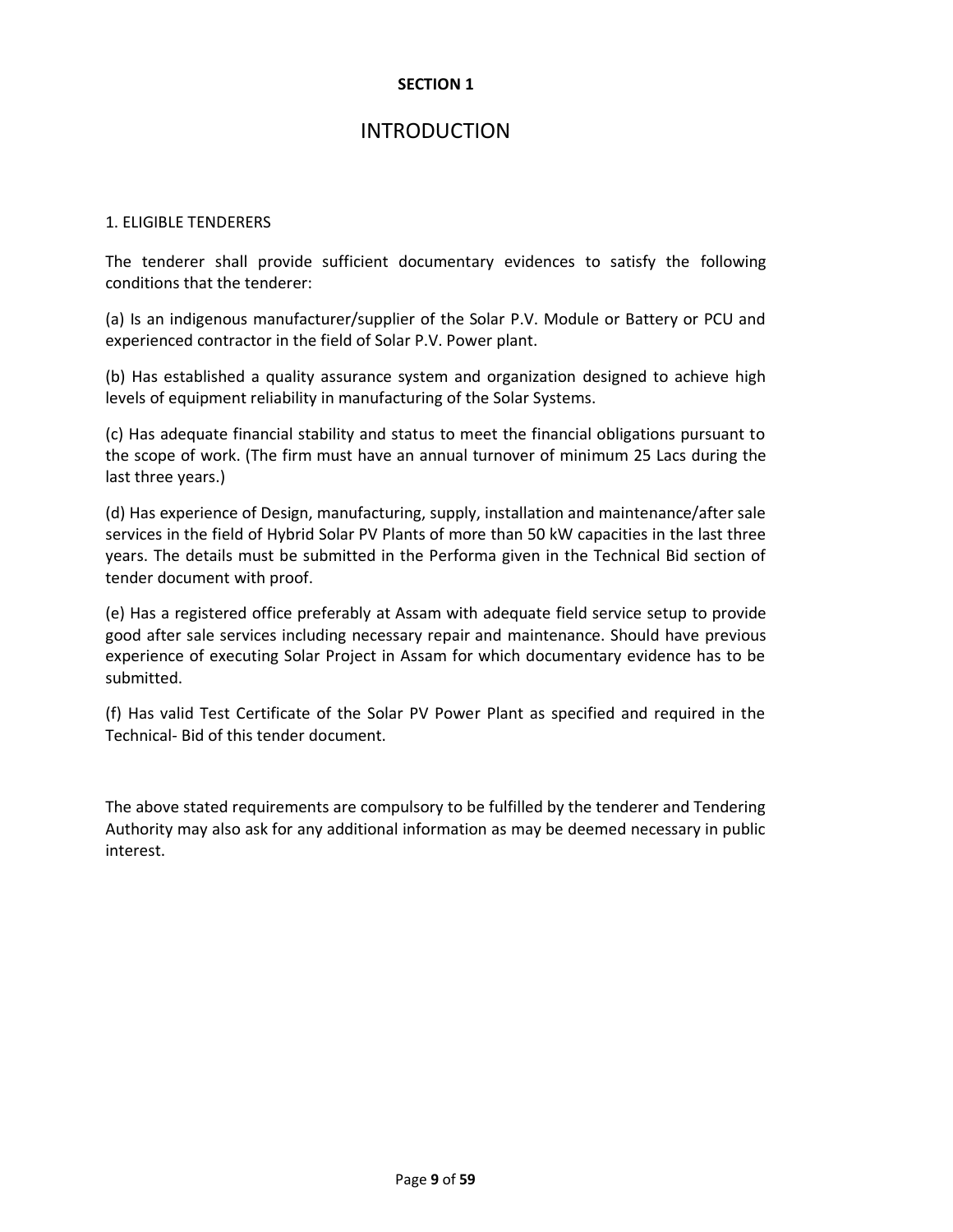# THE TENDER DOCUMENT

#### 2.1 CONTENT OF TENDER DOCUMENT

2.1.1 The tender procedure and contract terms are prescribed in the tender document. In addition to the invitation of tender, the tender document includes the various other documents as given.

2.1.2 The tenderer is expected to examine all instructions, terms and conditions, specifications, forms and formats etc as mentioned/ enclosed in the tender document. Failure to furnish all information required in the tender document or submission of a tender not substantially responsive to the tender document in every respect will be at the tenderer's risk and is likely to result in out-right rejection of the tender.

#### 2.2 INFORMATION REQUIRED WITH THE PROPOSAL

2.2.1 The tender must clearly indicate the name of the manufacturer, the types and model & make of each principal item of equipment proposed to be supplied. The tender may also contain details of specifications and other comprehensive descriptive materials in support of technical specifications.

2.2.2 The above information may be provided by the tenderer in the form of separate sheets, specifications, catalogues etc.

2.2.3 Any tender not containing sufficient descriptive material to describe the proposed equipment may be treated as incomplete and hence may be rejected. Such descriptive materials and specifications submitted by the tenderer will be retained by Tendering Authority. Any deviations from these will not be permitted during the execution of the contract, without specific written permission of Tendering Authority.

#### 2.3 CLARIFICATION OF TENDER DOCUMENT

2.3.1 Any prospective tenderer requiring any clarification on the tender document regarding various provisions/ requirements/ preparation/ submission of the tender, may contact Tendering Authority in writing by letter / email within one week (7 days) from the date of publication/up-loading of tender at Website. Queries received later shall not be entertained.

2.3.2 Verbal clarifications and information shall not be entertained in any way.

#### 2.4 AMENDMENTS IN TENDER DOCUMENT

2.4.1 At any time prior to the due date for submission of the tender or even prior to the opening of the financial bid, Tendering Authority may for any reason, whether at its own initiative or as a result of a request for clarification/ suggestion by a prospective tenderer, amend the tender document by issuing a notice.

2.4.2 The amendments will be notified on the website at least 3 days before the proposed date of submission of the tender. Tendering Authority will bear no responsibility or liability arising out of nonreceipt of the information in time or otherwise. If any amendment is required to be notified within 3 days of the proposed date of submission of the tender, the last date of submission shall be extended for a suitable period of time.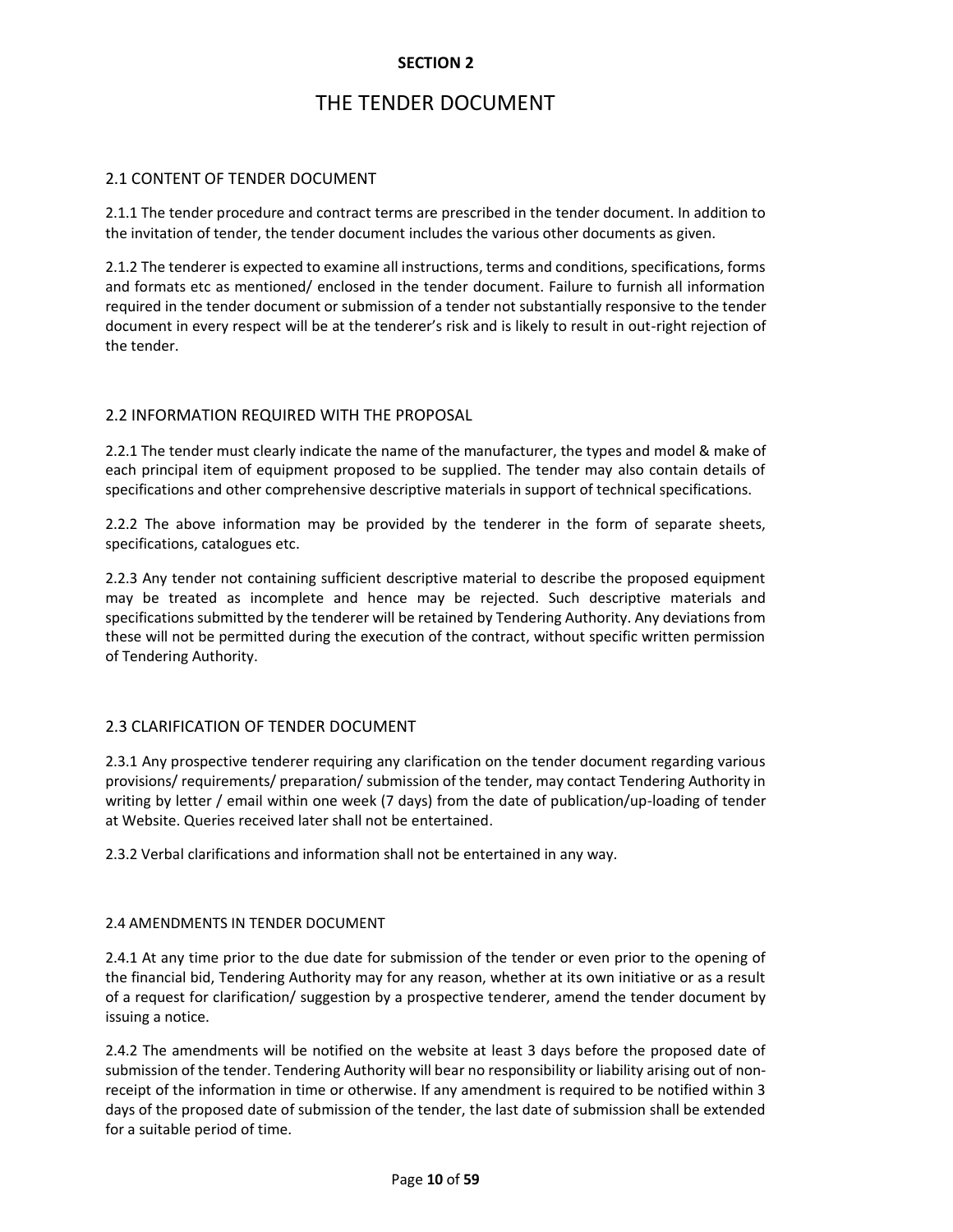# PREPARATION OF TENDER

#### 3.1 LANGUAGE OF TENDER AND MEASURE

The tender prepared by the tenderer along with all the related documents shall be in English. Any printed literature furnished by the tenderer may be in another language so long as it is accompanied by an English translation of its pertinent passages. Unit measurements shall be in accordance with the International System (SI). All correspondence between the tenderer and Tendering Authority shall also be in English.

#### 3.2 EARNEST AND SECURITY MONEY

3.2.1 The tenderer shall furnish earnest money as mentioned in the 'Particulars of Tender' in the form of FDR/CDR/DD from any nationalized bank pledged in favour of **GOLAGHAT POLYTECHNIC AICTE** as a part of his tender. Tenders without EMD shall be rejected by the Tendering Authority as being non-responsive. The No interest shall be paid by the Tendering Authority on the amount of earnest money deposit.

3.2.2 The earnest money may be forfeited: -

a) If a tenderer withdraws his tender during the specified period of validity of offer.

b) If the successful tenderer fails to sign the contract agreement within stipulated period.

3.2.3 The earnest money of the successful tenderer will be converted to security deposit and will be adjusted against the security money to be deposited. At this time, the tenderer shall have to deposit security money amounting to 10% of the contract value in the form of FDR/CDR/DD from any nationalized bank pledged in favour of GOLAGHAT POLYTECHNIC AICTE. No interest shall be paid by the Tendering Authority on the amount of security money deposit.

3.2.4 Tendering Authority may also decide to split the work between other tenderers who choose to execute the work on the lowest rates received in the tender. The earnest money of such selected tenderers shall also be adjusted against the security money to be deposited after signing the agreement and submission of 10% security money by them. After receiving the consent to work on the lowest rates, the earnest money of such tenderers shall be forfeited if they fail to sign the contract agreement within stipulated period.

3.2.5 The earnest money of all other tenderers who do not accept the lowest rates shall be released after receiving their written intimation regarding not being interested.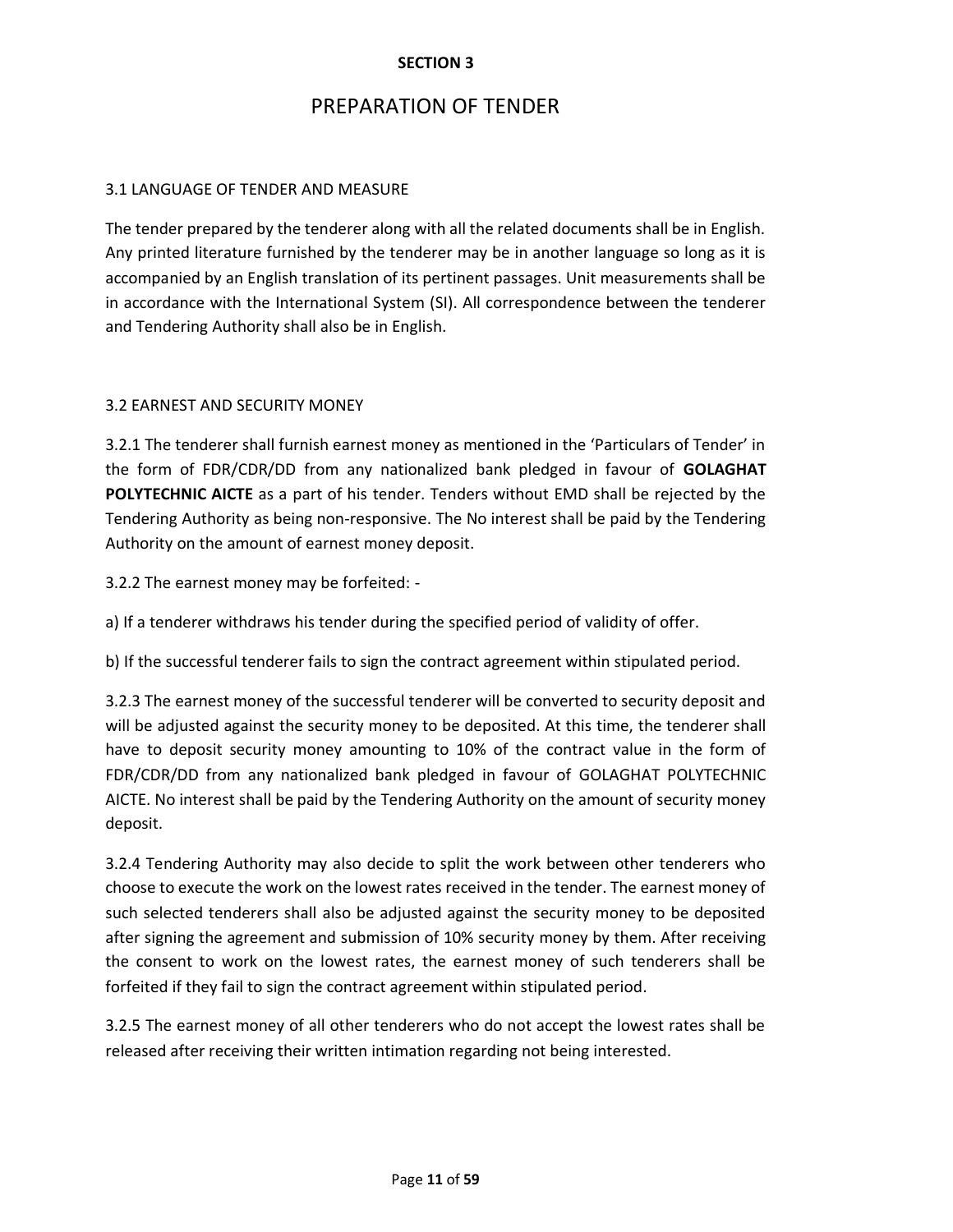#### 3.3 PERIOD OF VALIDITY OF TENDER

3.3.1 Validity of the offer should be Six (06) months from the proposed date of opening of the Technical bid. Tenders without this validity will be rejected.

3.3.2 In exceptional circumstances, Tendering Authority may solicit the consent of the tenderers to an extension of the period of validity of offer. The request and the response thereof shall be made in writing.

#### 3.4 FORMATS AND SIGNING OF TENDER

3.4.1 The tender must contain the name and places of business of the firm/person/persons participating in the tender and must be signed and sealed by the tenderer with his usual signature. The name and designation of all persons signing the tender document should be written below each signature. Tenders by a partnership firm must be furnished with the full name of all partners with a copy of partnership deed.

3.4.2 The original copy of the tender should be typed or written in indelible ink and must be signed with the legal name of the corporation/ company by the President/ Managing Director/ Secretary of the firm or a person duly authorized to bid. In case of an authorized person, the letter of authorization by written power-of-attorney should be enclosed with the technical bid of the tender. The person or persons signing the tender shall initial all pages of the tender document.

3.4.3 The tender shall contain no interlink actions, erasers or overwriting except as necessary to correct the errors made by the tenderer in the preparation of tender. The person or persons signing the tender shall also sign at all such corrections.

#### 3.5 PRICE AND CURRENCIES

The tenderer shall submit his rates in Indian Rupees only, on the format for Financial Bid attached to this tender document. The rates should include all applicable taxes, duties & surcharges.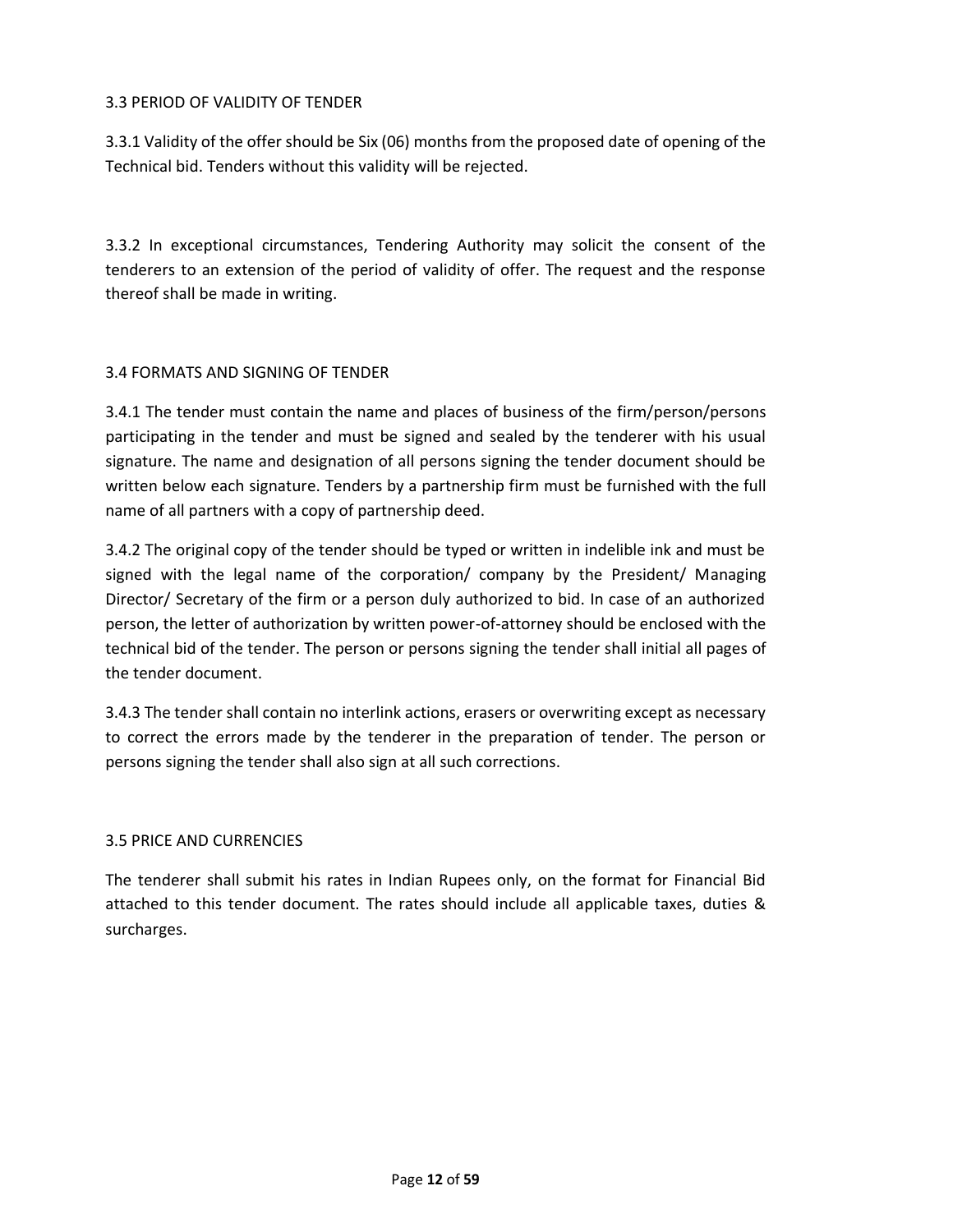# SUBMISSION OF TENDER

#### 4.1 GENERAL INFORMATION

4.1.1 The Tender document shall be submitted in 2 (Two) parts.

PART A: Technical Bid PART B: Financial Bid

The Tenderer must furnish the Technical Bid along with all required documents in hard or spiral binding only. All the enclosures shall be duly listed giving page numbers. In the event of non-compliance of this instruction, the Tendering Authority reserves the right to cancel such tender.

4.1.2 The tender must be complete in all technical and commercial aspects and should contain requisite certificates, in the tender document.

4.1.3 The complete tender document issued by the Tendering Authority or downloaded from the website should be submitted by the tenderer after furnishing all the required information on relevant pages. Each page of the tender document should be signed & stamped. Tenders with any type of change or modification in any of the terms/ conditions of this document shall be rejected. If necessary, additional papers may be attached by the tenderer to furnish/ submit the required information.

4.1.4 Any term/condition proposed by the tenderer in his technical bid which is not in accordance with the terms and conditions of the tender document or any financial conditions, payment terms, rebates etc. mentioned in the financial bid shall be considered as a conditional tender and will make the tender invalid.

4.1.5 Tender cost, Earnest money & other certificate in original shall be received at least one hour before opening time of bid to the Tendering Authority.

#### 4.2 DEADLINE FOR SUBMISSION OF TENDER

Tenders must be received by the Tendering Authority till the date & time of submission as specified in the tender document.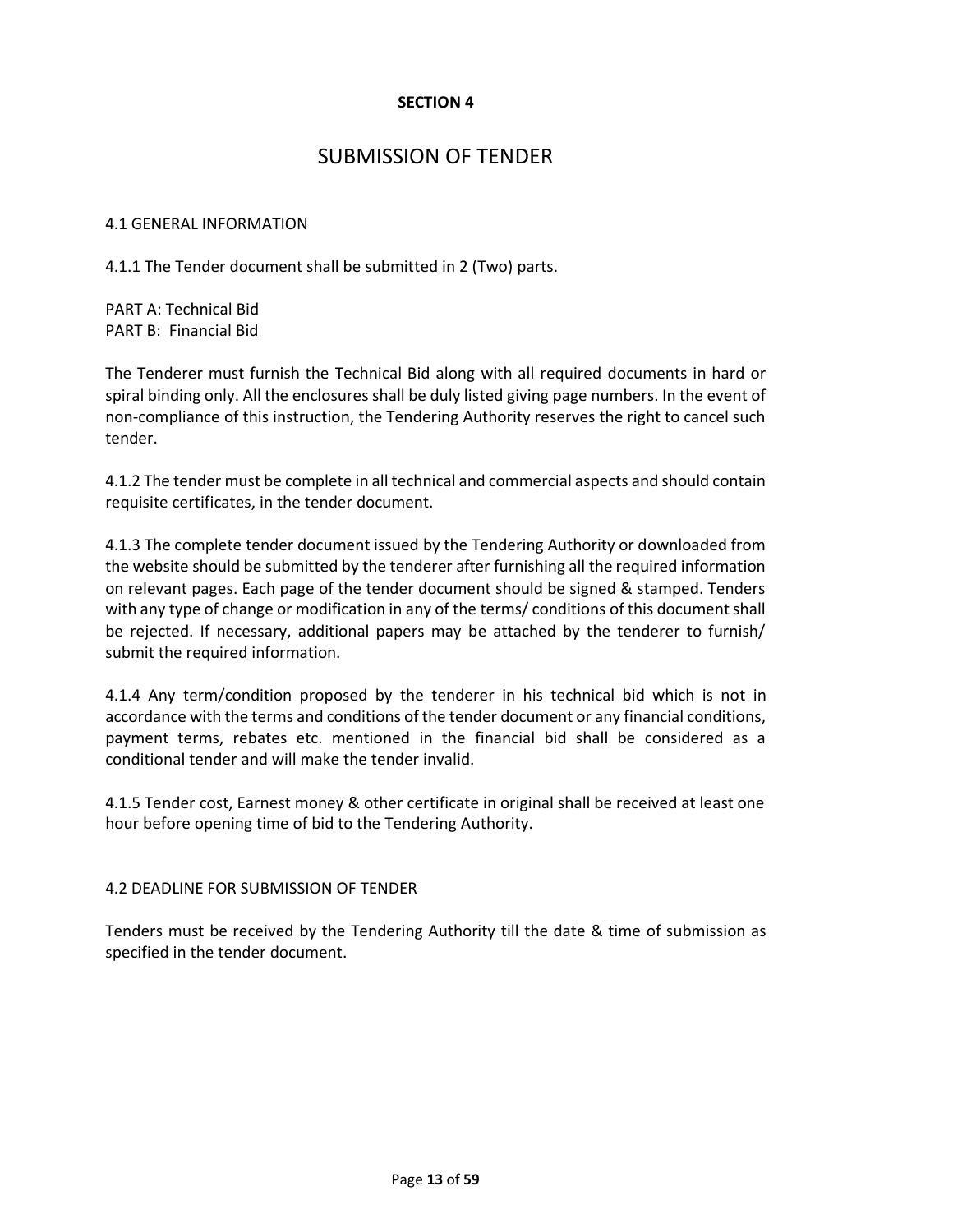## TENDER OPENING AND EVALUATION

#### 5.1 OPENING OF TENDER

The procedure of opening of the tender shall be as under:

5.1.1 Tender shall be opened by Tendering Authority's representatives at the time and date mentioned in the '**Particulars of Tender'**, in the presence of tenderers who choose to be present. The financial and technical suitability of offers will be examined by the Tendering Authority in detail. If required, clarifications regarding the suitability of the offers will be obtained.

5.1.2 "Financial bid" of only those tenderers shall be considered whose technical bid is found responsive, suitable and in accordance with the various requirements of the tender.

#### 5.2 CLARIFICATIONS REGARDING THE SUBMITTED TENDERS

5.2.1 During the process of evaluation of the tender, the Tendering Authority may at its discretion ask the tenderer for a clarification of his tender. The request for clarification and the response shall be in writing.

5.2.2 Any query regarding any clarification required by Tendering Authority on the information submitted by the tenderer, must be replied by the tenderer within the following time schedule.

a) Email query should be replied by Email within 2 days.

b) Query by hard copy should be replied within 7 days.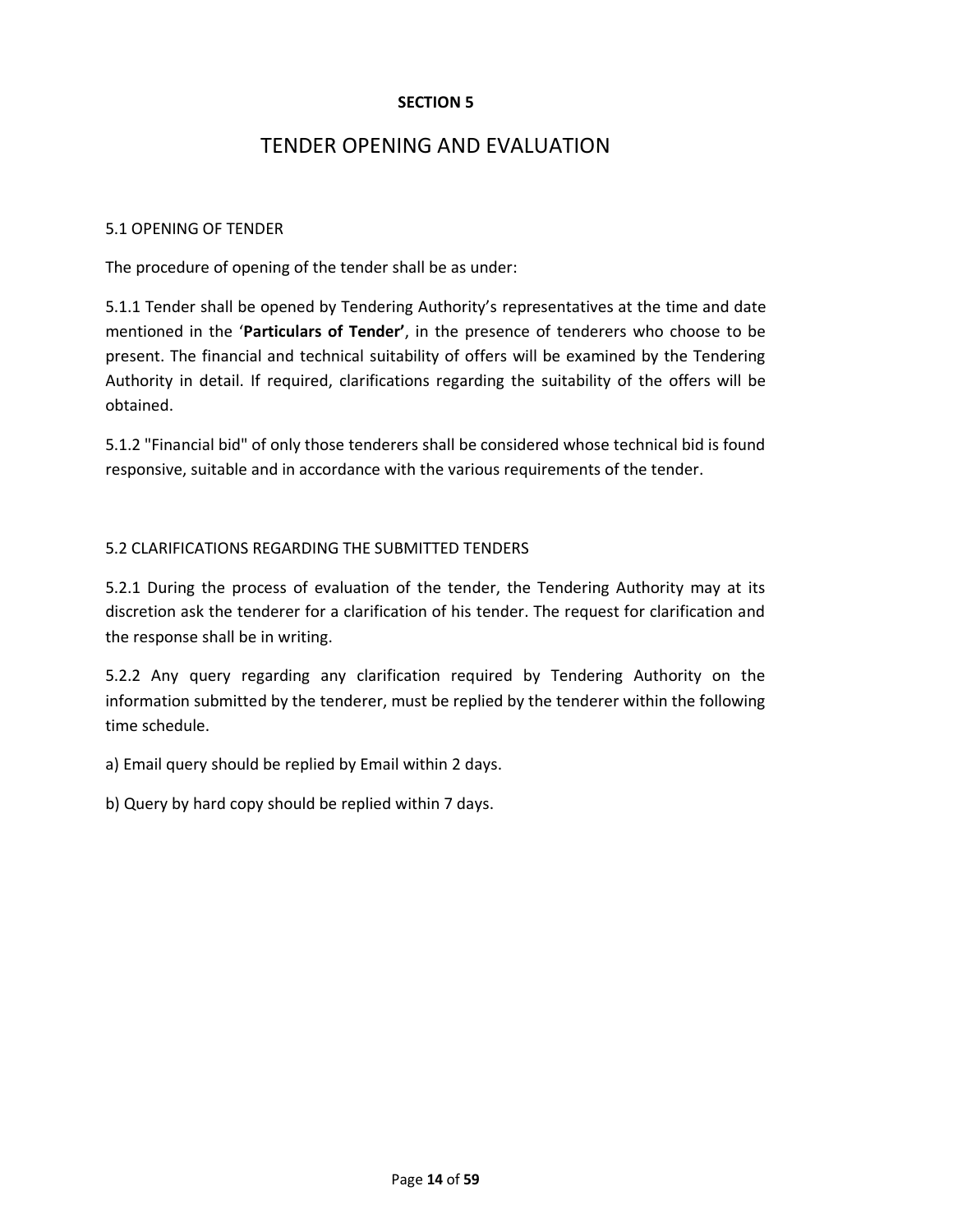## AWARD OF CONTRACT

#### 6.1 EVALUATION CRITERION

The whole work shall be on Turnkey basis. The tender shall be finalized on the basis of both the Technical Bid and Price Bid offered by the tenderer.

#### 6.2 NOTIFICATION OF AWARD

Prior to the expiry of validity period of offer, Tendering Authority will notify the successful tenderer that his tender has been accepted.

#### 6.3 AWARD OF WORK CONTRACT

6.3.1 Before placement of supply orders, an agreement shall be signed between Tendering Authority and the successful tenderer. Complete work shall ordinarily be awarded to the lowest tenderer only if their Technical Bid scores satisfactorily. The denial of the lowest bidder to undertake the whole work shall be treated as breach of contract and the Tendering Authority may forfeit the EMD/ Security amount submitted by him.

#### 6.4 RIGHT TO VARY QUANTITIES

Tendering Authority may increase or decrease the quantity mentioned in the tender notice at the time of award of contract and to split the work among various tenderers without any change in price or other terms and conditions & without assigning any reason thereof.

#### 6.5 RIGHT TO ACCEPT/REJECT ANY OR ALL TENDERS.

Tendering Authority reserves all the rights to reject any or all the tenders, accept any tender in total or in part.

#### 6.6 EXPENSES OF AGREEMENT

The respective suppliers shall pay all the expenses of stamp duties and other requirements for signing the agreement with Tendering Authority.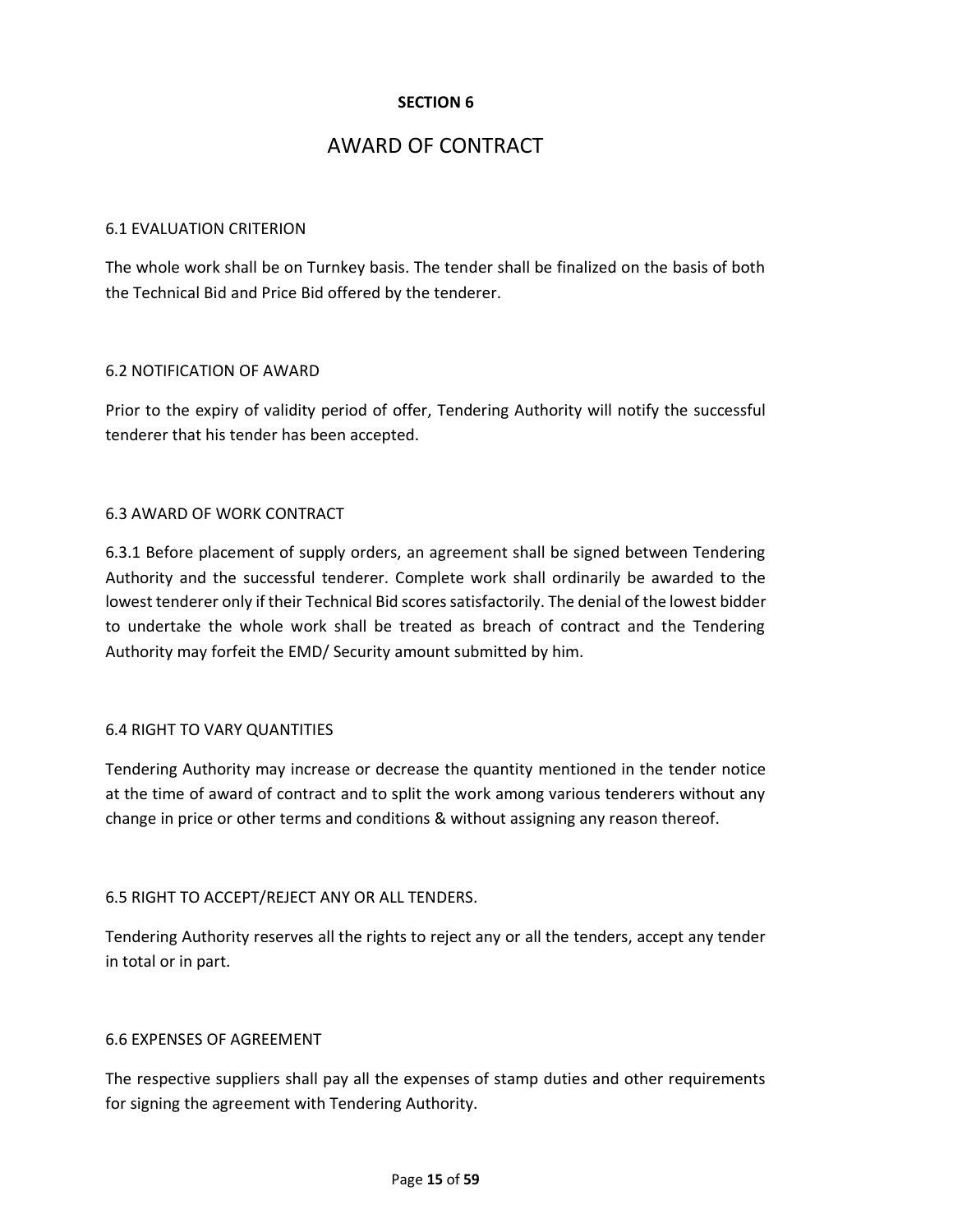# **PART-3**

# **GENERAL CONDITIONS OF CONTRACT**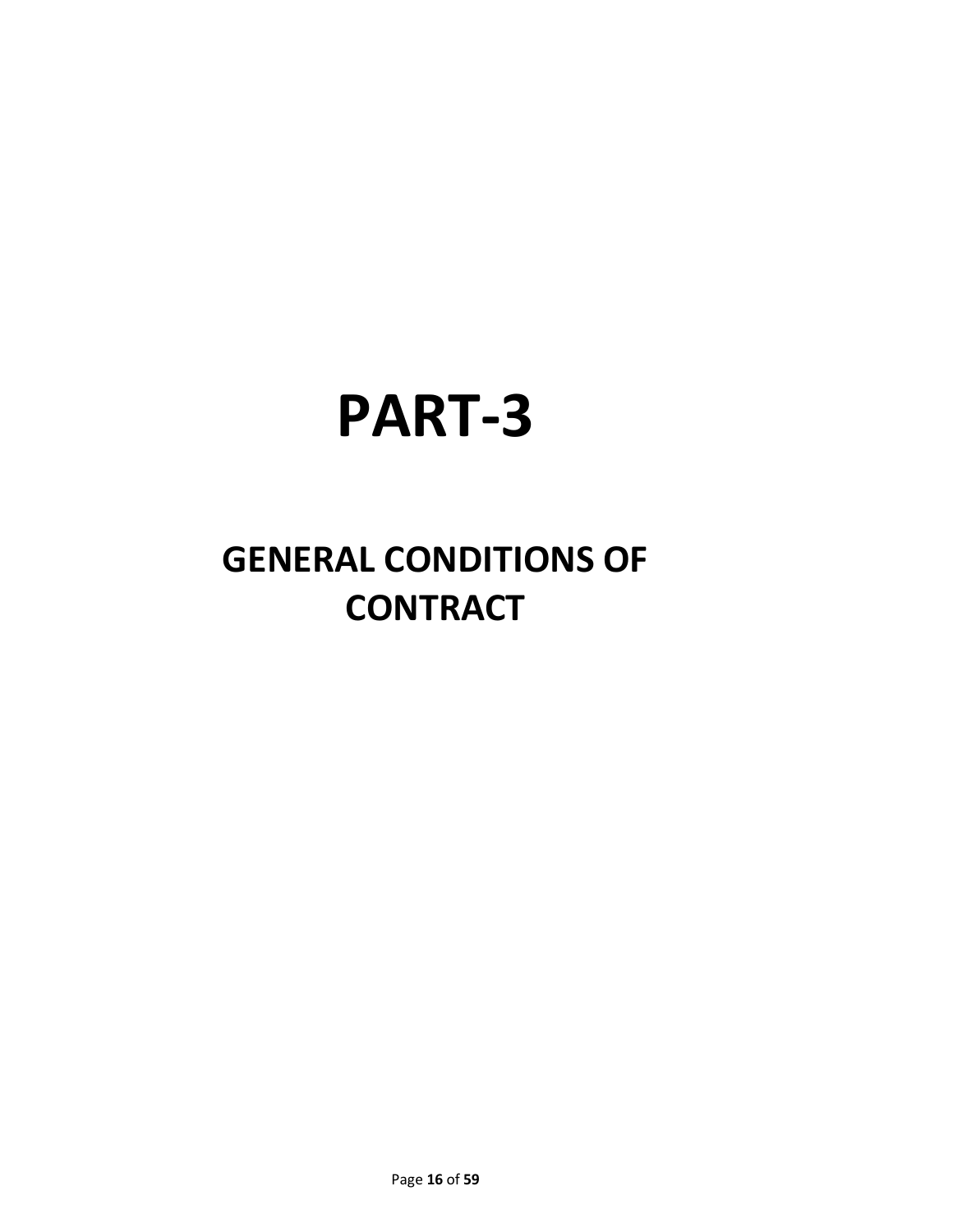# GENERAL CONDITIONS OF CONTRACT

#### 1. DEFINITIONS

In the deed of contract unless the context otherwise requires:-

1.1 "**Tendering Authority"** shall mean "Golaghat Polytechnic" and shall also include its successors in interest and assignees. The **'Contractor'** shall mean the Firm/ Person (whose tender has been accepted by Tendering Authority) and shall include his legal representatives, successor in interest and assignees.

1.2 The agreement shall be for Supply, erection, testing and commissioning of Hybrid Rooftop Solar Power Plants (With battery bank) including Warranty & maintenance for 5 years at "Golaghat Polytechnic, Ulutoli, Furkating, Golaghat-785610" and shall be valid till the completions of all related works.

1.3 The empanelment shall be for a period of one year from the date of signing of the agreement. However, the validity of rates may further be extended to a specified period of time on the same terms & conditions on the mutual consent of both the parties.

#### 2. COMPLETION PERIOD

2.1 Under this agreement, The FDR/CR/TDR/ bank guarantee equivalent to 10% of the work order value, plugged in favour of "GOLAGHAT POLYTECHNIC AICTE" shall have to be submitted by the contractor at the time of placement of work order.

2.2 The total work assigned to the contractor through a work order shall have to be completed within 60 days from the date of work order. The work shall have to be completed within time and shall be binding on the contractor. In case of any urgency, the contractor may be asked to complete the work even earlier and the contractor will be bound to fulfil the requirements.

2.3 In case the contractor fails to execute the said work or related obligations within stipulated time, Tendering Authority will be at liberty to get the work executed from the open market at the risk and cost of the contractor, without calling any tender and without any notice to the contractor. Any additional cost incurred by Tendering Authority during such execution of the work shall be recovered from the contractor.

2.4 If the cost of executing the work as aforesaid shall exceed the balance payments due to the contractor and the contractor fails to make good the 'additional cost', Tendering Authority may recover it from the contractor's pending claims against any work in Tendering Authority or in any other lawful manner. All risks & responsibilities related to the execution of the said work and fulfilment of related obligations directly or indirectly connected with the performance of the contract shall be the sole responsibility of the contractor.

2.5 The calculation of aforesaid 'additional cost' will be finalized by the Tendering Authority at its sole discretion. The contractor shall have no right to challenge the mode or amount relating to calculation at any forum. For completion of the work through any other agency, in case some changes are required in terms and conditions of the contract; the contractor shall not have any right to challenge the decision of the Tendering Authority.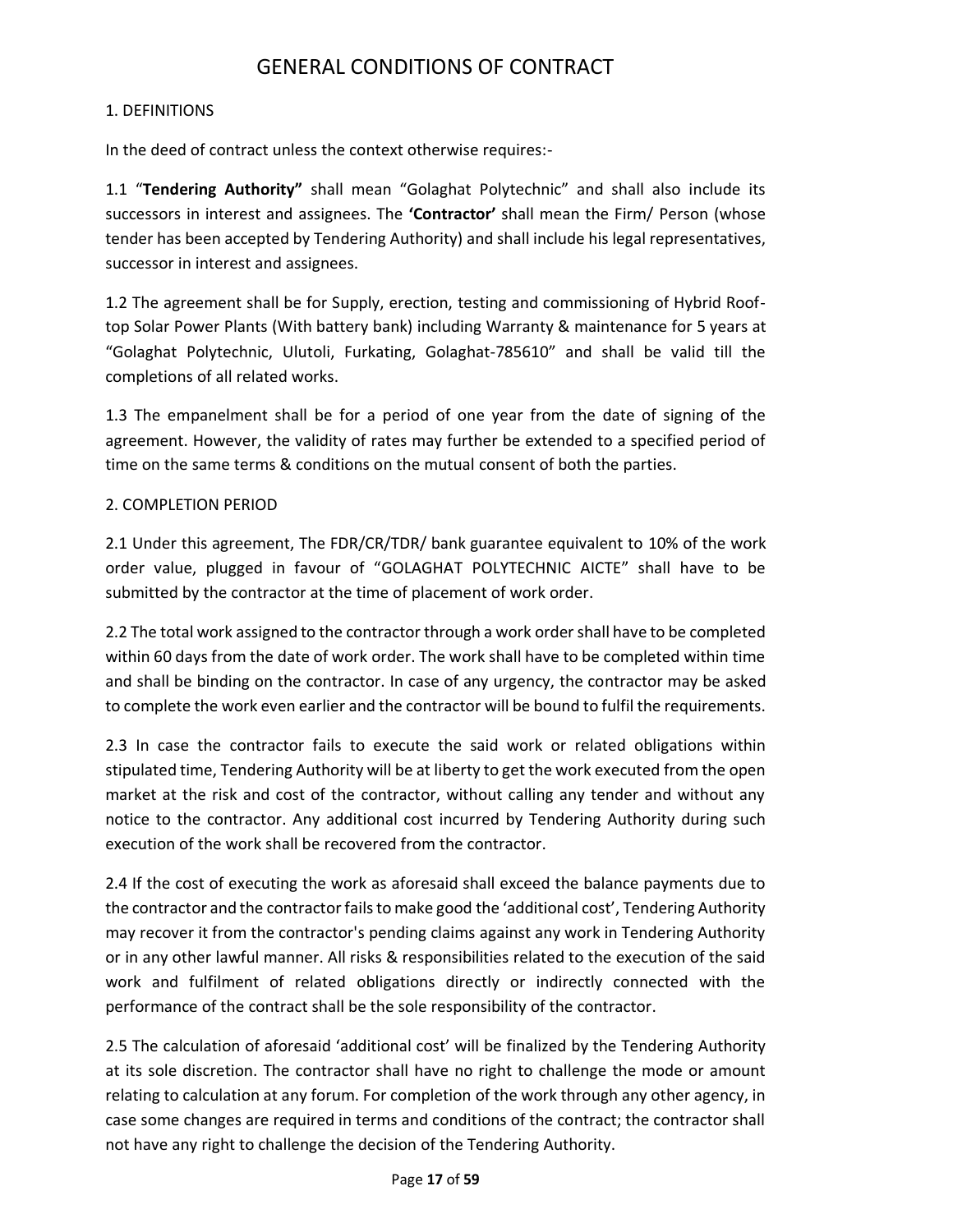#### 3. LIQUIDATED DAMAGES

If the contractor fails to perform the work within the time periods specified in the work orders or within the extended time period if any, Tendering Authority shall without prejudice to its other remedies under the contract, deduct from the contract price as liquidated damage, a sum equivalent to 1% of the price of the un-performed work/ services for each week of delay until actual completion of work, up to a maximum deduction of 10%. Once the maximum is reached, the Tendering Authority may consider termination of the contract.

#### 4. PERFORMANCE SECURITY

The amount of the earnest money (FDR/CDR/TDR) against 5% performance security amount deposited at the time of placement of work order shall be forfeited in case of breach of any term or condition by the contractor. If required, the other balance payments may also be forfeited, depending on the liabilities on the part of the contractor.

#### 5. FORCE MAJEURE

5.1 Notwithstanding the provisions of clauses contained in this deed; the contractor shall not be liable for forfeiture of its performance security, liquidated damages, termination for default, if he is unable to fulfil his obligation under this deed due to force majeure circumstances.

5.2 For the purpose of this clause, "Force majeure" means an event beyond the control of the contractor and not involving the contractor's fault or negligence and not foreseeable, either in its sovereign or contractual capacity. Such events may include but are not restricted to Acts of God, wars or revolutions, fires, floods, epidemics, quarantine restrictions and freight embargoes etc. Whether a "Force majeure" situation exists or not, shall be decided by the Tendering Authority & his decision shall be final and binding on the contractor and all other concerned.

5.3 If a force majeure situation arises, the contractor shall notify Tendering Authority in writing promptly (at the most within 10 days from the date such situation arises). After examining the cases, the Tendering Authority shall decide and grant suitable addition time for the completion of the work.

5.4 For other justified cases also, not covered under force majeure conditions, the Tendering Authority may consider the request of the contractor and additional time for completion of work may be granted.

#### 6. QUALITY, WARRANTY/ GUARANTEE AND ANNUAL MAINTENANCE

6.1 The contractor shall warrant the Solar PV Power Plant as per applicable standards of quality. Anything to be furnished shall be new, free from all defects and faults in material and workmanship. The manufacture shall be in accordance with the specified technical parameters and should be of the highest grade and consistent with established and generally accepted standards for material. It shall be in full conformity with the drawing or samples if any and shall operate properly if operable.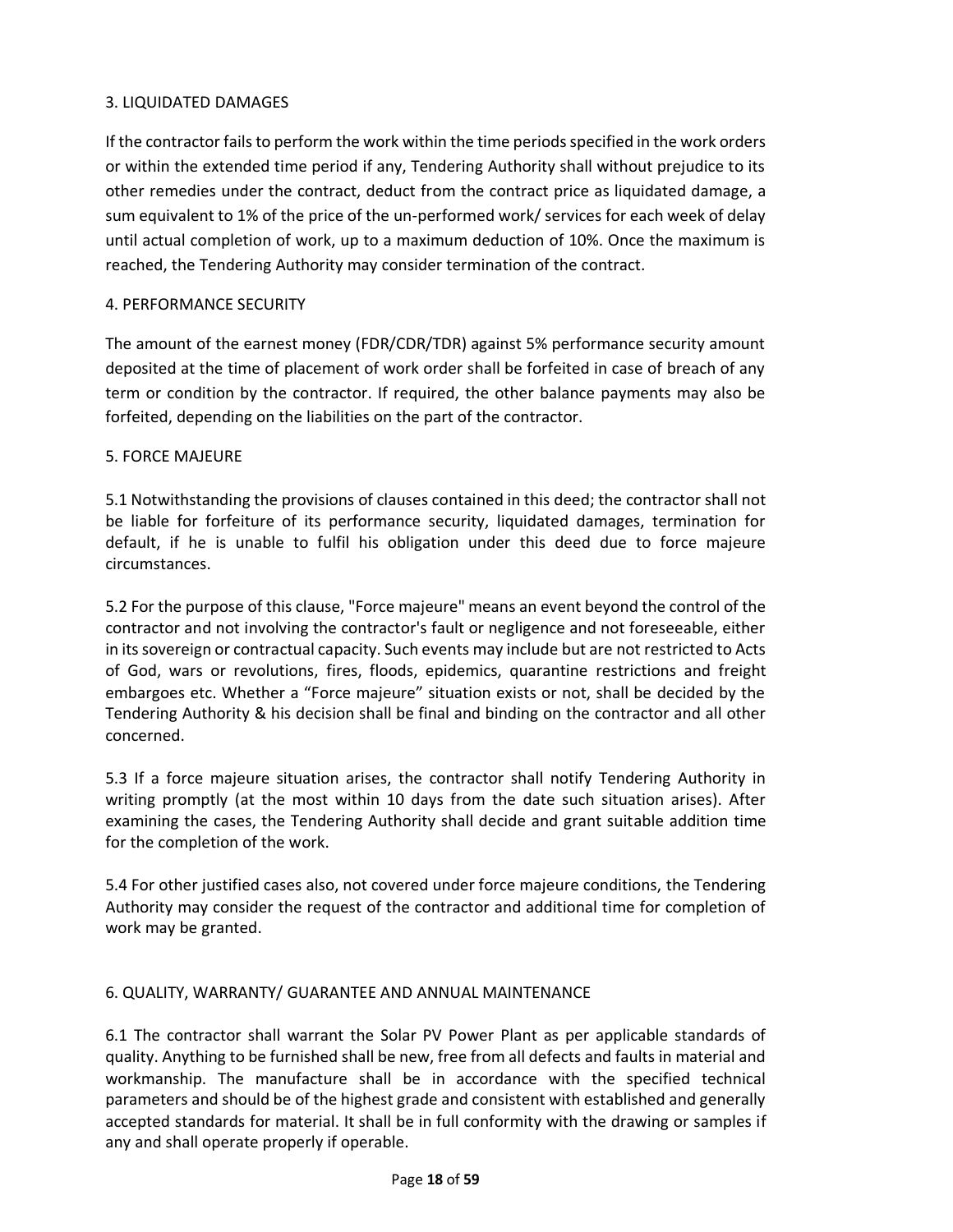6.2 After erection of the Solar PV Power Plant at site, the contractor shall ensure satisfactory performance of the equipment for a period of time as specified in the scope of work.

6.3The contractor shall rectify defects developed in the Systems within warranty/ operation/maintenance period promptly. In case the contractor does not rectify the defects within 7 days of the receipt of complaint, the Tendering Authority may restore the System in working condition on contractor's expenses.

6.4 Frequent and unjustified delays in rectifying defects may lead to cancellation of the contract, recovery of losses and imposing of additional penalty. In such circumstances Tendering Authority shall have the full liberty to recover the losses/penalty from the contractor pending claims, EMD/ performance security deposit or in other law full manner. The amount of losses/penalty shall be decided by the Tendering Authority and will be binding on the contractor.

#### 7. STANDARDS

The goods supplied and works executed under this contract shall conform to the standards mentioned in the technical specification and where no applicable standard is mentioned, the latest version of Indian Standard Institution or Bureau of Indian Specification shall be applicable.

#### 8. INSPECTION AND TESTS

8.1 Tendering Authority or its duly authorized representatives shall have the right to inspect and /or to test the goods to confirm their quality according to the contract and shall have access to the contractor's works premises and the power to inspect and examine the materials and workmanship of the various components of Solar PV Power Plant at all reasonable times during their manufacture.

8.2 The contractor shall inform the Tendering Authority through a written notice regarding any material being ready for testing at least 7 days in advance. The conditions of contract and/or the technical specifications shall specify what inspections and tests shall be conducted by Tendering Authority. All the arrangements of necessary equipment and expenses for such tests shall be on the contractor's account excluding the expenses of the inspector.

8.3 Tendering Authority's Inspector, unless the witnessing of the tests is virtually waived off, will inspect and attend such test within 10 days from the date on which the equipment is notified as being ready for test /inspection.

8.4 Tendering Authority shall within 7 days, give written notice to the contractor, about any objection regarding the quality of the system. The contractor shall either make the necessary modifications to remove the cause of such objection or shall clarify the objections in writing if modifications are not necessary to comply with the contract.

8.5 After satisfactory testing of the systems during inspection, the Tendering Authority's Inspector shall issue a dispatch clearance for the supply of material at site.

8.6 The inspection by Tendering Authority and issue of dispatch instruction there on shall in no way limit the liabilities and responsibilities of the contractor in respect of the agreed and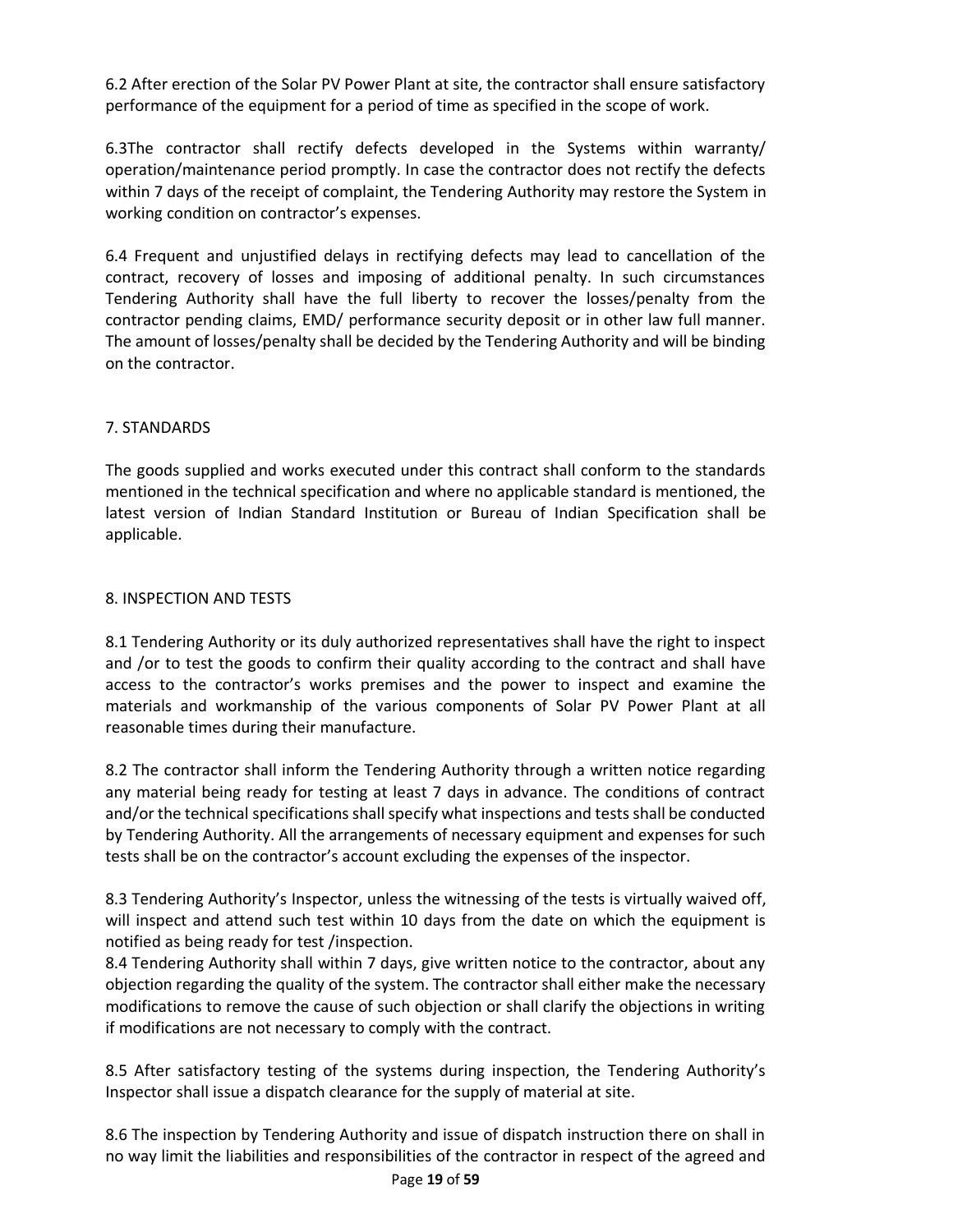specified quality. Nothing in clause 8 shall in any way relieve the contractor from any warranty or other obligations under this contract.

8.7 In Case any time the system is not found in accordance with the required technical specifications, the work order(s) Shall be cancelled and all the payments made by Tendering Authority to the contractor shall be recovered. Such contractors shall also be blacklisted from participating in any tender in the Tendering Authority in future. MNRE and other State Nodal Agencies of MNRE shall also be informed for the necessary action against such contractors.

#### 9. SPARE PARTS

The contractor shall make arrangements to maintain sufficient stock of essential spares and consumable spare parts to ensure proper maintenance of the system promptly.

#### 10. PACKING FORWARDING

10.1 Contractors, wherever applicable shall properly pack and crate all materials in such a manner as to protect them from deterioration and damage during transportation. The contractor shall be responsible for all damage due to improper packing.

10.2 The contractor shall inform the Tendering Authority regarding the probable date of each shipment of materials for his works.

#### 11. TRANSPORTATION

The contractor is required to deliver the goods at various locations as defined in the scope of work.

#### 12. DEMURRAGE WHARFAGE, ETC

All demurrage, wharfage and other expenses incurred due to delayed clearance of the material or any other reason shall be on the account of the contractor.

#### 13. INSURANCE

13.1 The goods supplied under the contract shall be fully insured against loss or damage incidental to manufacture or acquisition; transportation and the expenses shall be borne by the contractor.

13.2 The contractor shall arrange security & storage of their materials to avoid any theft or losses during execution of work. Tendering Authority will, in no case, shall be responsible for providing any security/storage for the materials & equipment lying at site during execution of work. Under the contract contractor shall be responsible for any loss or damage until the systems/ supplies are taken over.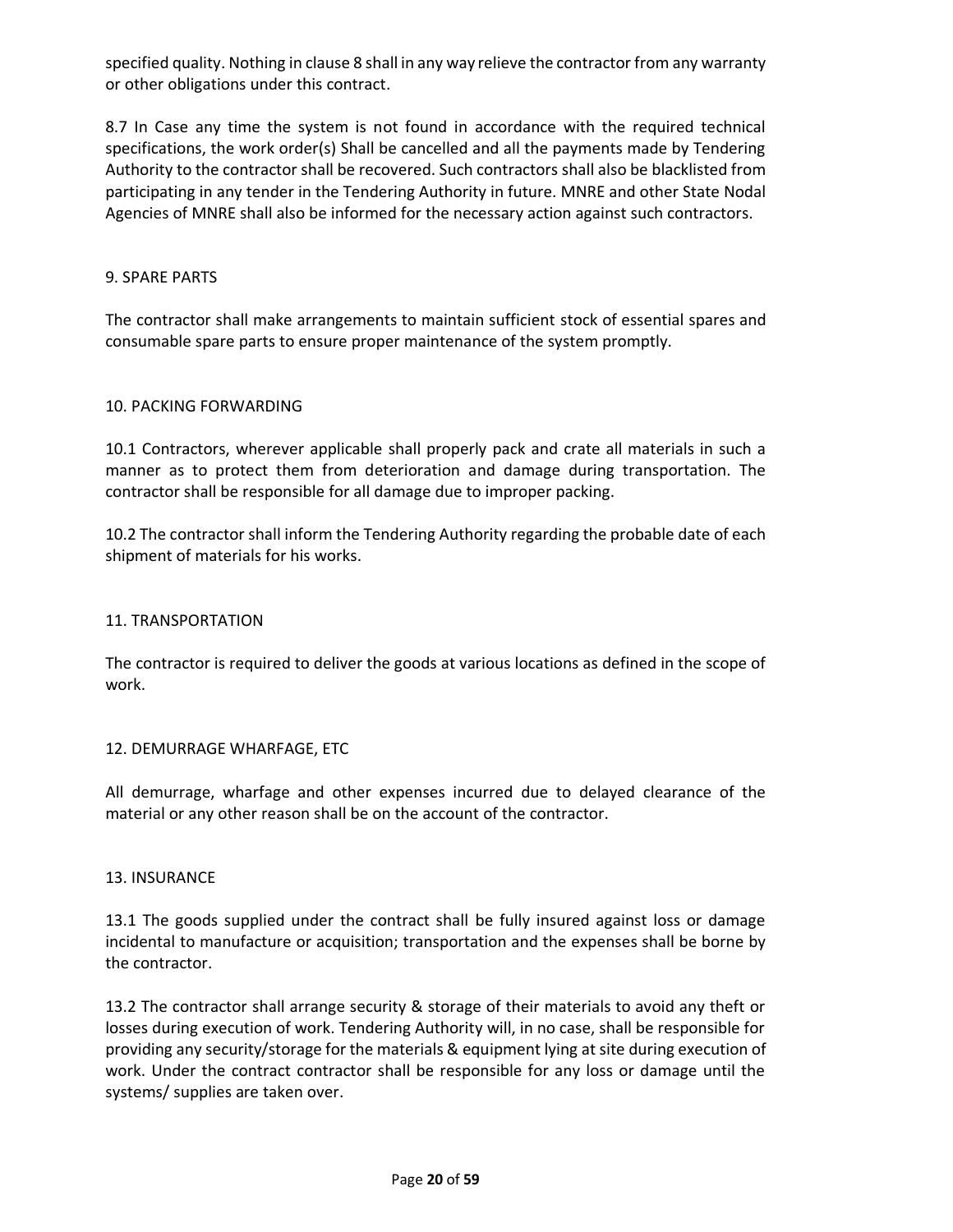#### 14. LIABILITY FOR ACCIDENTS AND DAMAGES

During the Warranty, Operation & maintenance period, the contractor shall assume all responsibilities for direct damages covering all types of accident, injury or property damage caused by manufacturing defects or faulty installation on the systems.

#### 15. DUTIES AND TAXES

The rates/ prices mentioned in the price-schedule include all applicable taxes, duties & surcharges. No additional payments shall be made by Tendering Authority on this account.

#### 16. PATENT RIGHT AND ROYALTIES:

The contractor shall indemnify Tendering Authority against all third-party claims of infringement of patent, royalties, trademark or industrial design rights arising from use of the goods supplied/ installed by the contractor or any part thereof.

#### 17. RIGHT TO VARY QUANTITIES

Tendering Authority reserves all the rights to increase or decrease the quantity of goods mentioned in the contract, at the time of placement of orders without any change in price or other terms and conditions.

#### 18. LOCAL CONDITIONS

18.1 It will be imperative on contractors to have full information of all local conditions and factors which may have any effect on the execution of the works. The contractor shall be deemed to have collected all the relevant information regarding the proposed place of works/ site, its local environment, approach road and connectivity etc. and be well acquainted with actual working and other prevailing conditions.

18.2 If required, the contractor should pre-visit the site before starting the work. Tendering Authority shall not entertain any request of contractors for clarifications related to such local conditions and shall bear no responsibility in this regard. 19. TOOLS & TACKLES

The contractor shall provide all necessary tools & tackles for proper execution of work and operation/ maintenance of systems after installation. Tendering Authority shall in no way, be responsible for supply of any tools & tackles.

#### 20. TERMINATION FOR DEFAULT

Tendering Authority without prejudice to any other remedy for breach of contract, by written notice of default sent to the contractor, may terminate the contract in whole or in part:

20.1 If the contractor fails to deliver the Services within the allocated time period(s).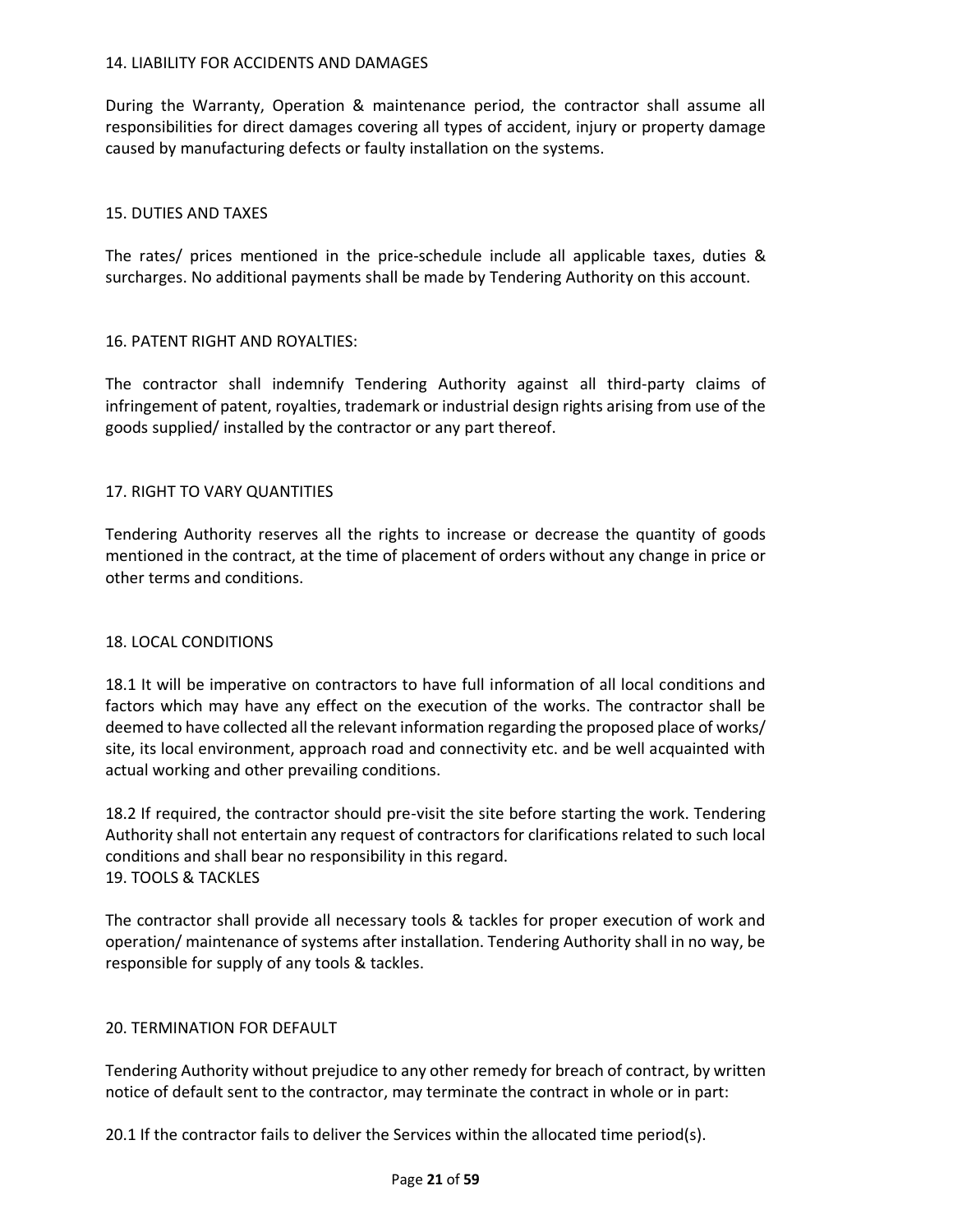20.2 If the contractor fails to perform any other obligation(s) under the contract. However, in the event of termination of the contract in part, the contractor shall continue performance of the contract to the extent not terminated.

#### 21. TERMINATION FOR INSOLVENCY

Tendering Authority may at any time terminate the contract by giving written notice to the contractor without compensation to the contractor if he becomes bankrupt or otherwise insolvent, provided that such termination will not prejudice or affect any right of action or remedy, which has accrued or will accrue thereafter to the Tendering Authority.

#### 22. TERMINATION FOR CONVENIENCE

Tendering Authority may vide a written notice sent to the supplier; terminate the contract, in whole or in part at any time for its convenience. The notice of termination shall specify that termination is for the purchaser's convenience in the interest of Tendering Authority.

#### 23. COMPLETION OF WORK

On completion of the work, the contractor shall submit 5 sets of "As Executed Report" to the Tendering Authority which will include photographs, drawings and as executed reports of various systems containing details of installation form the point of view of future maintenance of the installed systems. This report must also contain all Technical Details, Detailed Circuit Diagram of the Electronic/ Electrical components of all the systems.

#### 24. OTHER CONDITIONS

24.1 The contractor shall not transfer, assign or sublet the work under this contract or any substantial part thereof to any other party without the prior consent of the Tendering Authority in writing.

24.2 Tendering Authority may at any time either stop the work all together or reduce or cut it down by sending notice in writing to the contractor. If the work is stopped all together, the contractor will only be paid for work done and expenses distinctly incurred by him as on preparation or the execution of the work up to the date on which such notice is received by him. The decision of the Tendering Authority regarding assessment of such expenses shall be final and binding on the contractor. If the work is cut down, the contractor will not be paid any compensation whatsoever for the loss of profit which he might have made if he had been allowed to complete all the work awarded to him.

24.3 Fulfilment of various requirements not particularly mentioned in the specifications or drawings but necessary for satisfactory and proper completion of the work shall be the contractor's responsibility within the prices offered by him. But additional works beyond the scope and essence of this contract shall be carried out by the contractor as extra items. For such works the rates shall be decided by Tendering Authority and shall be binding on the contractor.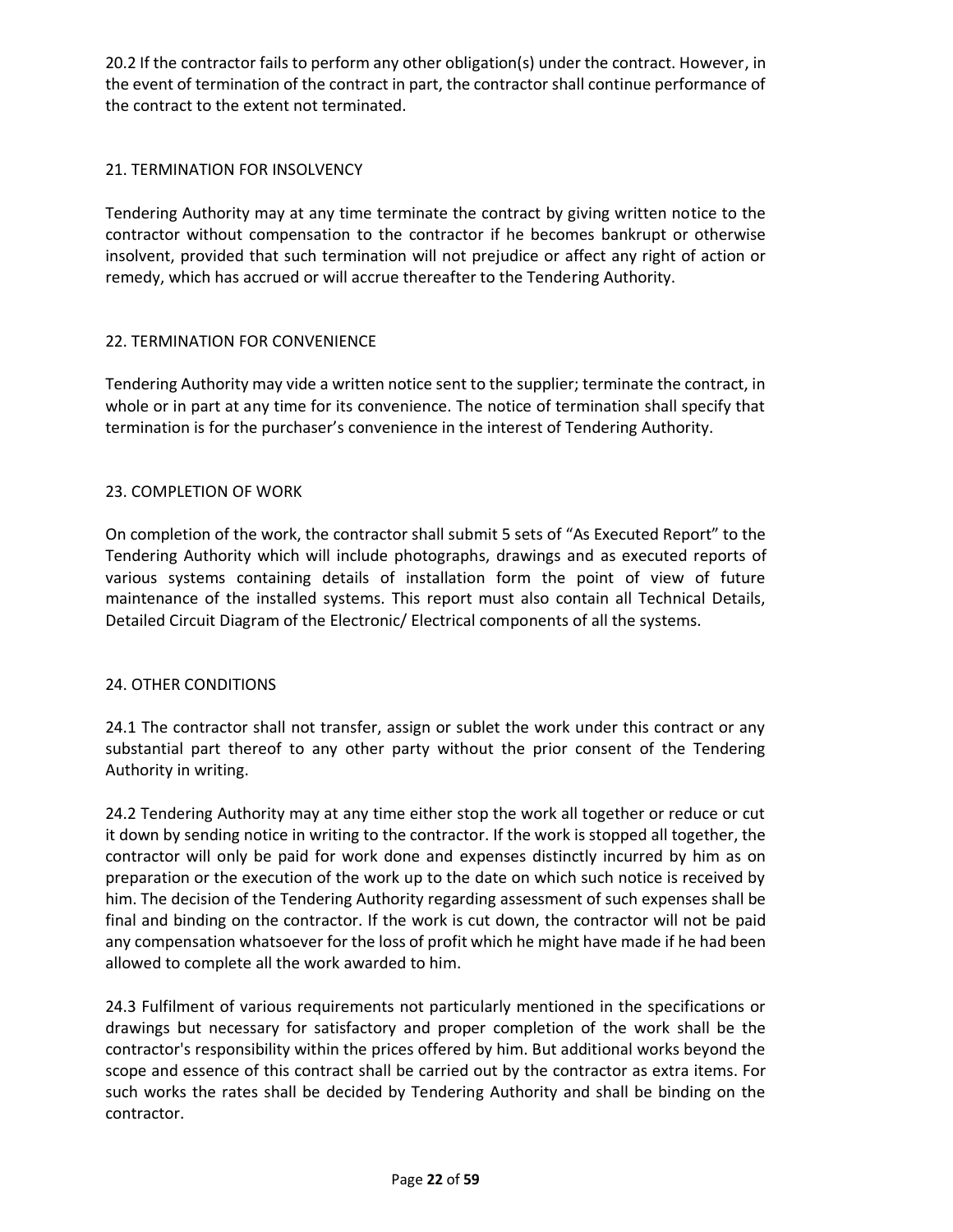24.4 Work carried out without Tendering Authority's approval shall not be accepted and Tendering Authority shall have rights to get it removed and to recover the cost so incurred from the contractor.

24.5 The contractor shall not display the photographs of the work and not take advantage through publicity of the work without written permission of the Tendering Authority.

24.6 The contractor shall not make any other use of any of the documents or information of this contract, except for the purposes of performing the contract.

24.7 Tendering Authority will not be bound by any Power of Attorney granted/ issued by the contractor or by any change in the composition of the firm made during or subsequent to the execution of the contract. However, recognition of such Power of Attorney and change (if any) may be given by the Tendering Authority after obtaining proper legal advice, the cost of which will be chargeable to the contractor concerned.

#### 25. STATUTORY ACTS

25.1 All legal formalities/clearances are to be obtained by the contractor regarding the execution of the said work.

25.2 In respect of all labour directly or indirectly employed on the work by the contractor, the contractor shall comply with all the provisions of hiring the contract labour and rules of State/ Central Government or any other authority framed from time to time. The rules and other statutory obligations in this regard will be deemed to be the part of this contract.

25.3 The contractor shall comply with all the Acts & rules and regulations, laws and by-laws framed by State/ Central Government/ Organization in whose premises the work has to be done. Tendering Authority shall have no liabilities in this regard.

#### 26. APPLICABLE LAW

The contract shall only be interpreted under Indian laws. The Tendering Authority shall have exclusive jurisdiction in all matters arising under this contract.

#### 27. RESOLUTION OF DISPUTES / ARBITRATION

27.1 The purchaser and the supplier shall make every effort to resolve any disagreement or dispute arising between them under or in connection with the contract, amicably by direct informal negotiation.

27.2 If after thirty (30) days from the commencement of such informal negotiations, the purchasers and the supplier are unable to resolve a contract dispute amicably; the matter may be referred in writing by either party to the sole arbitration of the Tendering Authority or to a person nominated by the authority.

27.3 Subject to aforesaid, the arbitration and conciliation Act 1996 and rules made thereafter or any statutory modifications thereof for the time being in force shall be deemed to apply to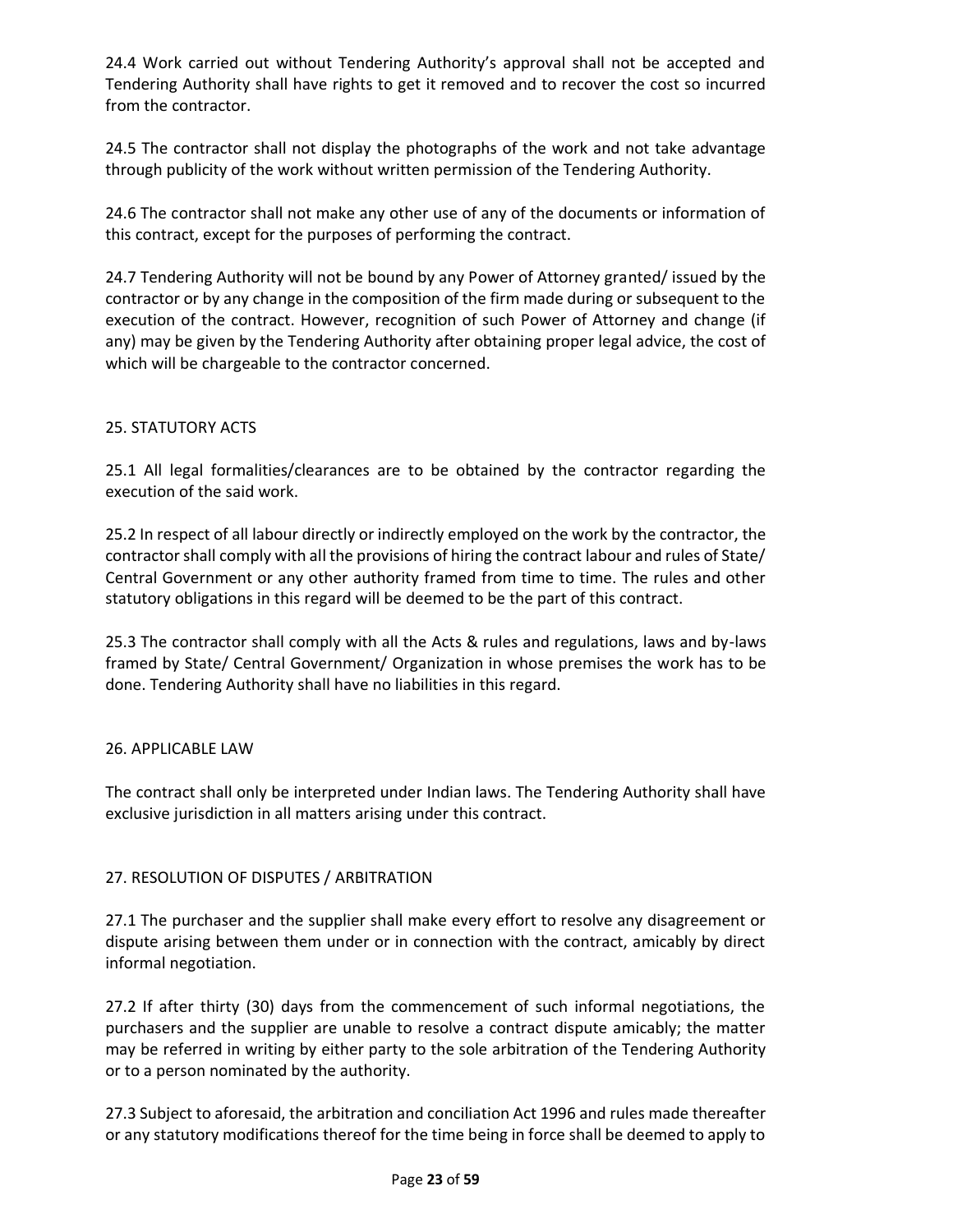the arbitration proceedings. Under this cause, the 'Award' given by the Arbitrator shall be binding on all the parties. The contractor shall not have the right to challenge the Award.

27.4 Work under the contract shall if reasonably possible, continue during the arbitration proceedings and dues if any, payable by Tendering Authority to the contractor with respect to the work not in dispute shall not ordinarily be withheld on account of such proceedings unless it becomes necessary to withhold the same.

27.5 The proceedings, if any, in relation to the arbitration referred to above, shall be held by the arbitrator aforesaid at Golaghat Polytechnic, Furkating and courts at Golaghat, Assam shall have jurisdiction to entertain and decide the matter involved.

27.6 No decision given by the officer in charge of the work under this contract, in accordance with the forgoing provisions shall disqualify him as being called as a witness or giving evidence before the arbitrators on any matter whatsoever relevant to the dispute of difference referred to the arbitrator as aforesaid.

27.7 In case during the Arbitration proceedings the appointed Arbitrator becomes unable, due to any reason whatsoever, to continue with the proceedings or making of Award; it will be prerogative of the Tendering Authority to nominate any other person as sole Arbitrator instead thereof. The contractor shall not raise any objection to such an appointment having been made by the Tendering Authority.

27.8 The High court of Guwahati at Guwahati or Courts subordinate at Golaghat to it as the case may be, shall alone have jurisdictions to the exclusion of all other courts.

#### 28. NOTICES

28.1 Any notice to be given by one party to the other, pursuant to the contract shall be sent in writing/email. A notice shall be effective when delivered or from the effective date mentioned in the notice, whichever is later.

28.2 Notices, statements and other communications sent by the Tendering Authority to the contractor at his specified addresses through registered post/ email/ fax shall be deemed to be delivered to the contractor.

#### 29. APPLICATION

These general conditions shall apply to the extent that provisions in other parts of the contract do not supersede them.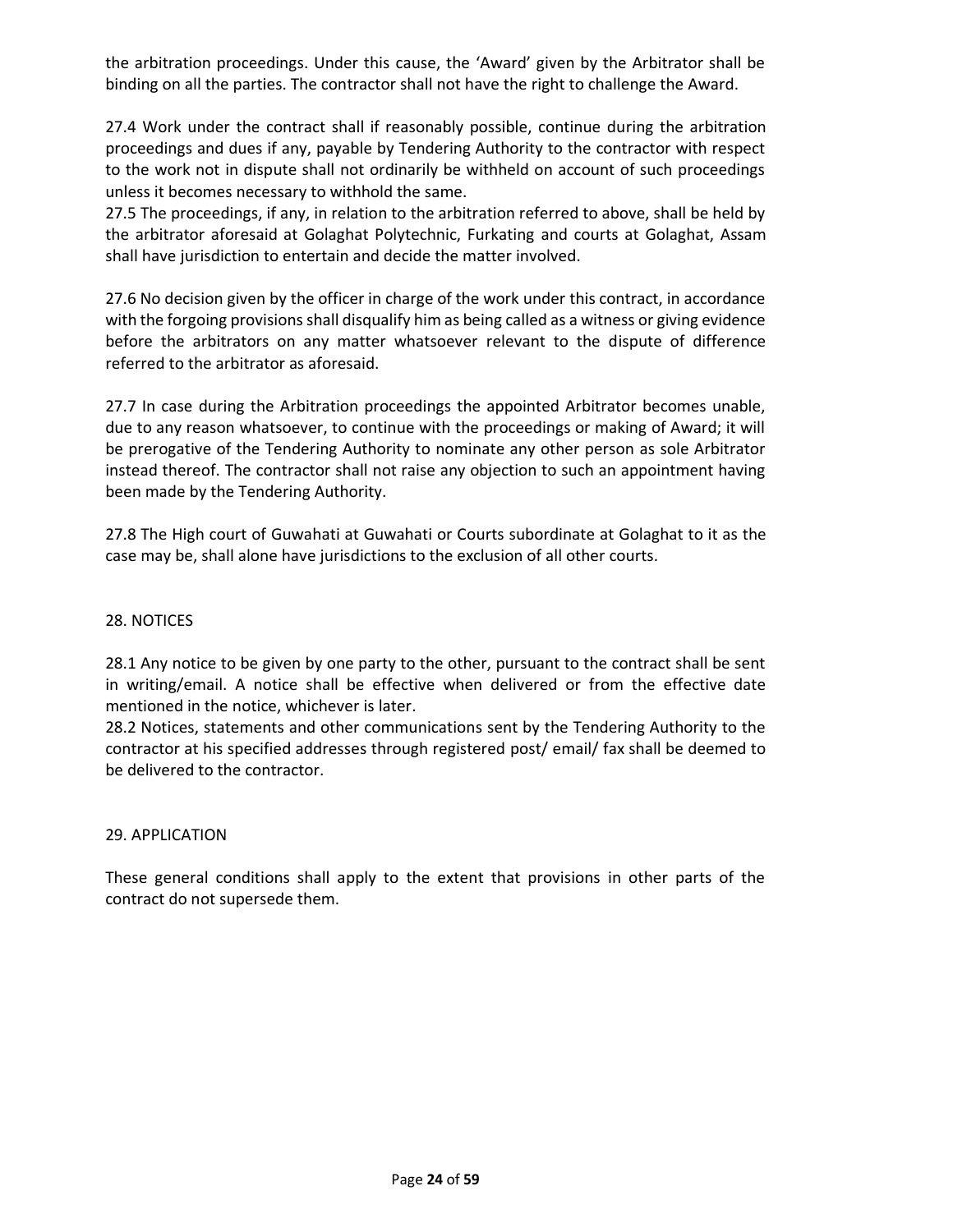#### 30. PAYMENT TERMS

Payment shall be made as following: -

30.1 After placement of work order, no advance payment would be made to the party as mobilization capital.

30.2 70% amount of the work value shall be paid after installation and commissioning of the Solar Power Plant at site and confirming to technical specification as specified.

30.3 Submission of various documents as mentioned in clause no 5A i) & ii) of "general technical Specification" shall be mandatory for release of payment specified in clause no. 30.2.

30.4 10% amount of work value shall be released after 3 months from the date of installation and commissioning of solar PV Power plant at site subject to successfully passing the performance ratio test. It will be mandatory to submit the following documents along with the submission of bills for 10% payment against clause no. 30.

i) Proof of submission of documents to applicant as per clause 5A, of general Technical Specifications.

ii) Submission of site-specific documents as per clause 5A, i) of general Technical Specifications.

30.5 Balance 20% of the contract value shall be treated as security against satisfactory performance of the Solar Power Plant during the 5 Years Warranty & AMC period. This amount shall be paid after completion of 5 years warranty & AMC period; however, this amount shall be released against the bank Guarantee of equal amount for a period of 66 months from the date of commissioning of solar power plant in favour of "GOLAGHAT POLYTECHNIC AICTE" subjected to the release of remaining 20% fund by AICTE.

#### **Note**

1. No price escalation due to any reason (including any change in the applicable taxes, duties, surcharge etc.) shall be considered by Tendering Authority during the validity/ extended validity of the contract agreement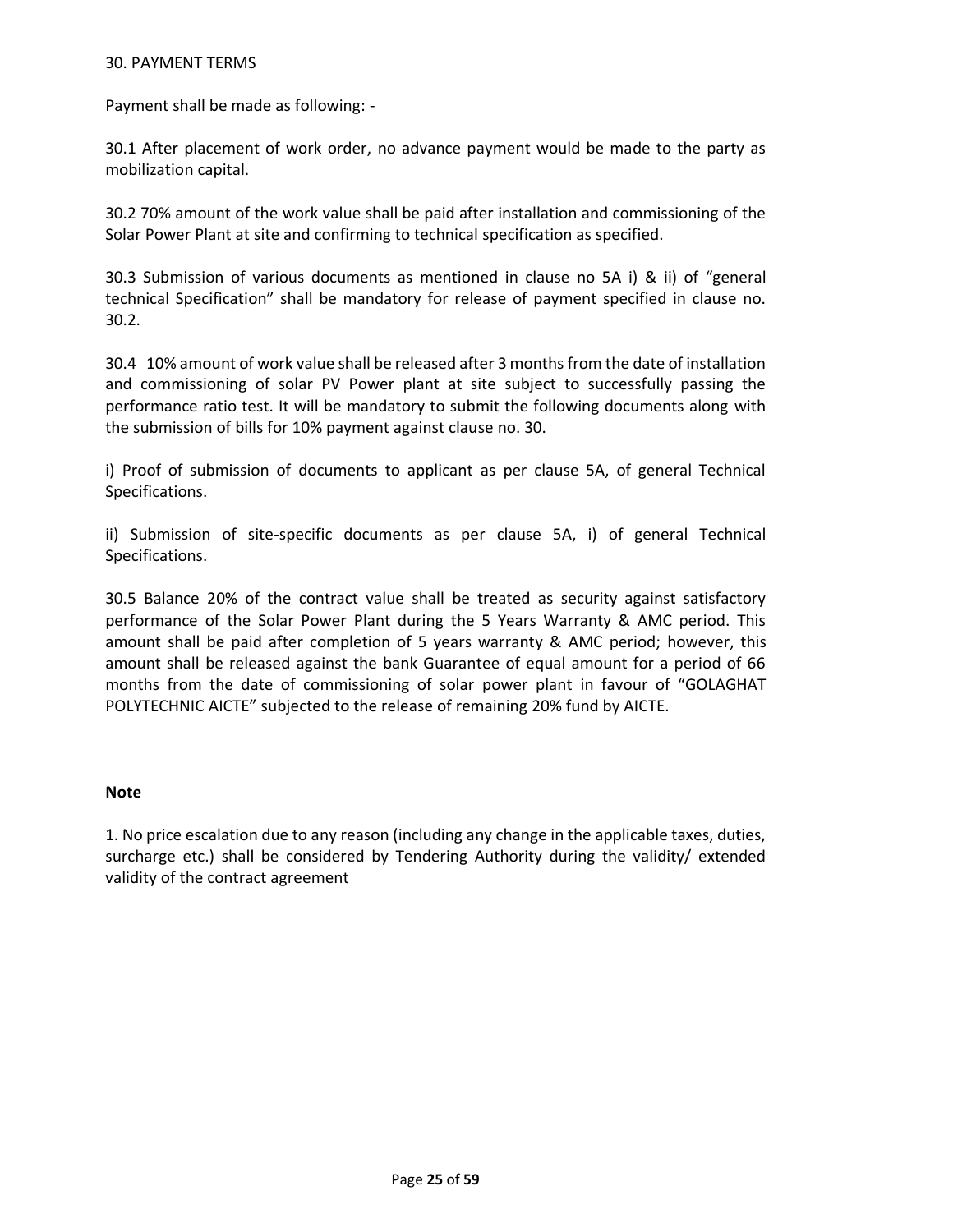# **PART-4**

# **GENERAL TECHNICAL SPECIFICATIONS**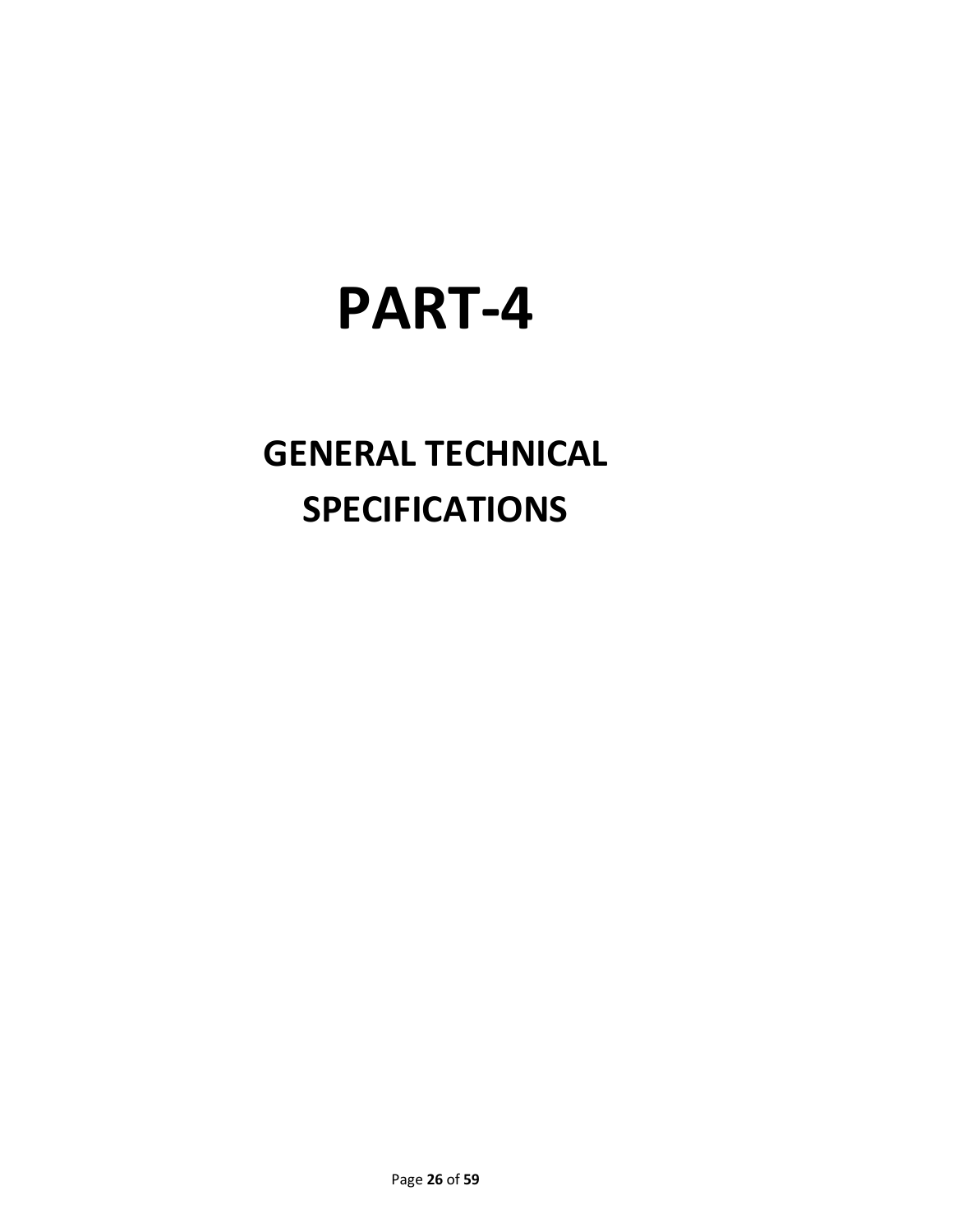# GENERAL TECHNICAL SPECIFICATIONS

#### 1 PV MODULES:

1.1. The PV modules must conform to the latest edition of any of the following IEC /BIS /IS Standards for PV module design qualification and type approval:

- Crystalline Silicon Terrestrial PV Modules IEC 61215 / IS14286
- Thin film Terrestrial PV Modules IEC 61646
- Concentrator PV Modules & Assemblies IEC 62108

1.2. In addition, the modules must conform to IEC 61730 Part 1- requirements for construction & Part 2 - requirements for testing, for safety qualification or Equivalent IS (Under Dev.)

1.3. PV Modules to be used in a highly corrosive atmosphere must qualify Salt Mist corrosion Testing as per IEC 61701/ IS 61701.

1.4. IV Curve both soft copy & hard copy must be provided (Image / PDF)

1.5. IDENTIFICATION AND TRACEABILITY

Each PV modules must use a RF identification tag (RFID), which must contain the following information:

i. Name of the manufacturer of PV Module.

- ii. Name of the Manufacturer of solar cells.
- iii. Month and year of the manufacture (separately for solar cells and modules).
- iv. Country of origin (separately for solar cells and modules).
- v. I-V curve for the module.
- vi. Peak Wattage, Im, Vm and FF for the module.
- vii. Unique Serial No and Model No of the module.
- viii. Date and year of the obtaining IEC PV module qualification certificate.

ix. Name of the test lab issuing IEC certificate.

x. Other relevant information on traceability of solar cells and modules as per ISO 9000 series.

Until March 2013, the RFID can be inside or outside the module laminate but must be able to withstand harsh environmental conditions. However, from 1st April 2013 onwards; RFID can be inside the module laminate.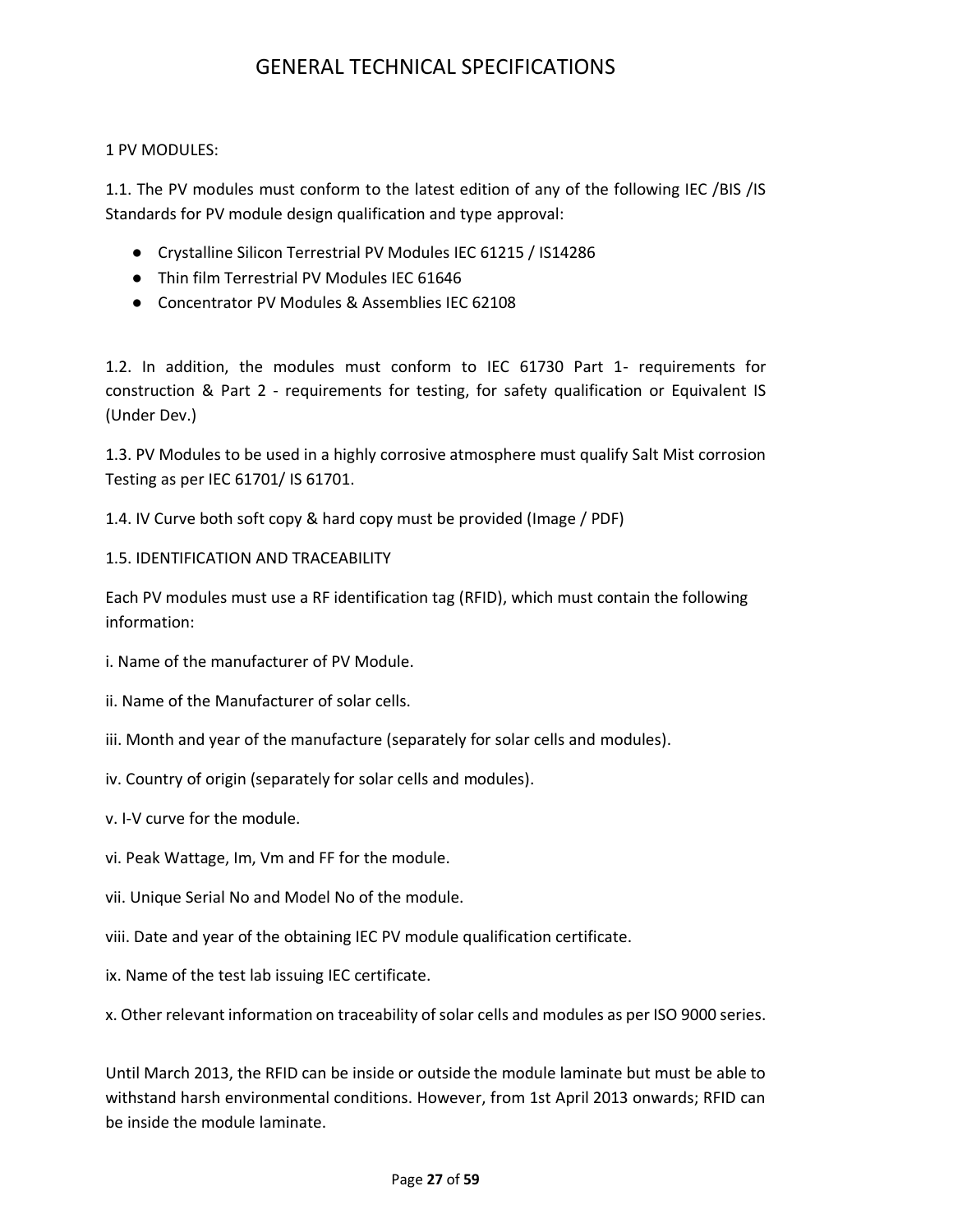### 2. BALANCE OF SYSTEM(BOS) ITEMS/COMPONENTS:

The BOS items / components of the SPV power plants/ systems must conform to the latest edition of IEC / Equivalent BIS Standards / MNRE specifications as specified below:

| Component<br>name | Applicable BIS / Equivalent IEC Standard or MNRE Specifications                                                                                                                        |
|-------------------|----------------------------------------------------------------------------------------------------------------------------------------------------------------------------------------|
|                   | IEC 62109-1,2: Safety of power converters for use in photovoltaic power<br>systems -                                                                                                   |
|                   | Part 1: General requirements, and Safety of power converters for use in<br>photovoltaic power systems.                                                                                 |
| Inverter          | Part 2: Particular requirements for inverters. Safety compliance (Protection<br>degree IP 65 for outdoor mounting, IP 54 for indoor mounting).                                         |
|                   | IEC/IS 61683: Photovoltaic Systems - Power conditioners: Procedure for<br>Measuring Efficiency (10%, 25%, 50%, 75% & 90-100% Loading Conditions).                                      |
|                   | IEC 60068-2 (1, 2, 14, 30 & 64): Environmental Testing of PV System -<br>Power Conditioners and Inverters.                                                                             |
|                   | <b>IEC 61427-1:</b> (Secondary cells and batteries for renewable energy storage -<br>General requirements and methods of test - Part 1: Photovoltaic off-<br>grid/Hybrid application). |
| <b>Battery</b>    | IS 1651: Stationary Cells and Batteries, Lead- acid type [with Tubular<br>positive plates].                                                                                            |
|                   | IS 13369: Stationary lead-acid batteries [with tubular positive plates] in<br>monobloc containers.                                                                                     |
|                   | IEC 60227/IS 694, IEC 60502/IS 1554 (Part 1 & 2):                                                                                                                                      |
| Cables            | General test and measuring method for PVC (Polyvinyl chloride) insulated<br>cables (for working voltages up to and including 1100 V, and UV resistant<br>for outdoor installation).    |
|                   | BS EN 50618: Electric cables for photovoltaic systems (BT(DE/NOT)258),<br>mainly for DC cables.                                                                                        |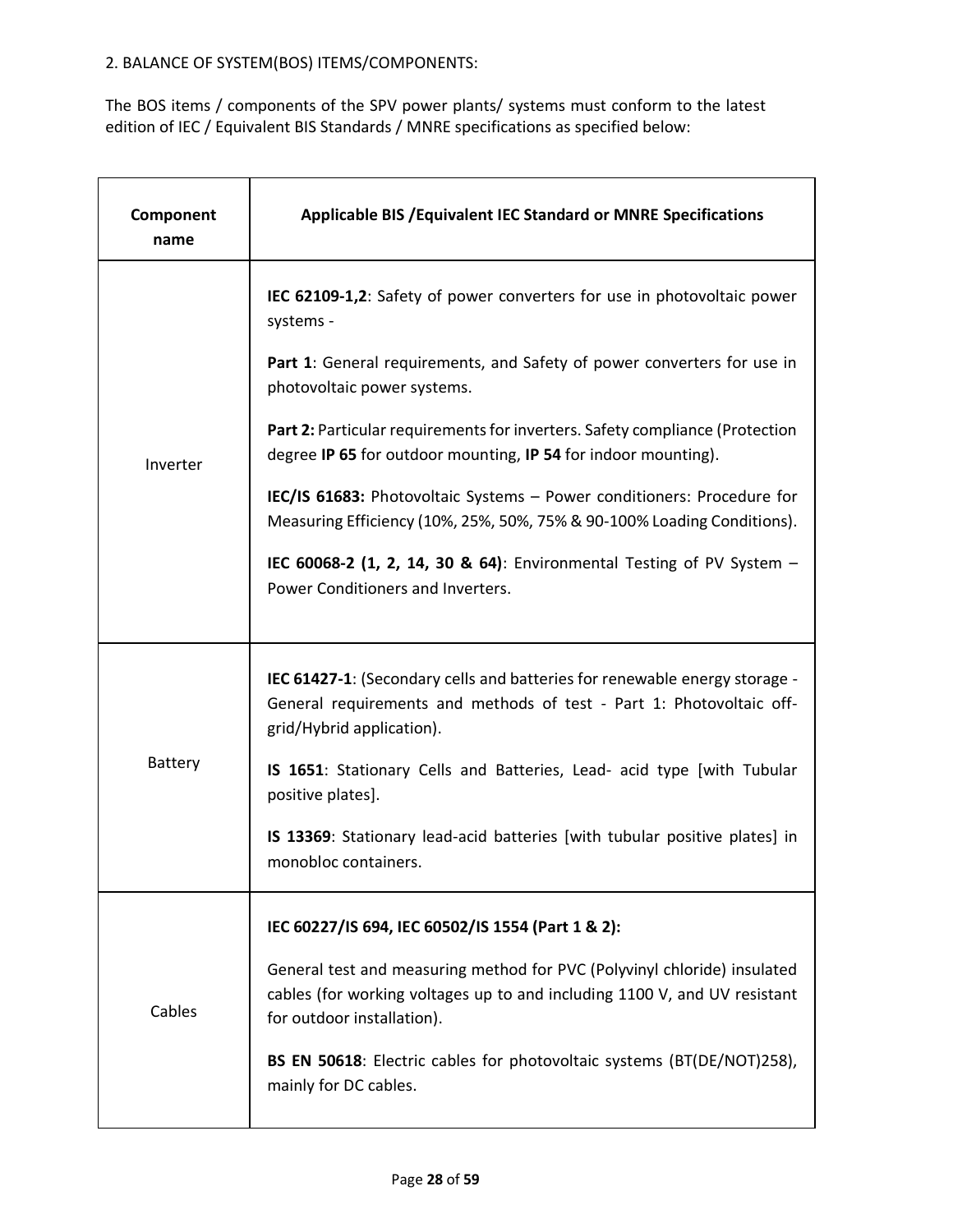| Connectors                                                | Certified for applications with modules according to IEC 61730                                                                                      |  |  |
|-----------------------------------------------------------|-----------------------------------------------------------------------------------------------------------------------------------------------------|--|--|
| Array box                                                 | Protection: IP 65 enclosures with transparent covers with Surge Protection<br>Device (SPD) class-I/II, DC Fuse with holder and string disconnector. |  |  |
| Weather<br>monitoring<br>system                           | IS/IEC 61724 (1998): Photovoltaic System Performance Monitoring -<br>Guidelines for Measurement, Data exchange and Analysis                         |  |  |
| Supervisory<br>control and<br>data acquisition<br>(SCADA) | Protocol defined for substation automation: IEC 61850                                                                                               |  |  |
| Cable glands                                              | IEC 62444:2010                                                                                                                                      |  |  |
| Cable Lugs                                                | IEC 1238 part 1: Applies to electrical and mechanical properties of cable<br>lugs                                                                   |  |  |
| Cable ties,<br>ferrules                                   | IEC 62275, IEC 61300                                                                                                                                |  |  |
| Cable Trays                                               | IEC 1084-2: Specifies requirements for cable trunking and ducting systems<br>intended for mounting on walls or ceilings.                            |  |  |
|                                                           | IEC 62561 Series (Chemical earthing):                                                                                                               |  |  |
|                                                           | IEC 62561-1: Lightning protection system components (LPSC) -                                                                                        |  |  |
| Lightning                                                 | Part 1: Requirements for connection components                                                                                                      |  |  |
| arrestor                                                  | IEC 62561-2: Lightning protection system components (LPSC) -                                                                                        |  |  |
|                                                           | Part 2: Requirements for conductors and earth electrodes                                                                                            |  |  |
|                                                           | IEC 62561-7 Lightning protection system components (LPSC) -                                                                                         |  |  |
|                                                           | Part 7: Requirements for earthing enhancing compound.                                                                                               |  |  |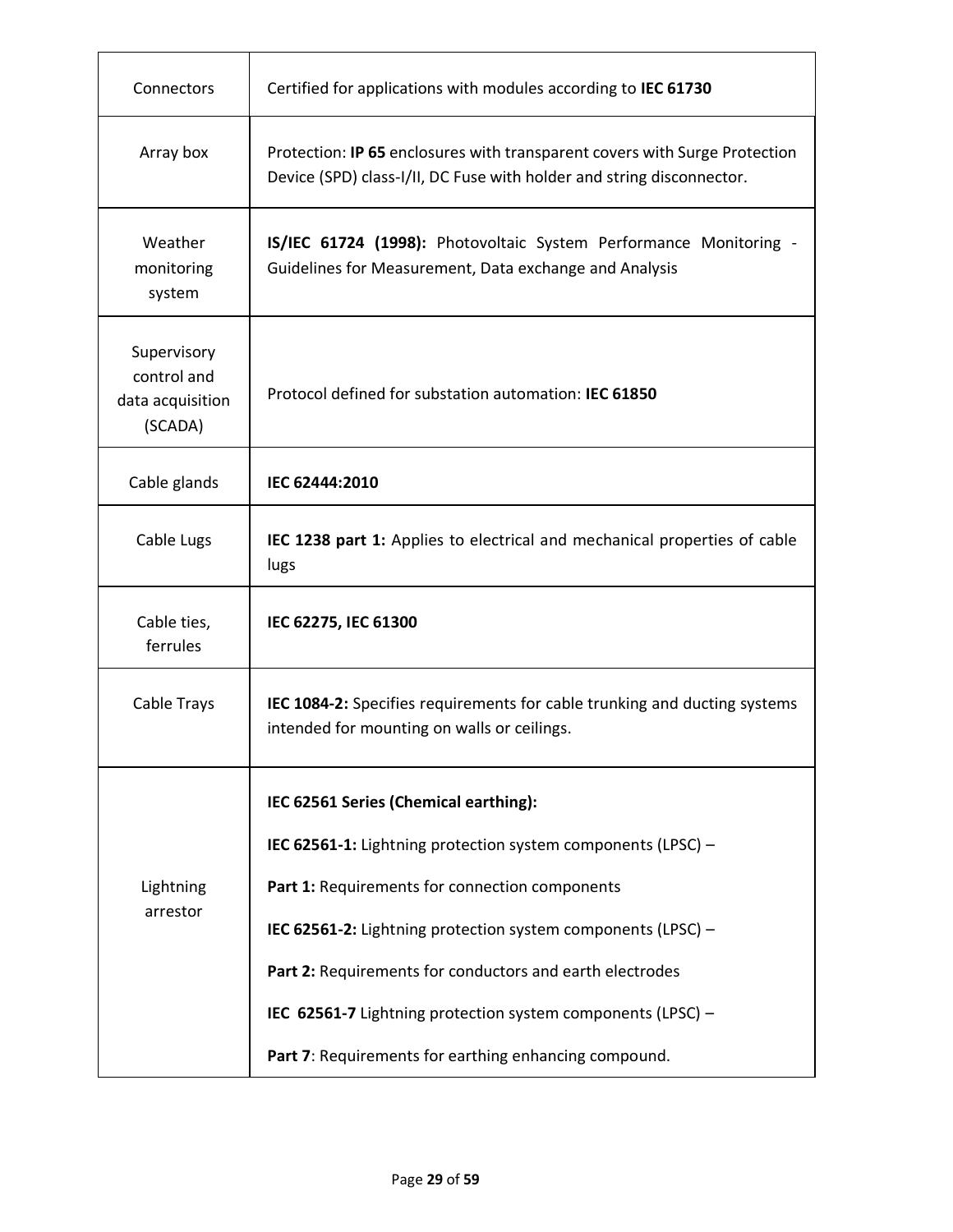| <b>Fuses</b> | IS/ IEC 60947 (Part 1, 2 & 3), EN 50521: General safety requirements for<br>connectors, switches, circuit breakers (AC/DC).<br>IEC 60269-6: Low-voltage fuses. |
|--------------|----------------------------------------------------------------------------------------------------------------------------------------------------------------|
|              |                                                                                                                                                                |

\* In Case if the charge controller is inbuilt in the inverter, no separate IEC 62093 test is required and must additionally conform to the relevant National/ International Electrical Safety Standards wherever applicable.

\* Various components of solar Power plants must additionally conform to the relevant National/International Electrical safety standards wherever applicable.

\* The minimum capacity of PCU/ Inverters (in KVA) should be kept at least equal to the total wattage of solar modules of the system (in kWp).

#### 3. MODULE MOUNTING STRUCTURE

Modules shall be mounted on non-corrosive support structures towards due south and at a suitable inclination to maximize annual energy output. Support structure design and foundation or fixation mounting arrangements should withstand horizontal wind speed up to 150 km/ hr. In snowbound areas the structure should be capable of withstanding loads of snow. Support structures shall be manufactured with steel angles & channels; spray galvanized to IS 1477 Part -1 with thickness of 80 microns as per IS 5905. All fasteners shall be of Stainless steel - SS 304. The mounting structure shall be designed in such a way that it will occupy minimum space without sacrificing the output from SPV modules. Specially designed Aluminium structures may also be offered for better protection against the corrosion over the life of the plant. While making Civil & Mechanical design, due consideration will be given to all the dead loads, live loads, effects of wind load, Seismic factors for the site and suitable Design margins as per prevalent Indian standard and Industry practices.

#### 4. DC DISTRIBUTION BOARD (DCDB)

A DCDB shall be provided in between PCU and Solar Array. It shall have MCCB of Suitable rating for connection and disconnection of array section. It shall have meters for measuring Array voltage and Array current.

#### 5. DOCUMENTATION

The contractor Shall provide various documents as per following:

#### A. Documents to Tendering Authority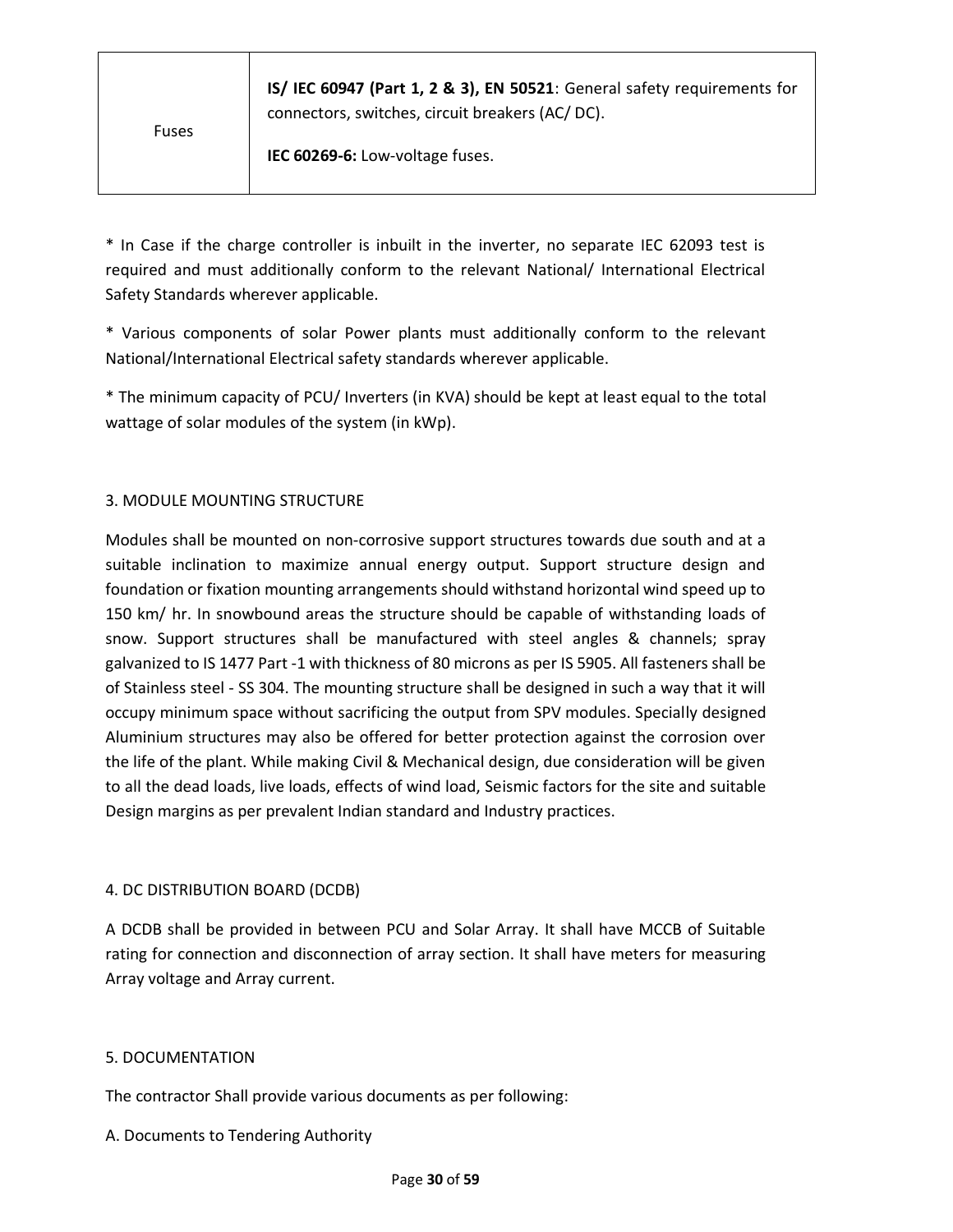i. Site specific documents to be submitted (with bill for payment against clause no. 30.2/30.3 of payment terms).

- Photograph of all the equipment of Power Plant (hard copy & soft copy).
- Summary details of the plant (annexure-I) .
- Joint inspection report from district level officer of……………….... (annexure-II).
- certificate for Handing over the system to beneficiary (annexure-III).
- Letter towards Warranty of the system (annexure-IV).
- performance ratio test for satisfactory functioning of the system (annexure-V).
- contact details of various service centres.
- User manual for solar power plant including details for operation and maintenance.
- Routing diagram of cables and wires.

ii. Documents to be submitted for one time for every make of component (with bill for payment against clause no. 30.2 of payment terms).

- a) Undertaking from Solar PV Panel Supplier for modules being indigenous.
- b) IEC certificate module-IEC 61215/61646/62108.
- c) IEC certificate for module safety qualification -IEC 61730.
- d) Test certificate for Inverter/PCU-IEC 61683 and IEC 60068-2.
- e) IS 2062 certificate for module Mounting frames and leg assemblies.
- f) Stand report for mounting structure to withstand wind load of 150 Kmph.
- g) Cable certificate-IEC 60227/IEC60502.
- h) Switch, Circuit breakers, connectors certificate-IEC 60947 part I, II, III/ IS 60947 part I, II, III/EN 5052.
- i) Junction boxes certificate confirming to IP 65/21 as per IEC 529.
- j) Lighting arrester certificate IS 3043-1986.
- k) Surge protection certificate IS 60364-5-53.
- l) Layout of solar modules.
- m) All other drawings/ sketch/ line diagram.

#### 6. AUTHORIZED TESTING LABORATORIES/CENTERS

Test certificates / reports can be from any of the NABL/ IEC accredited testing laboratories or MNRE approved test centres.

### 7. MAIN FEATURES & OPERATING MODE

- Clean regulated power to the load.
- "No-break" transfers from renewable energy to battery and battery to grid.
- MPPT solar charge regulator.
- The PCU shall operate with solar priority for feeding load and charging batteries.
- Stored power from batteries shall be the second priority to feed the load.
- Grid power shall be the last priority to feed the load. During such time, the PCU shall feed the load directly through the grid and shall also charge the batteries. Battery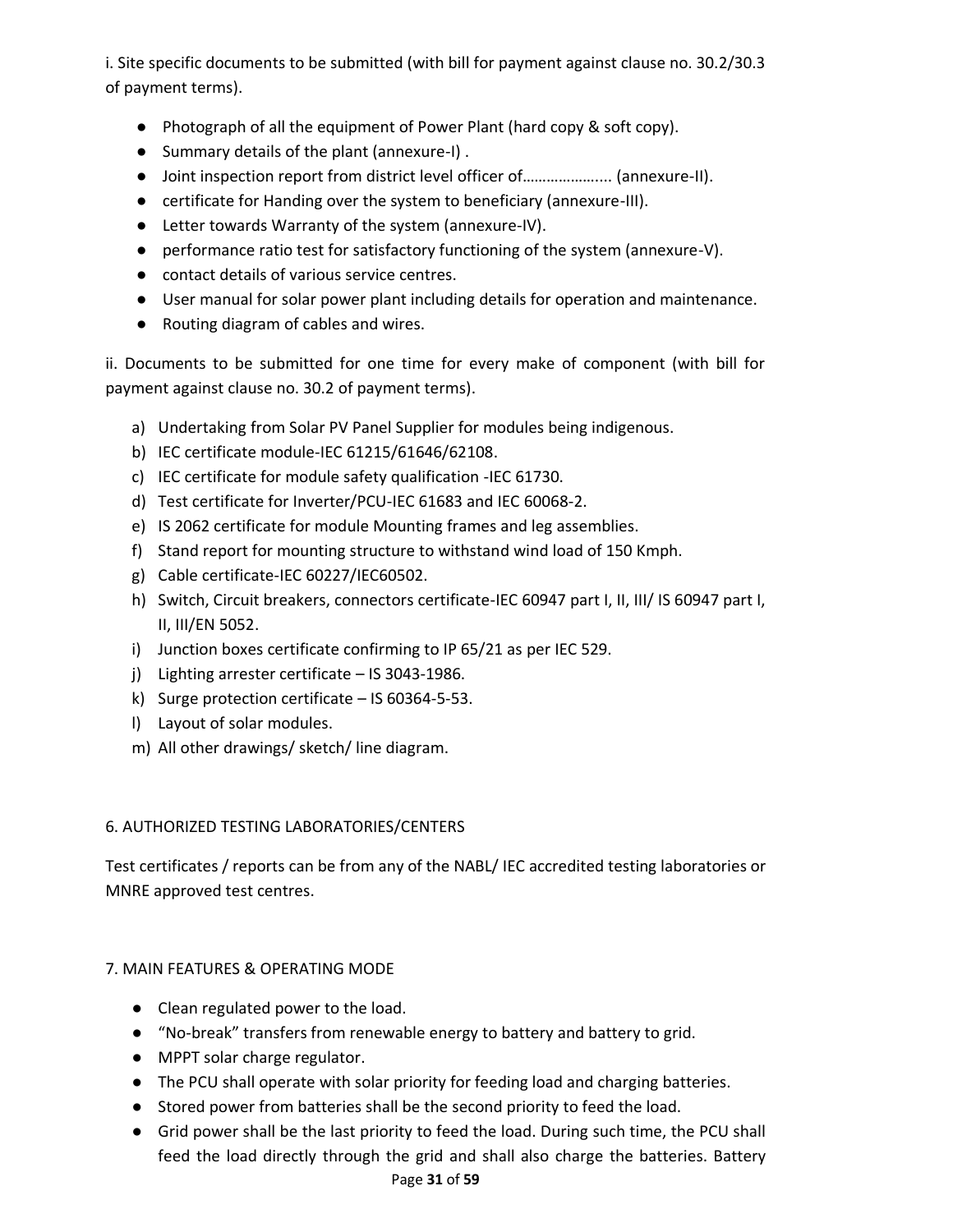Charging through Grid shall be taken up only when batteries are undercharged and solar is not available or insufficient.

#### 8. WARRANTY

PV modules used in Solar PV Power Plant must be warranted for their output peak watt capacity, which should not be less than 90% at the end of 10 years and 80% at the end of 25 years. The mechanical structures, electrical works including Power conditioners/ inverters/ charge controllers/ maximum power point tracker units/ distribution boards/ digital meters/ switchgear/ storage batteries, etc. and overall workmanship of the Solar SPV Power Plant/system must be warranted against any manufacturing/ design/ installation defects for a minimum period of 5 years. The Warranty/ Guarantee Card to be supplied with the Solar PV Power Plant must contain the details of the system supplied, as given in the Annexure-IV. The tenderer can provide additional information about the system.

#### 9. OPERATION MANUAL

An Operation, Instruction and Maintenance Manual, in English, should be provided with the Solar PV Power Plant and detail of Wiring and Connection Diagrams will also be provided with the manual.

#### 10. OTHER FEATURES

Only indigenously manufactured Solar PV Modules which fully conform to the MNRE specifications shall be procured. All the technical & other requirements as per provisions under JNNSM of MNRE must be fulfilled. Use of imported Solar PV Modules is not permitted.

#### 11. CAUTION SIGNS

The standard caution and danger boards or labels as per Indian Electricity Rules, the AC distribution box near the solar inverter and the building distribution board to which the AC output of the solar PV system is connected Shall be provided with a noncorrosive caution label.

#### 12. QUALITY AND WORKMANSHIP

Solar PV Modules are designed to last 25 years or more. It is therefore essential that any system components and parts, including the mounting structures, cables, junction boxes, distribution boxes and other parts also have a life cycle of at least 25 years. Therefore, all works shall be undertaken with the highest level of quality and workmanship. During inspection Tendering Authority and its representatives will pay special attention to neatness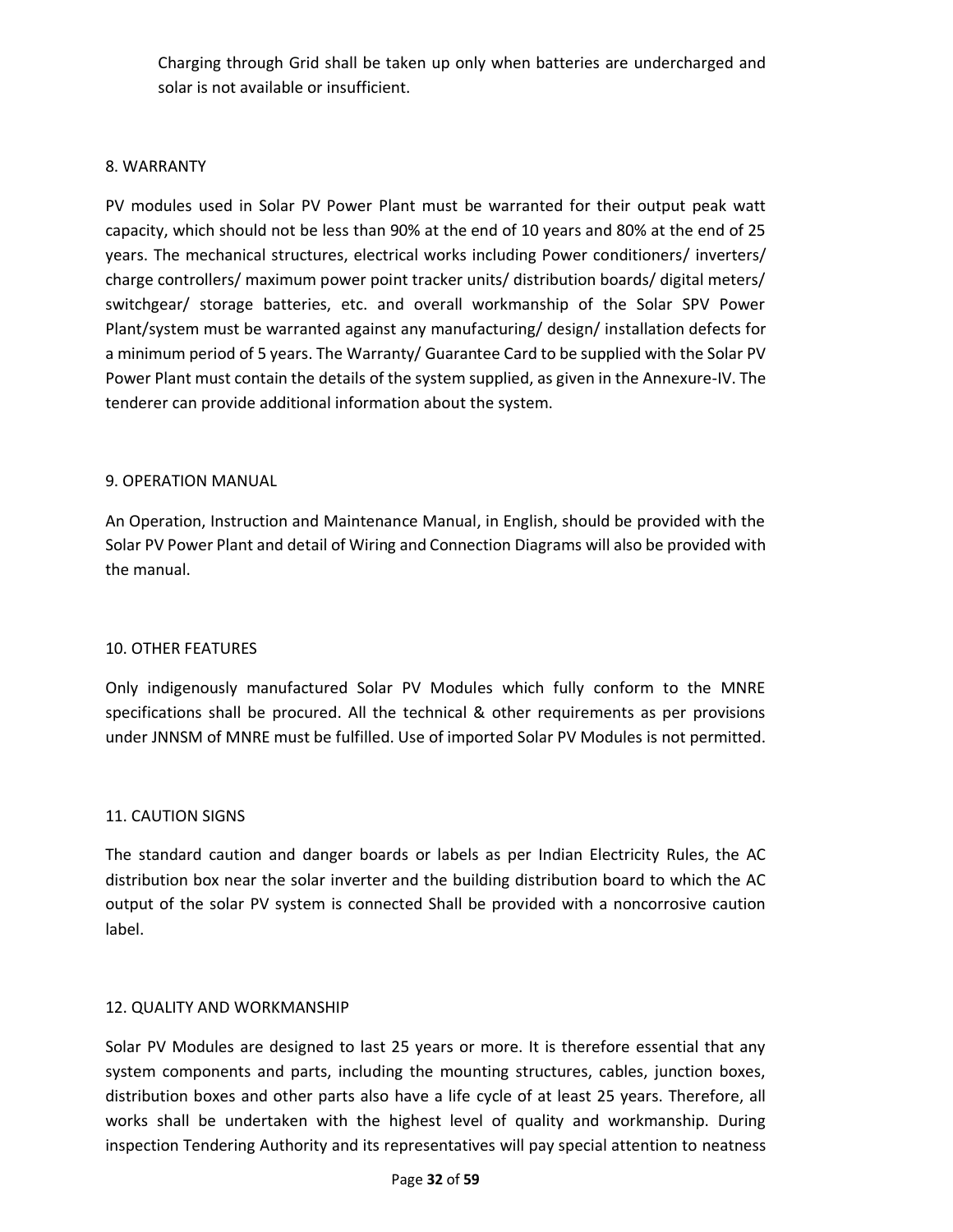of work execution and conformity with quality and safety norms. Non-compliant works will have to be redone at the cost of the Installer.

#### 13. OTHER REQUIREMENTS

The other referred Technical specifications have been prescribed by MNRE shall have to be maintained accordingly. Any supplies which have not been specifically mentioned in this contract but which are necessary for the design, engineering, manufacture, supply & performance or completeness of the project shall be provided by the contractor without any extra cost and within the time schedule for efficient and smooth operation and maintenance of the SPV Plant.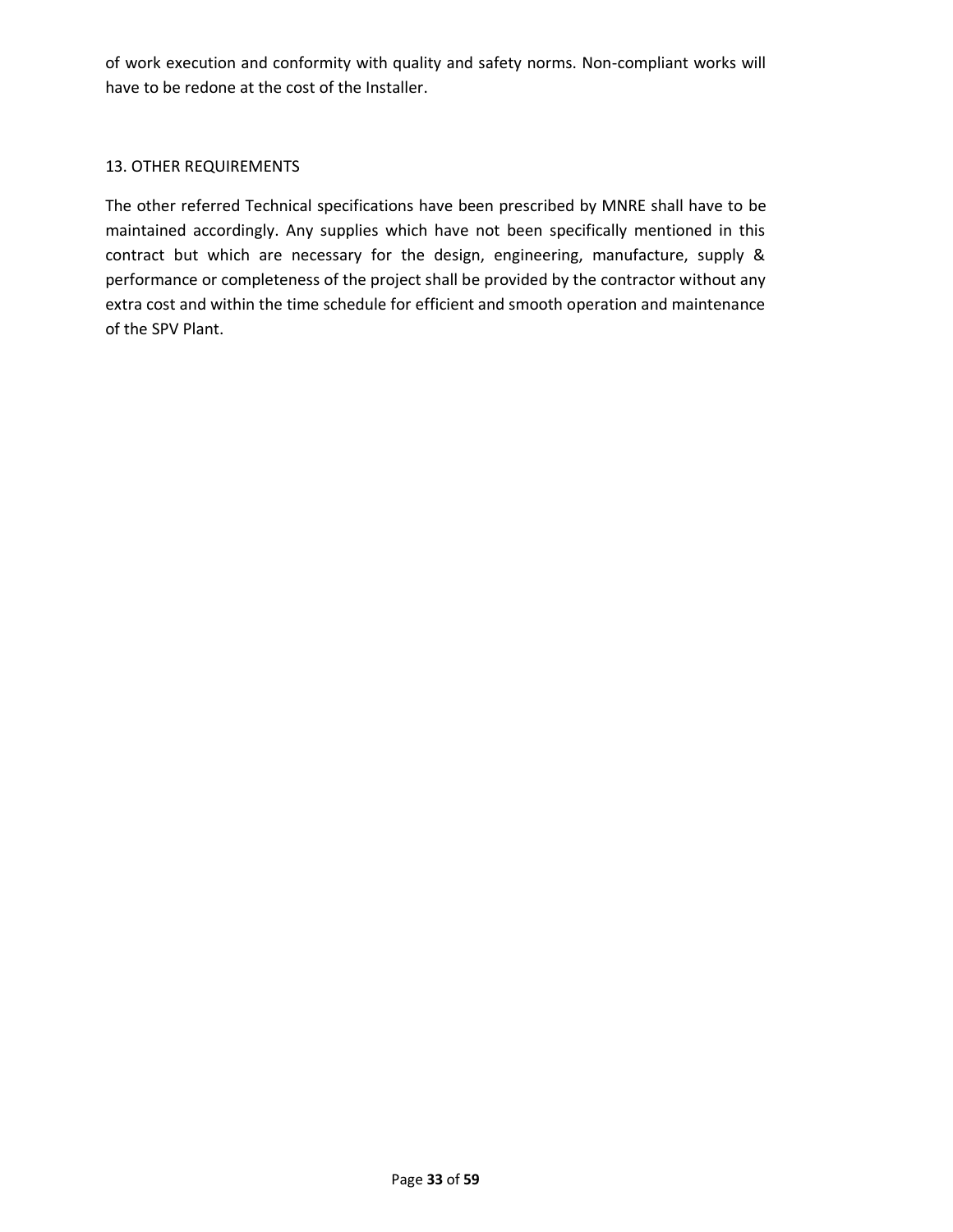# **PART-5**

# **SCOPE OF WORK**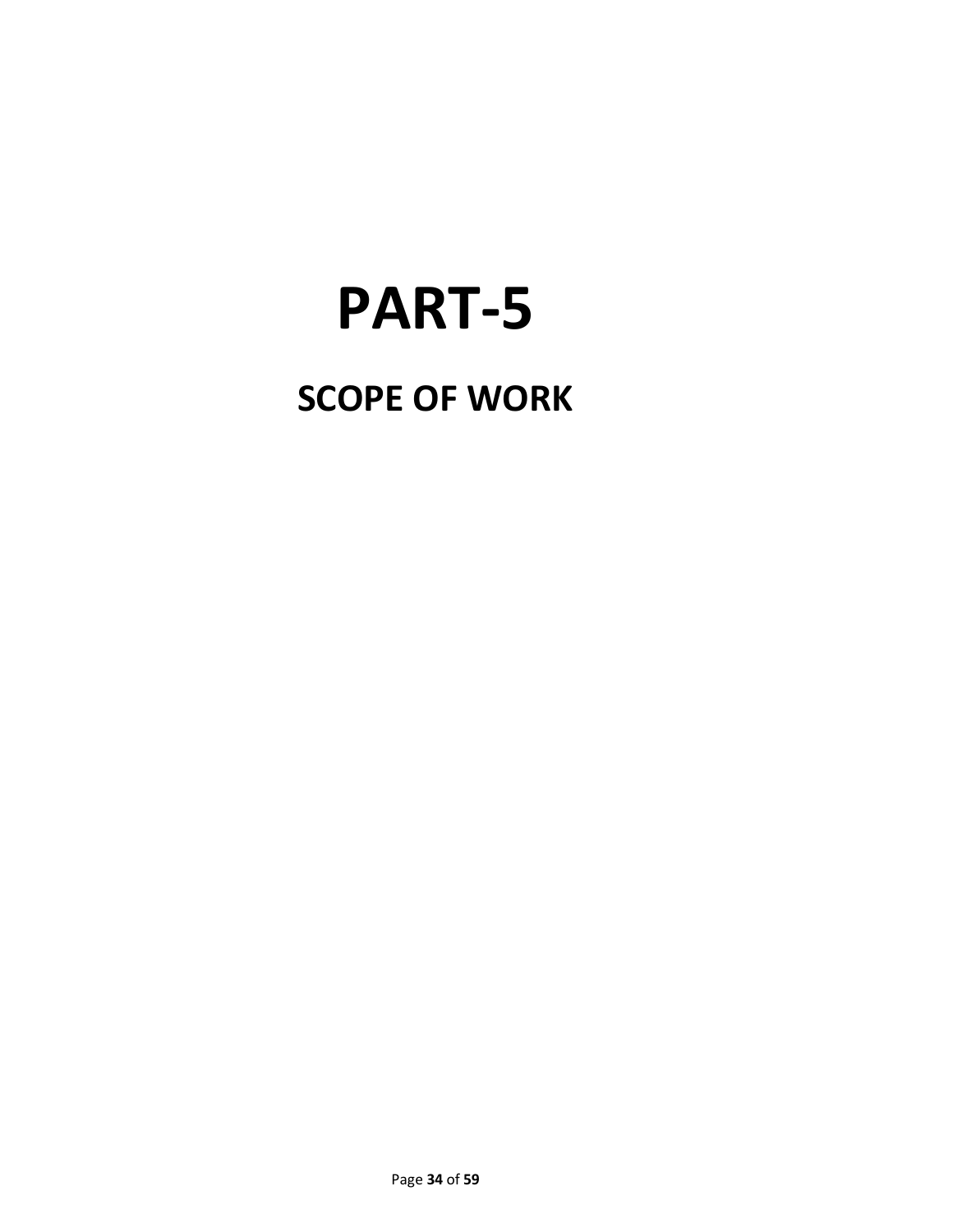# **SCOPE OF WORK**

**The work shall include Design, Fabrication, Manufacturing, Supply, Installation, Testing & Commissioning of Hybrid Solar power plants (with Battery) including warranty & maintenance for 5 years at GOLAGHAT POLYTECHNIC, ULUTOLI, FURKATING-785610.**

- A. All works required for proper installation of Solar PV Power Plant including necessary civil and welding works for mounting structures of solar module, shall be done by the contractor. The entire work shall be performed on turnkey basis. All the works related to the proper installation and functioning of the system shall have to be carried out by the contractor in the prices offered by him.
- B. All necessary electrical wiring from electrical distribution box up to PCU of Solar PV Power Plant and back from PCU to distribution box shall have to be done by the contractor including supply of all required materials.
- C. The generated electricity from the power plant will be utilized to energize the dedicated load of the building. In case separate additional electric cable/wiring etc is required for connecting the dedicated load with solar power plant, it shall have to be supplied and laid down by the contractor as per requirement at the site and shall be covered in the scope of work. The wiring shall have to be done in concealed conduits.

D. The proposed dedicated load to be energized through Solar Power plant shall have to be decided as per the storage capacity of solar Power Plant in consultation with the Tendering Authority.

E. Necessary arrangements for storage of batteries of solar PV Power plant as per requirements for their proper protection shall have to be done by the contractor. Appropriate cabinets for battery banks, with the provision of racks for batteries should also be done if required, battery rooms of the adequate size with proper ventilation shall have to be prepared according to the direction of the Tendering Authority.

F. After completion of the proposed works, clearances of all temporary works/ materials shall be the sole responsibility of the contractor and this shall be removed immediately after the requirement of such temporary work is completed.

G. General Aesthetics & cleanliness in regard to the installation of various systems shall have to be maintained in accordance with the aesthetics of the site.

H. Arrangement of proper earthing mechanism and lightning arresters should be done at site as per the requirements of the solar power plant.

I. The contractor shall supply/install the necessary tools/instruments required for proper operation of the plant and measure PV array Voltage, current, Power and solar radiation.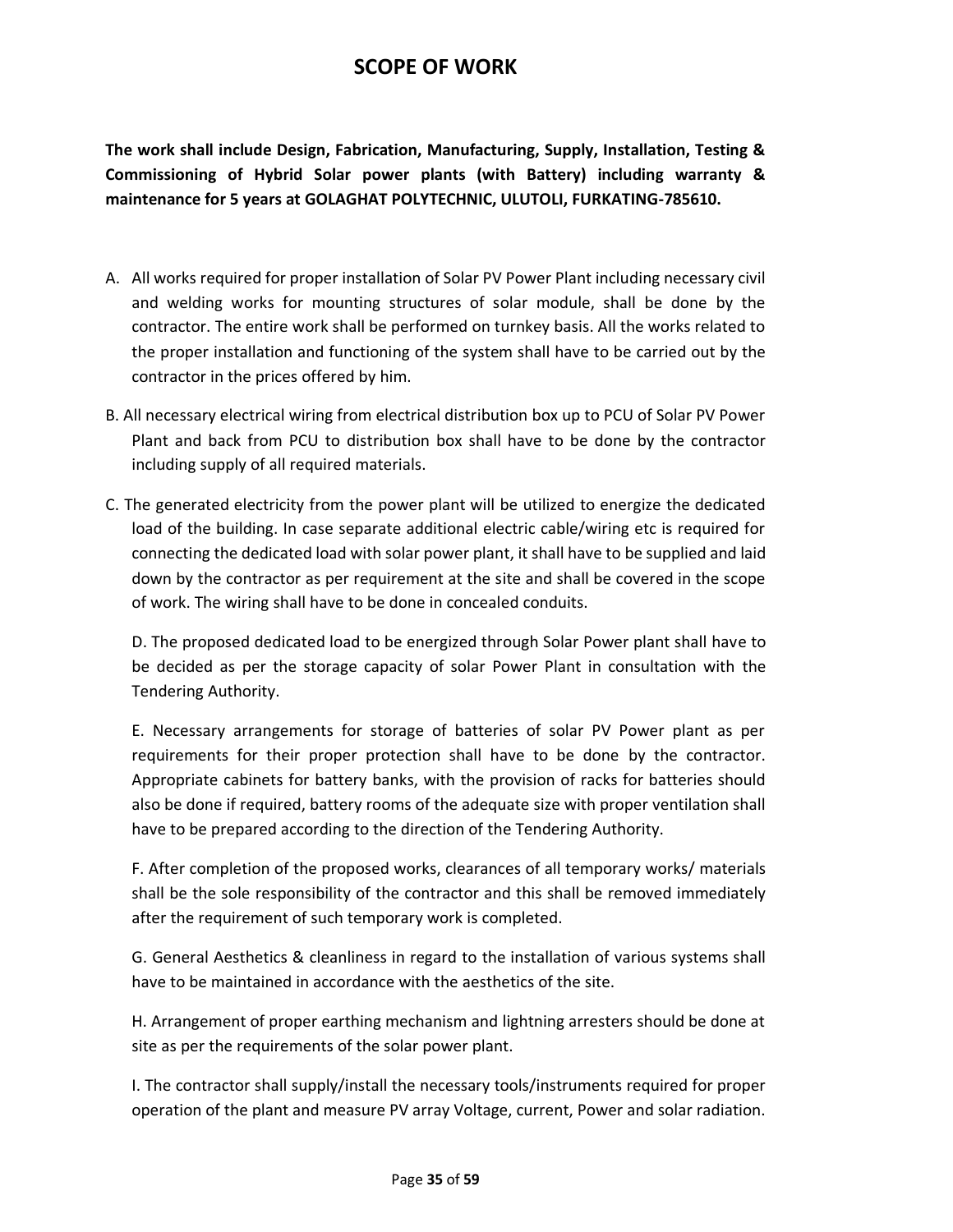J. Supply and Installation of Display board of '3ft X 2ft' size showing all technical information of SPV plant shall be done by the contractor. The matter written on these boards shall be as per annexure-I.

K. The complete Solar PV Power Plant shall be handed over by the contractor to the beneficiary on the format at annexure-III

L. The complete Solar PV Power Plant shall be warranted and maintained by the contractor against any manufacturing/ design/ installation defects for a minimum period of 5 years from the date of installation.

M. Warranty, operation and Maintenance period will include rectification/ replacements of all the defective and consumable components/ items including batteries. However, all the non-functional parts/ materials/ items replaced during the warranty, operation and maintenance period shall be the property of the contractor.

N. After commissioning of the plant, the contractor will conduct one on-site training of the purchaser's /user's personnel regarding assembly, start-up, operation, maintenance and repairs of the Solar PV Power Plant.

O. During the 5 year's warranty, operation & maintenance period, the contractor Will have to make all necessary arrangements for satisfactory operation, maintenance and performance of the Power Plant.

P. Rectification of all the defects developed in the Solar PV Power Plant during warranty, and maintenance period shall have to be done by the contractor promptly, at the most within 10 days from the date of receipt of complaint.

Q. During Warranty, operation and Maintenance period, the contractor shall have to submit an annual performance & functionality report.

R. For proper functioning and maintenance of Solar Power Plant, contractors shall have to appoint at least one representative who has proper knowledge about the functioning of the solar plant for technical assistance on behalf of the contractor with whom the Tendering Authority can contact during the contract or warranty period.

During the warranty, operation & maintenance period, the Tendering Authority will have all rights to cross check the performance of the Solar PV Power Plant, the Tendering Authority may randomly pick up its components to get them tested at Govt. / MNRE approved any test centre. If during such tests any part is not found as per the specified technical parameters, the Tendering Authority will take the necessary action to recover the losses and to black list the firm and the same may be communicated to MNRE and other nodal agencies. The decision of the Tendering Authority in this regard will be final and binding on the contractor.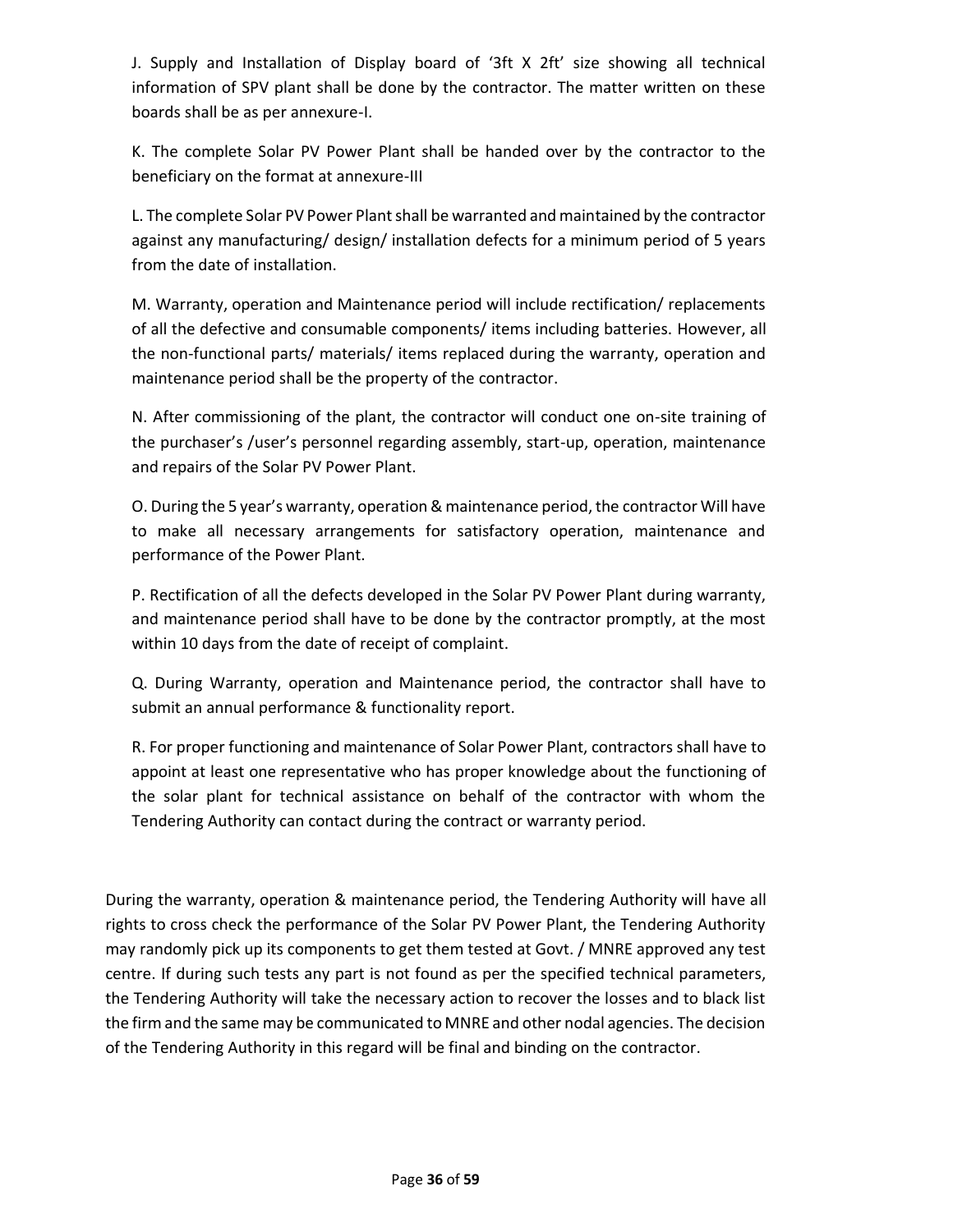# **PART-6**

# **COST ESTIMATE**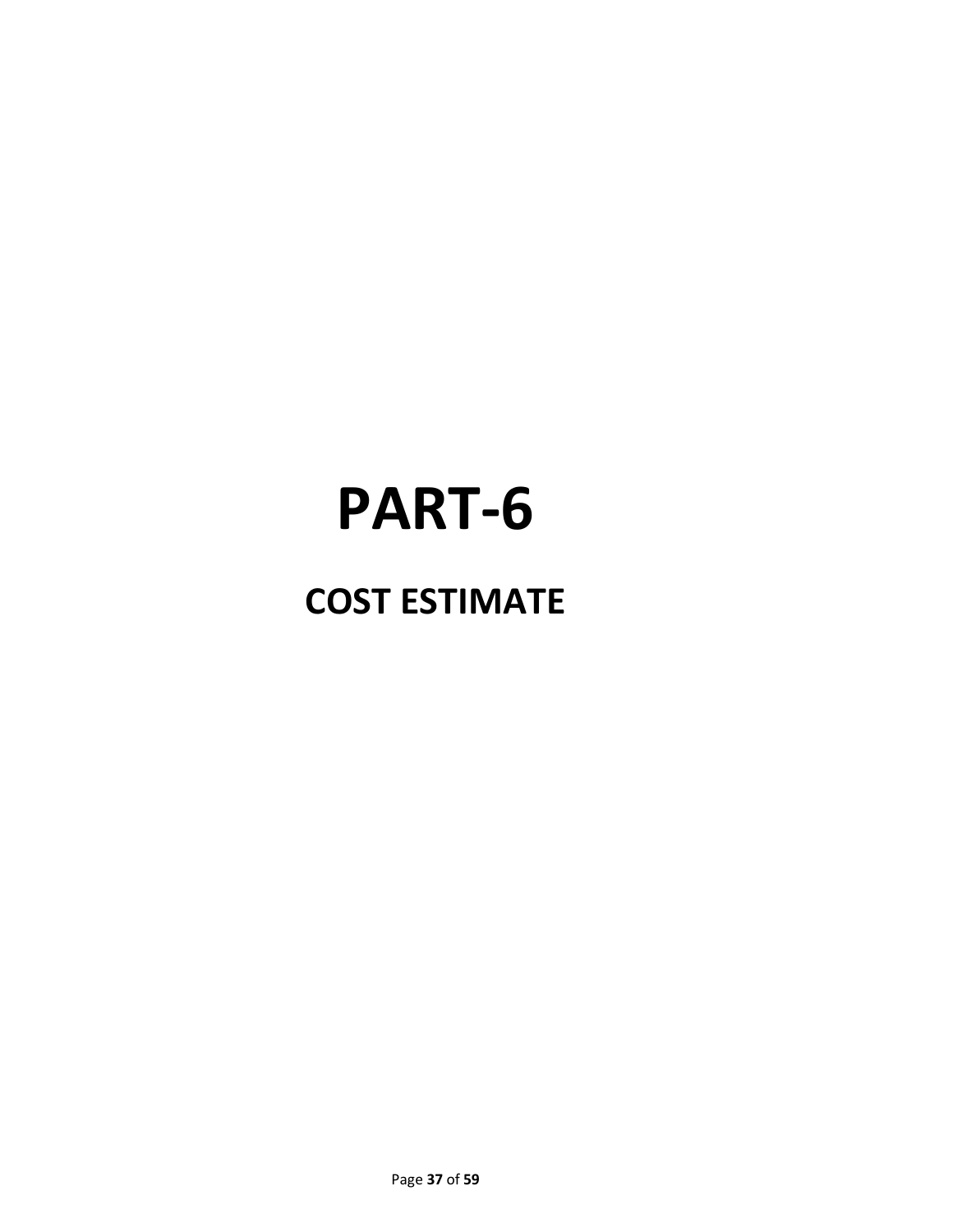#### **Cost estimate: -**

**Name of the institute: Golaghat Polytechnic Address: Ulutoli, Furkating, Golaghat Assam: 785610**

# **Institute Project coordinator: Mr Kabindra Mudoi**

|    | Area required for                                                                                                                                                                                                                                                                          |                | Approx. 130 Sq. mtr. Shadow Free Area                        |                                       |                                                   |                                        |
|----|--------------------------------------------------------------------------------------------------------------------------------------------------------------------------------------------------------------------------------------------------------------------------------------------|----------------|--------------------------------------------------------------|---------------------------------------|---------------------------------------------------|----------------------------------------|
|    | installation (m <sup>2</sup> )<br>Type (Ground                                                                                                                                                                                                                                             |                |                                                              | Rooftop (Assam Type Slanting Rooftop) |                                                   |                                        |
|    | mounted/rooftop)                                                                                                                                                                                                                                                                           |                |                                                              |                                       |                                                   |                                        |
|    | 1. Specific location with<br>coordinates                                                                                                                                                                                                                                                   | $\vdots$       | State:<br>City/Town:<br>District:<br>Latitude:<br>Longitude: | Specific location                     | Assam<br>Furkating<br>26.449106°N<br>93.992055° E | Ulutoli, Furkating,<br>Golaghat, Assam |
| 2. | Total annual solar<br>irradiance in the<br>location $(kWh/m2)$<br>"This data is available<br>online in NASA, NREL<br>website, or can be collected<br>from State Departments. If<br>not found for the specific<br>location try for a nearby<br>location which matches the<br>site climate." |                |                                                              | 4.5 to 5.0kWh/m <sup>2</sup> /Day     |                                                   |                                        |
|    | 3. Capacity of the<br>proposed SPV plant<br>$(kW_p)$                                                                                                                                                                                                                                       |                | 15kWp                                                        |                                       |                                                   |                                        |
|    | 4. No. of modules                                                                                                                                                                                                                                                                          | $\ddot{\cdot}$ | Nos.                                                         | Per unit cost<br>$(INR)$ :            |                                                   | Total cost (INR):                      |
|    | 5. PV Module type<br>(Mono/Multi)                                                                                                                                                                                                                                                          |                | Multicrystalline                                             |                                       |                                                   |                                        |
|    | PV Module parameters                                                                                                                                                                                                                                                                       |                |                                                              |                                       |                                                   |                                        |
|    | Maximum Power<br>Rating (W)                                                                                                                                                                                                                                                                |                |                                                              |                                       |                                                   |                                        |
|    | Rated Current (A)                                                                                                                                                                                                                                                                          |                |                                                              |                                       |                                                   |                                        |
|    | Rated Voltage (V)                                                                                                                                                                                                                                                                          |                |                                                              |                                       |                                                   |                                        |
|    | <b>Short Circuit Current</b><br>(A)                                                                                                                                                                                                                                                        |                |                                                              |                                       |                                                   |                                        |
|    | Open Circuit Voltage<br>(V)                                                                                                                                                                                                                                                                |                |                                                              |                                       |                                                   |                                        |
|    | Electrical conversion<br>efficiency $(\%)$                                                                                                                                                                                                                                                 |                |                                                              |                                       |                                                   |                                        |
|    | 6. No. Inverter/ Power<br>Conditioning Unit<br>(PCU)                                                                                                                                                                                                                                       |                | 1 No.                                                        | Per unit cost<br>$(INR)$ :            |                                                   | Total cost (INR):                      |
|    | Inverter/ PCU<br>specifications                                                                                                                                                                                                                                                            |                |                                                              |                                       |                                                   |                                        |
|    | Rated Capacity                                                                                                                                                                                                                                                                             |                | 15KW                                                         |                                       |                                                   |                                        |
|    | Input Voltage                                                                                                                                                                                                                                                                              |                |                                                              |                                       |                                                   |                                        |
|    | <b>Output Voltage Range</b>                                                                                                                                                                                                                                                                |                |                                                              |                                       |                                                   |                                        |
|    | Frequency                                                                                                                                                                                                                                                                                  |                |                                                              |                                       |                                                   |                                        |
|    | Efficiency                                                                                                                                                                                                                                                                                 |                |                                                              |                                       |                                                   |                                        |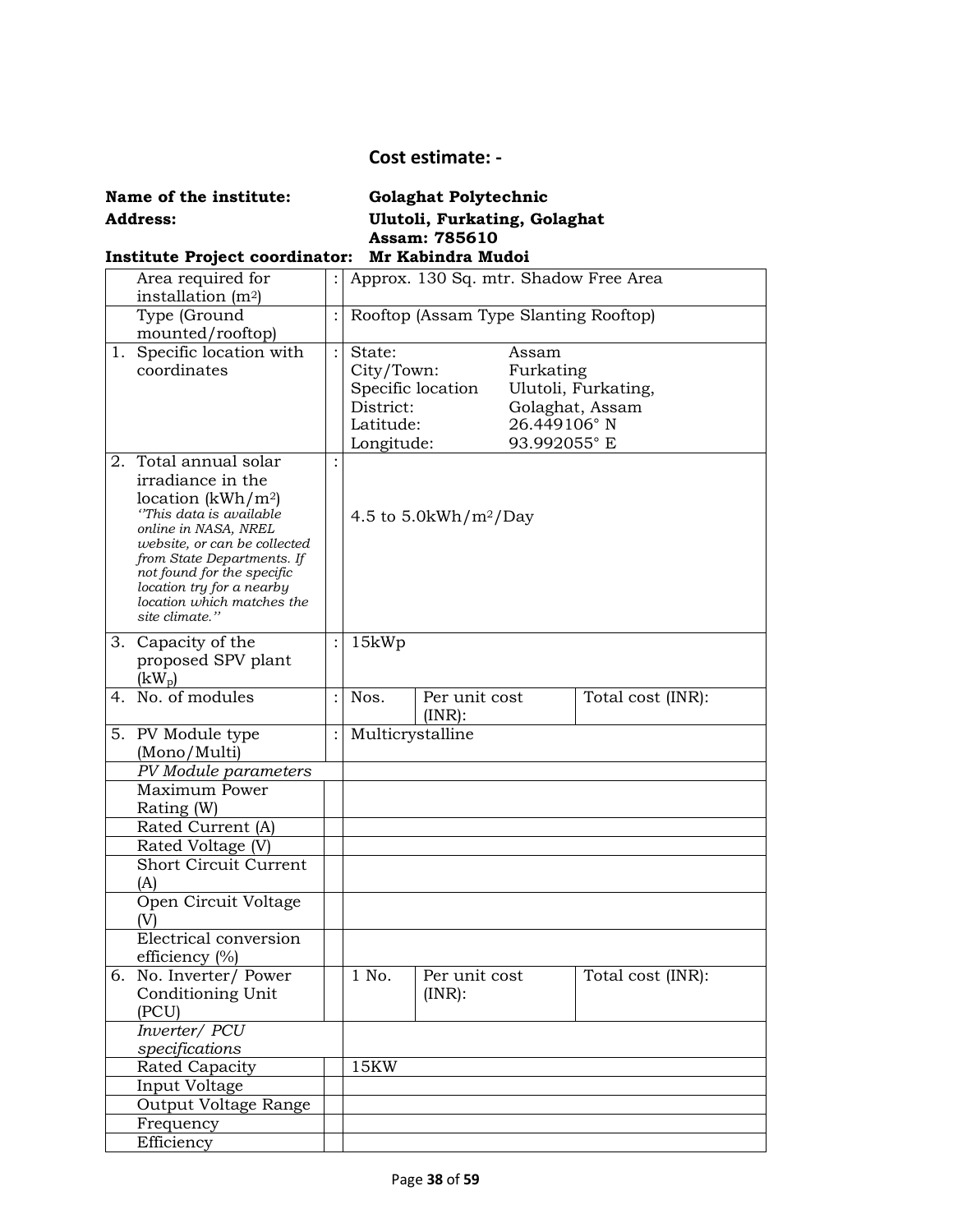| 7. Type of battery                                                                             | Tubular Gel                             |                                           |                                |  |  |
|------------------------------------------------------------------------------------------------|-----------------------------------------|-------------------------------------------|--------------------------------|--|--|
| 8. No. of battery required                                                                     | Nos.                                    | Per unit cost<br>$(INR)$ :                | Total cost (INR):              |  |  |
| Rated capacity (Ah)<br>and Voltage (V)                                                         |                                         |                                           |                                |  |  |
| 9. Mounting requirement<br>(Specify material)                                                  | Hot<br>Dipped<br>Galvan<br>ized<br>Iron | Per unit cost<br>(INR):                   | Total cost (INR):              |  |  |
| 10. Cables requirement<br>(in m)<br>a. DC cables<br>b. AC cables<br>c. No. of MC4<br>connector | a.<br>b.<br>$\mathbf{c}$ .              | Per unit cost<br>(INR):<br>a.<br>b.<br>c. | Total cost (INR):<br>$(a+b+c)$ |  |  |
| 11. Earthing, earthing<br>mat and lightning<br>arrestor (Type and<br>material)                 |                                         |                                           | Total cost (INR):              |  |  |
| 12. No. of Array Junction<br>Box                                                               | No.                                     | Per unit cost<br>(INR):                   | Total cost (INR):              |  |  |
| 13. No. of DCDB                                                                                | No.                                     | Per unit cost<br>$(INR)$ :                | Total cost (INR):              |  |  |
| 14. No. of ACDB                                                                                | No.                                     | Per unit cost<br>$(INR)$ :                | Total cost (INR):              |  |  |
| 15. Supervisory control<br>and data acquisition<br>(SCADA), if any                             |                                         | Per unit cost<br>(INR):                   | Total cost (INR):              |  |  |
| 16. Cable trays, ties, lugs,<br>ferrules, glands etc.                                          |                                         |                                           | Total cost (INR):              |  |  |
| 17. Transformer with<br>specification, if any                                                  |                                         | Per unit cost<br>(INR): NA                | Total cost (INR):              |  |  |
| 18. Net-meter, if any                                                                          |                                         | Per unit cost<br>(INR): NA                | Total cost (INR):              |  |  |
| 19. No of street light with<br>pole structure                                                  | <b>NIL</b>                              | Per unit cost<br>$(INR)$ : NA             | Total cost (INR): NA           |  |  |
| 20. Any other component<br>not covered above                                                   |                                         | Per unit cost<br>$(INR)$ :                | Total cost (INR):              |  |  |
| $\overline{21}$ . Miscellaneous, if any                                                        |                                         |                                           | Total cost (INR):              |  |  |
| <b>GRAND TOTAL (in Words): Rupees Twenty Lacs Only</b>                                         | <b>INR 2000000.00</b>                   |                                           |                                |  |  |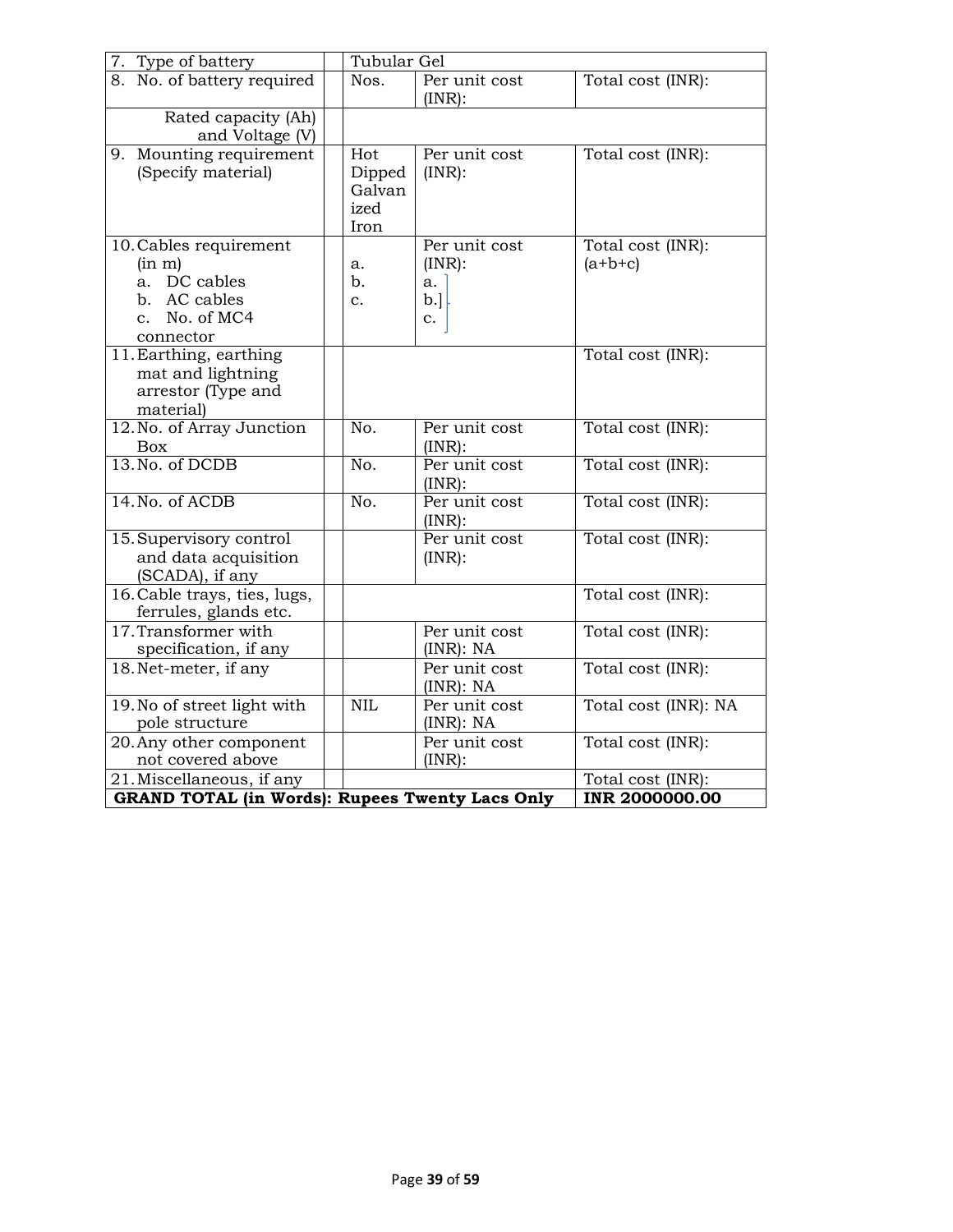# **PART-7**

# **TECHNICAL BID**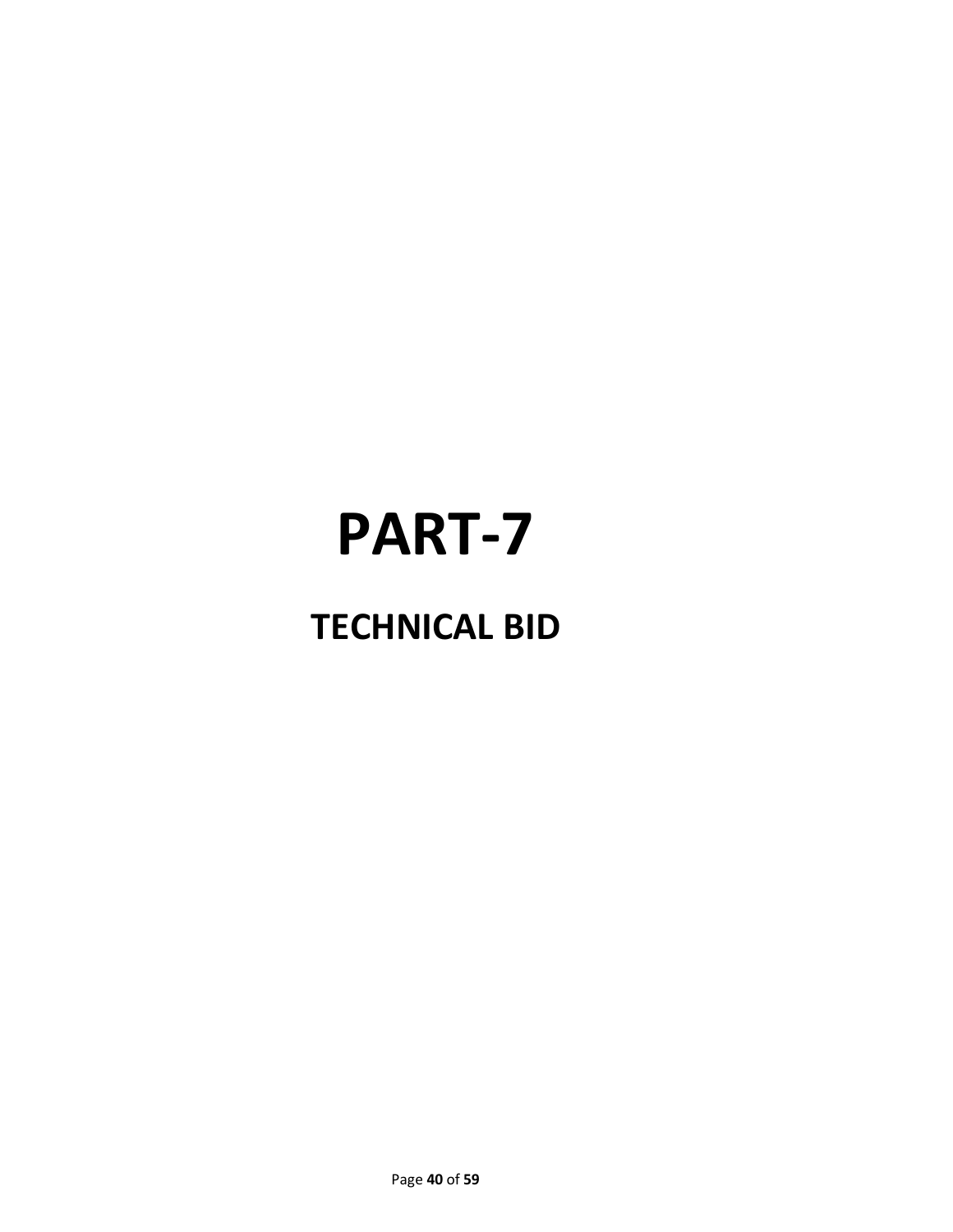## **TECHNICAL BID**

**Tender No ……………………..**

**For Solar PV Power Plant of ………. kW**

#### 1. **Solar PV Modules**

| <b>SI</b>      | <b>Details regarding</b>                                                                                             | Proposed by tenderer                      |
|----------------|----------------------------------------------------------------------------------------------------------------------|-------------------------------------------|
| $\mathbf{1}$   | Name of the manufacturer & Make of<br>Solar Module                                                                   |                                           |
| $\overline{2}$ | Type of Solar Cell                                                                                                   |                                           |
| 3              | Make of Solar cell                                                                                                   |                                           |
| 4              | Specification of solar Module                                                                                        | Wp<br>Voc<br><b>Isc</b><br>Vm<br>FF<br>Im |
| 5              | Type of Frame Structure (MS/SS)                                                                                      |                                           |
| 6              | Enclosed supporting documents if any                                                                                 |                                           |
| $\overline{7}$ | Details in case of any deviation from<br>technical specifications<br>them<br>as<br>specified in the tender document. |                                           |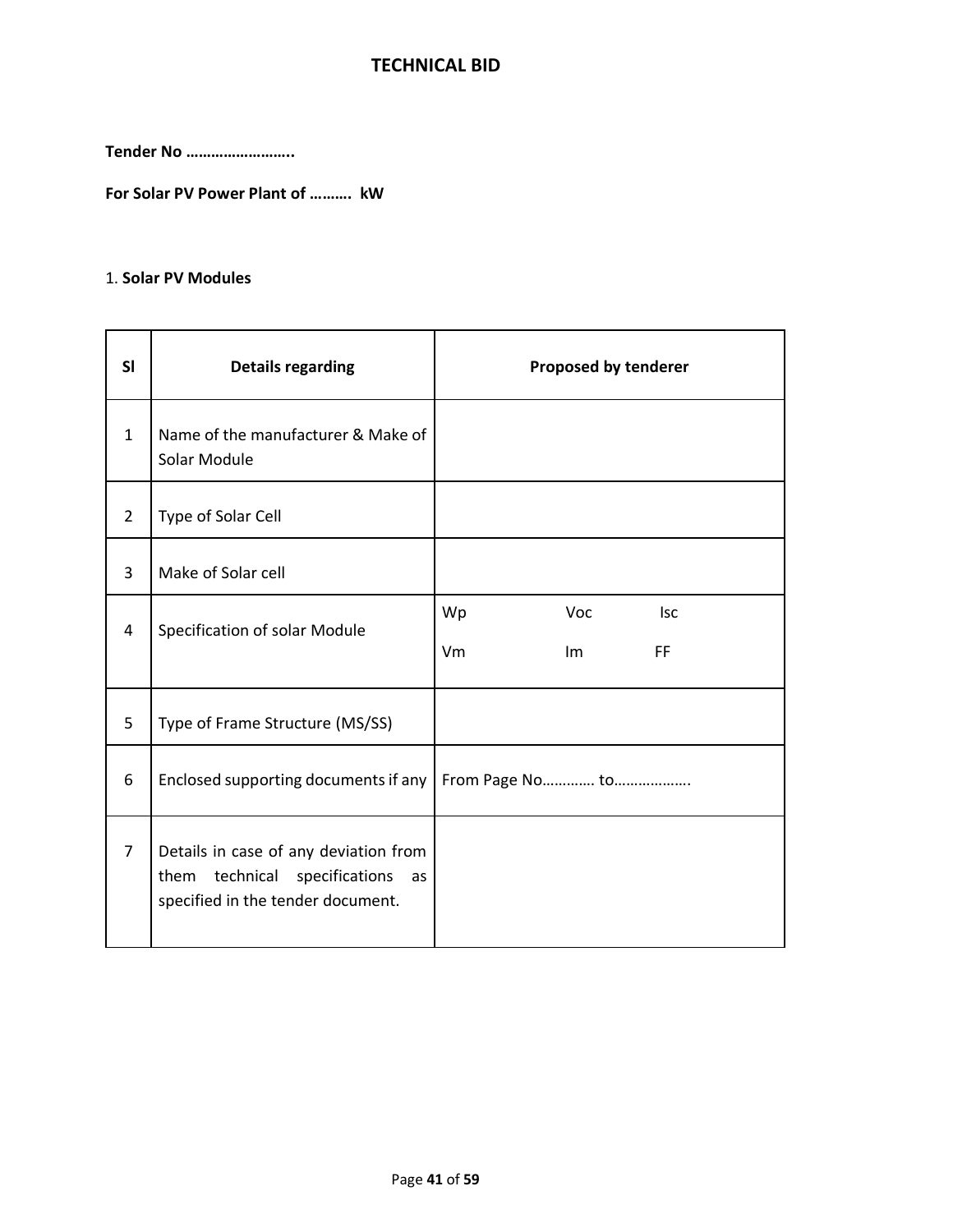| SI.            | <b>Details regarding</b>                                                                                               | Proposed by tenderer |
|----------------|------------------------------------------------------------------------------------------------------------------------|----------------------|
| $\mathbf{1}$   | Name of the manufacturer & Make of<br>Battery                                                                          |                      |
| $\overline{2}$ | Model Type                                                                                                             |                      |
| 3              | <b>Battery Specifications</b>                                                                                          |                      |
| 4              | Dimensions of Battery (size)                                                                                           |                      |
| 5              | Enclosed supporting documents if<br>any                                                                                |                      |
| 6              | Details in case of any deviation from<br>technical<br>specifications<br>the<br>as<br>specified in the tender document. |                      |

# **3. BoS Items/Component**

| <b>SI</b>     | <b>Details regarding</b>                                                   | Proposed by tenderer |
|---------------|----------------------------------------------------------------------------|----------------------|
| 1             | Name of the manufacturer & Make of<br>PCU/ Inverter                        |                      |
| $\mathcal{P}$ | Name of the manufacturer & Make of<br>Charge Controller/ MPPT Units        |                      |
| 3             | Name of the manufacturer & Make of<br>Switches/Circuit Breaker/ Connectors |                      |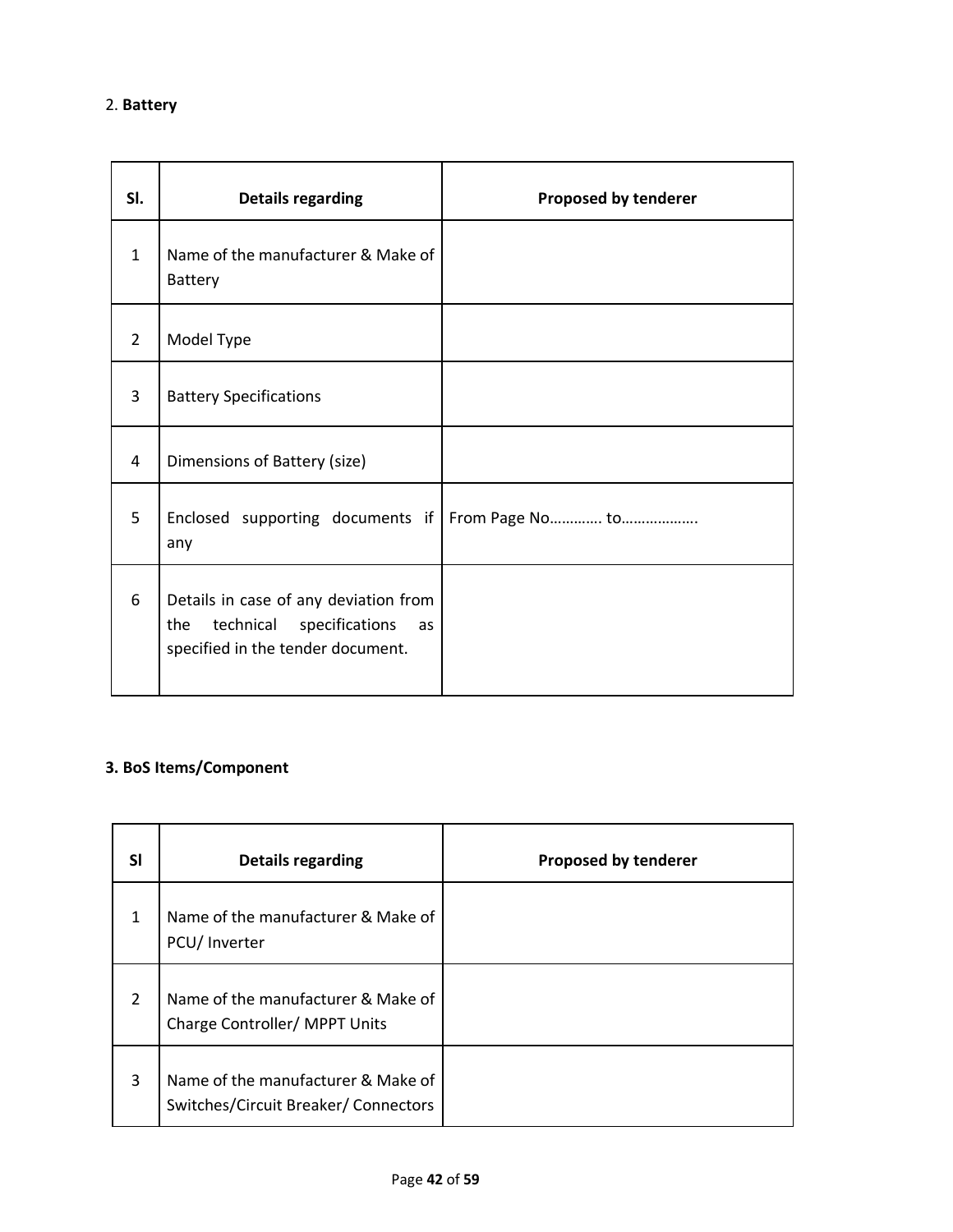| 4 | Name of the manufacturer & Make of<br>Cables                                                                           |  |
|---|------------------------------------------------------------------------------------------------------------------------|--|
| 5 | Name of the manufacturer & Make of<br>array boxes                                                                      |  |
| 6 | Name of the manufacturer & Make of<br><b>Lightning Arrestor</b>                                                        |  |
| 7 | Name of the manufacturer & Make of<br>fuses                                                                            |  |
| 8 | Enclosed supporting documents if any   From Page No to                                                                 |  |
| 9 | Details in case of any deviation from<br>technical<br>specifications<br>the<br>as<br>specified in the tender document. |  |

(Attach additional sheets if required)

**(Signature of tenderer With Seal)**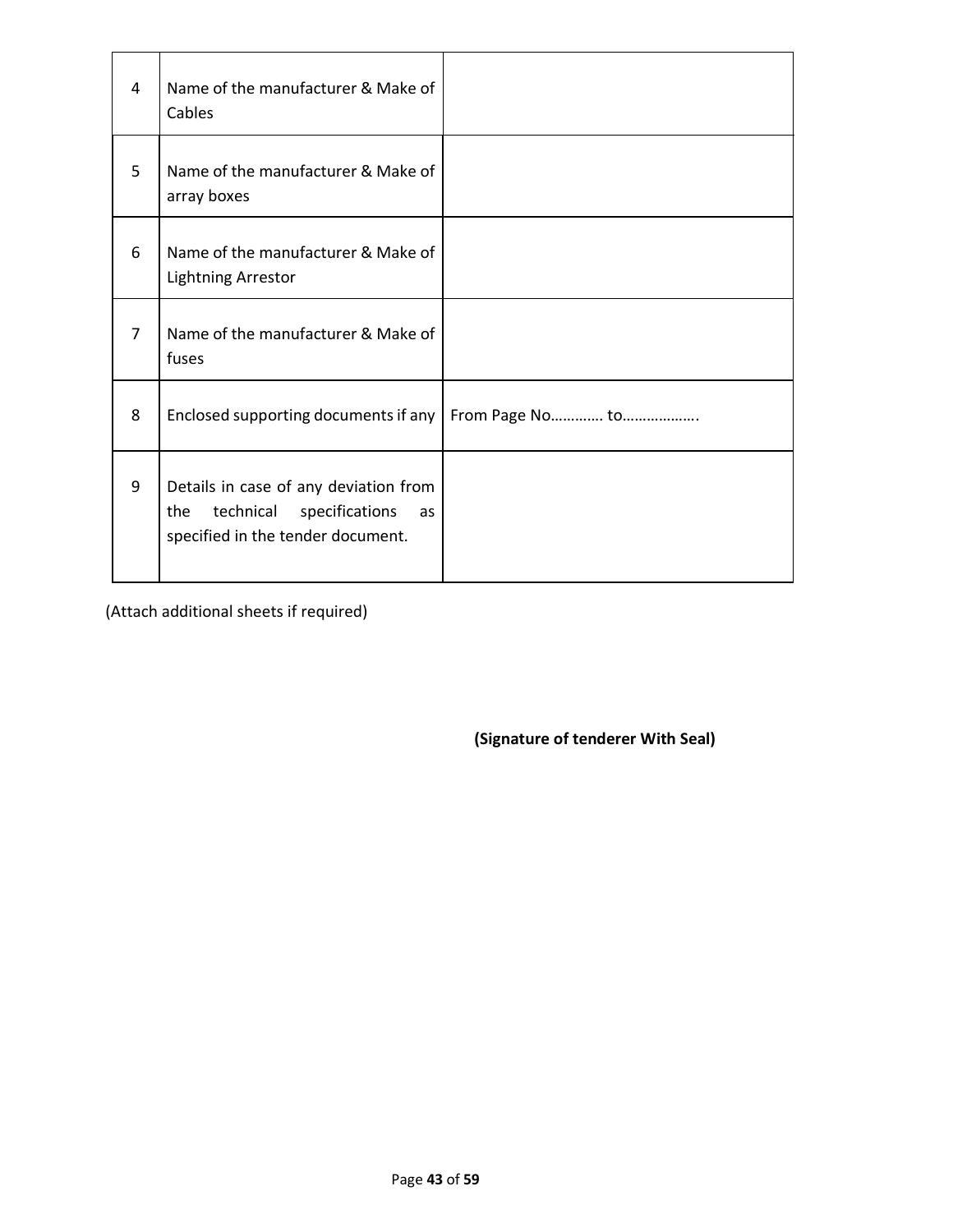## **DETAILS OF EXPERIENCE**

Please fill in information about the Solar PV Systems installed in the last three years by the Tenderer.

| Details                                | Year    |         |         |  |
|----------------------------------------|---------|---------|---------|--|
|                                        | 2017-18 | 2018-19 | 2019-20 |  |
| Total Capacity of PV<br>Installed (KW) |         |         |         |  |
| <b>Total Contract Amount</b>           |         |         |         |  |

(Account Details should be submitted with CA certification )

**(Signature of Tenderer)**

 **(Seal)**

**NOTE: Above details without copies of work orders, completion certificates, satisfactory performance reports from the users and CA certificate will not be considered.**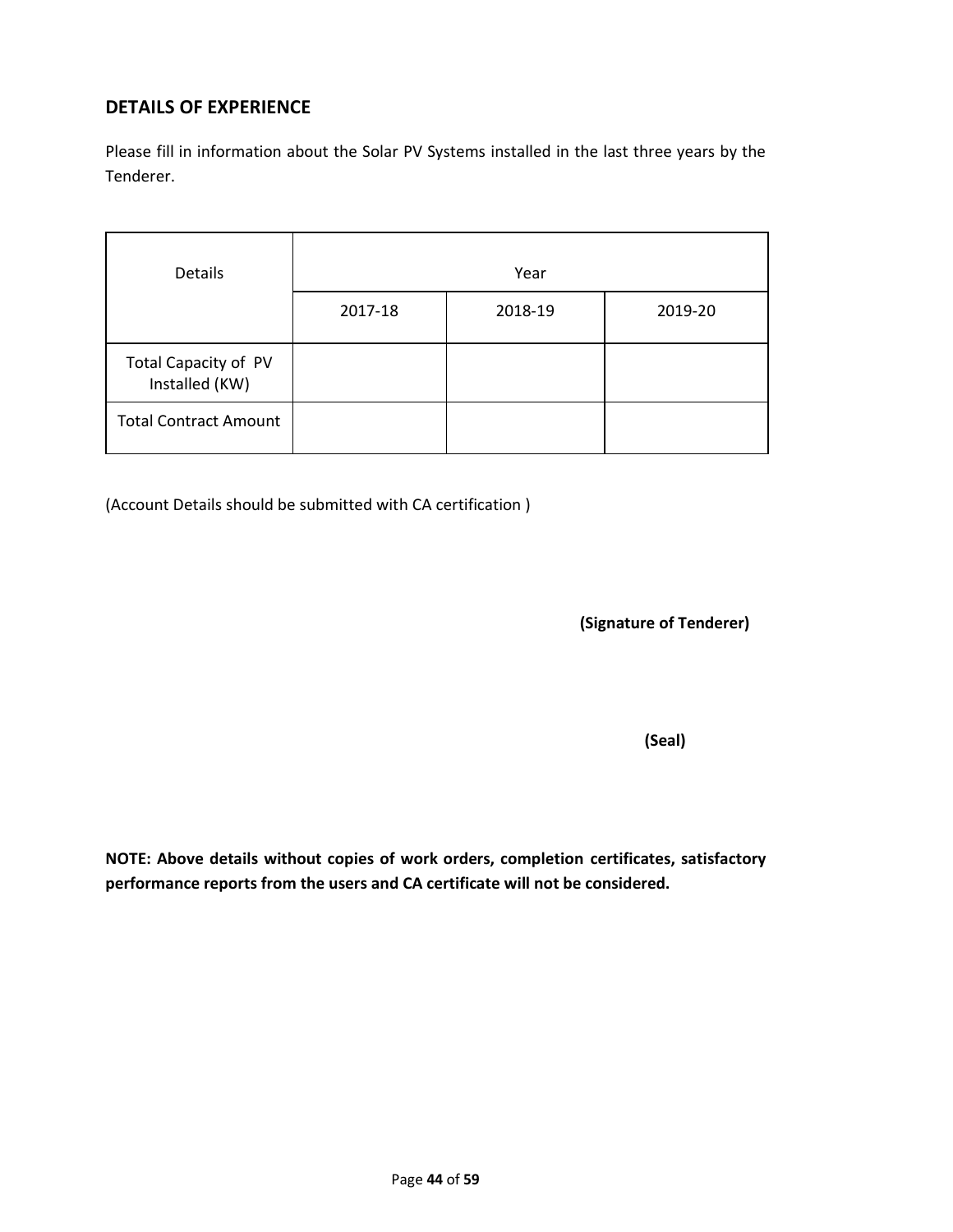# **PART-7 FINANCIAL BID**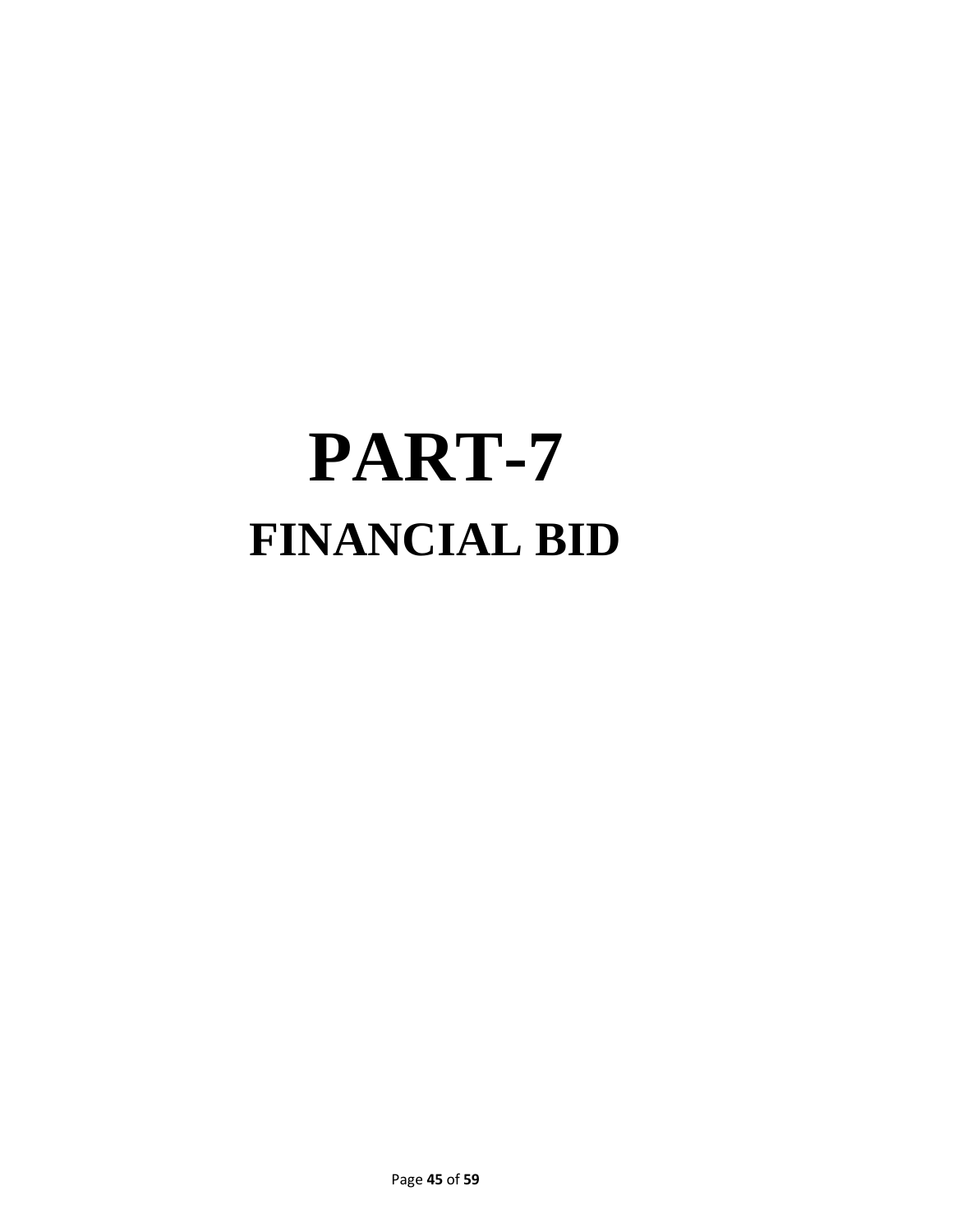#### **NAME OF THE WORK:-** DESIGN, SUPPLY, INSTALLATION & COMMISSIONING OF 15 kW HYBRID SOLAR PV POWER PLANT AT GOLAGHAT POLYTECHNIC, ULUTOLI, FURKATING, GOLAGHAT, PIN -785610

| JOB NO.                      | <b>JOB DESCRIPTION</b>                                              | QTY. | <b>UNIT</b> | <b>RATE</b><br>including<br>GST (IN RS) | <b>AMOUNT</b><br>(INRS) |
|------------------------------|---------------------------------------------------------------------|------|-------------|-----------------------------------------|-------------------------|
| <b>PHASE</b><br>$\mathbf{1}$ | SUPPLY OF NECESSARY EQUIPMENTS                                      |      |             |                                         |                         |
| JOB <sub>1</sub>             | <b>SUPPLY OF PV MODULE</b>                                          |      |             |                                         |                         |
| JOB <sub>2</sub>             | <b>SUPPLY OF PCU</b>                                                |      |             |                                         |                         |
| JOB <sub>3</sub>             | <b>SUPPLY OF BATTERY</b>                                            |      |             |                                         |                         |
| JOB <sub>4</sub>             | <b>SUPPLY OF MODULE</b><br>MOUNTING STRUCTURE                       |      |             |                                         |                         |
| JOB <sub>5</sub>             | SUPPLY OF DCDB WITH ALL<br><b>COMPONENTS</b>                        |      |             |                                         |                         |
| JOB <sub>6</sub>             | SUPPLY OF ACDB WITH ALL<br><b>COMPONENTS</b>                        |      |             |                                         |                         |
| JOB <sub>7</sub>             | <b>SUPPLY OF DC CABLE</b>                                           |      |             |                                         |                         |
| JOB <sub>8</sub>             | <b>SUPPLY OF AC CABLE</b>                                           |      |             |                                         |                         |
| JOB <sub>9</sub>             | <b>SUPPLY OF</b><br>CONNECTORS, SWITCHES,<br><b>CIRCUIT BREAKER</b> |      |             |                                         |                         |
| <b>JOB 10</b>                | SUPPLY OF CABLE TRAYS                                               |      |             |                                         |                         |
| <b>JOB 11</b>                | <b>SUPPLY OF LIGHTNING</b><br><b>ARRESTOR</b>                       |      |             |                                         |                         |
| <b>JOB 12</b>                | <b>SUPPLY OF MATERIAL FOR</b><br><b>EARTHING</b>                    |      |             |                                         |                         |
| <b>JOB 13</b>                | <b>SUPPLY OF CABLE</b><br>GLANDS, LUGS, TIES,<br><b>FERRULES</b>    |      |             |                                         |                         |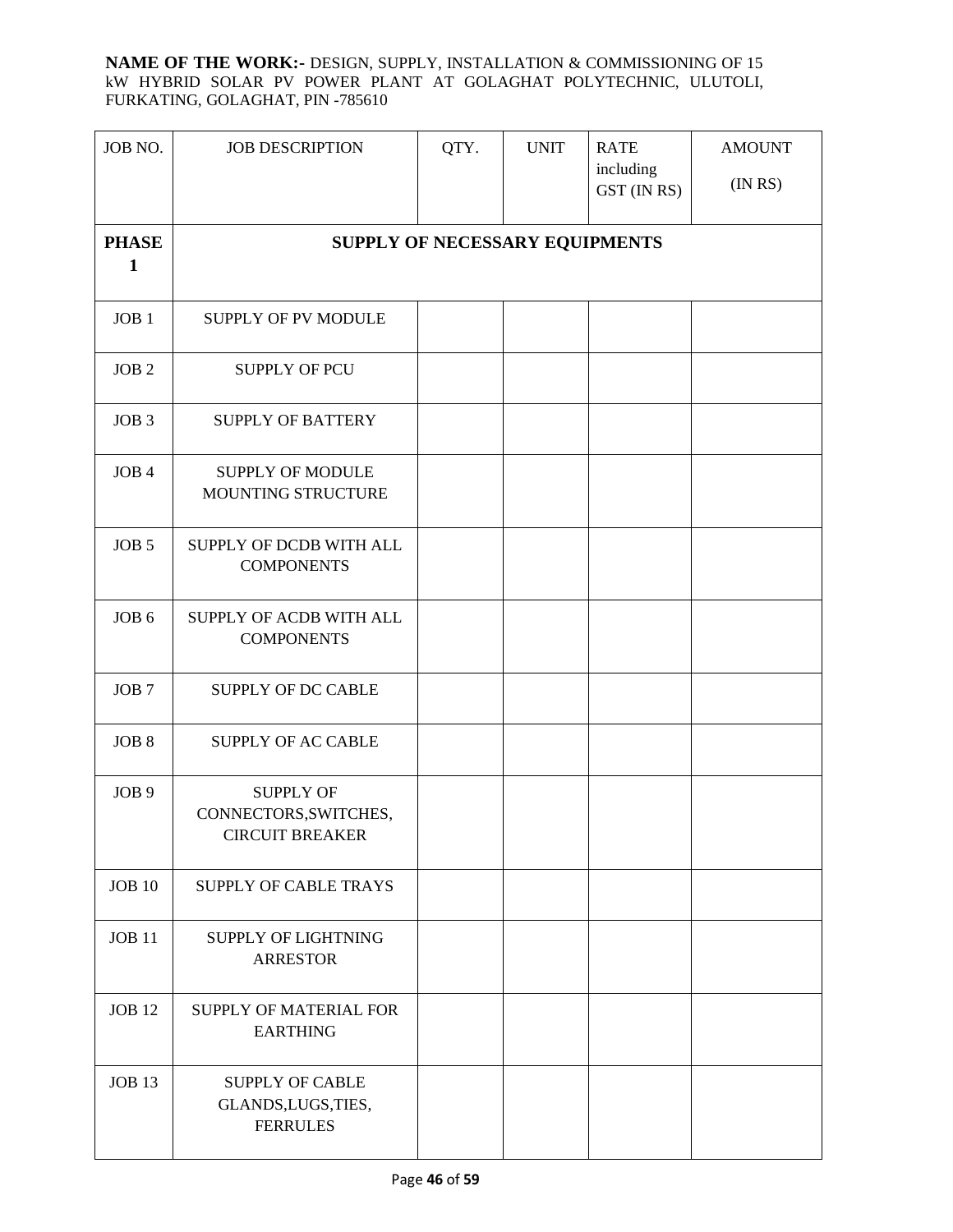| <b>PHASE</b><br>$\overline{2}$ | <b>INSTALLATION OF THE POWER PLANT WITH ALL THE RELATED</b><br>NECESSARY SAFETY EQUIPMENTS FOR SATISFACTORY PERFORMANCE | OF THE PLANT |  |  |
|--------------------------------|-------------------------------------------------------------------------------------------------------------------------|--------------|--|--|
| JOB <sub>1</sub>               | <b>INSTALLATION OF THE</b><br>POWER PLANT                                                                               |              |  |  |
| JOB <sub>2</sub>               | <b>INSTALLATION OF THE</b><br><b>LIGHTNING ARRESTOR</b>                                                                 |              |  |  |
| JOB <sub>3</sub>               | <b>INSTALLATION OF THE</b><br><b>EARTHING</b>                                                                           |              |  |  |
| JOB <sub>4</sub>               | SUPPLY AND INSTALLATION<br>OF CAUTION AND DANGER<br><b>BOARDS</b>                                                       |              |  |  |
|                                | SUPPLY AND INSTALLATION<br>OF DISPLAY BOARD OF<br>" $3$ ft x $2$ ft"                                                    |              |  |  |
| JOB <sub>5</sub>               | WITH ALL THE NECESSARY<br><b>INFORMATION ABOUT THE</b><br><b>PLANT</b>                                                  |              |  |  |
|                                |                                                                                                                         |              |  |  |
| <b>PHASE</b><br>3              | <b>COMMISSIONING OF THE POWER PLANT AND WARRANTY/AMC</b>                                                                |              |  |  |
| JOB <sub>1</sub>               | <b>COMMISSIONING OF THE</b><br><b>SOLAR PV PLANT</b>                                                                    |              |  |  |
| JOB <sub>2</sub>               | WARRANTY/AMC                                                                                                            |              |  |  |

**(Signature of Tenderer)**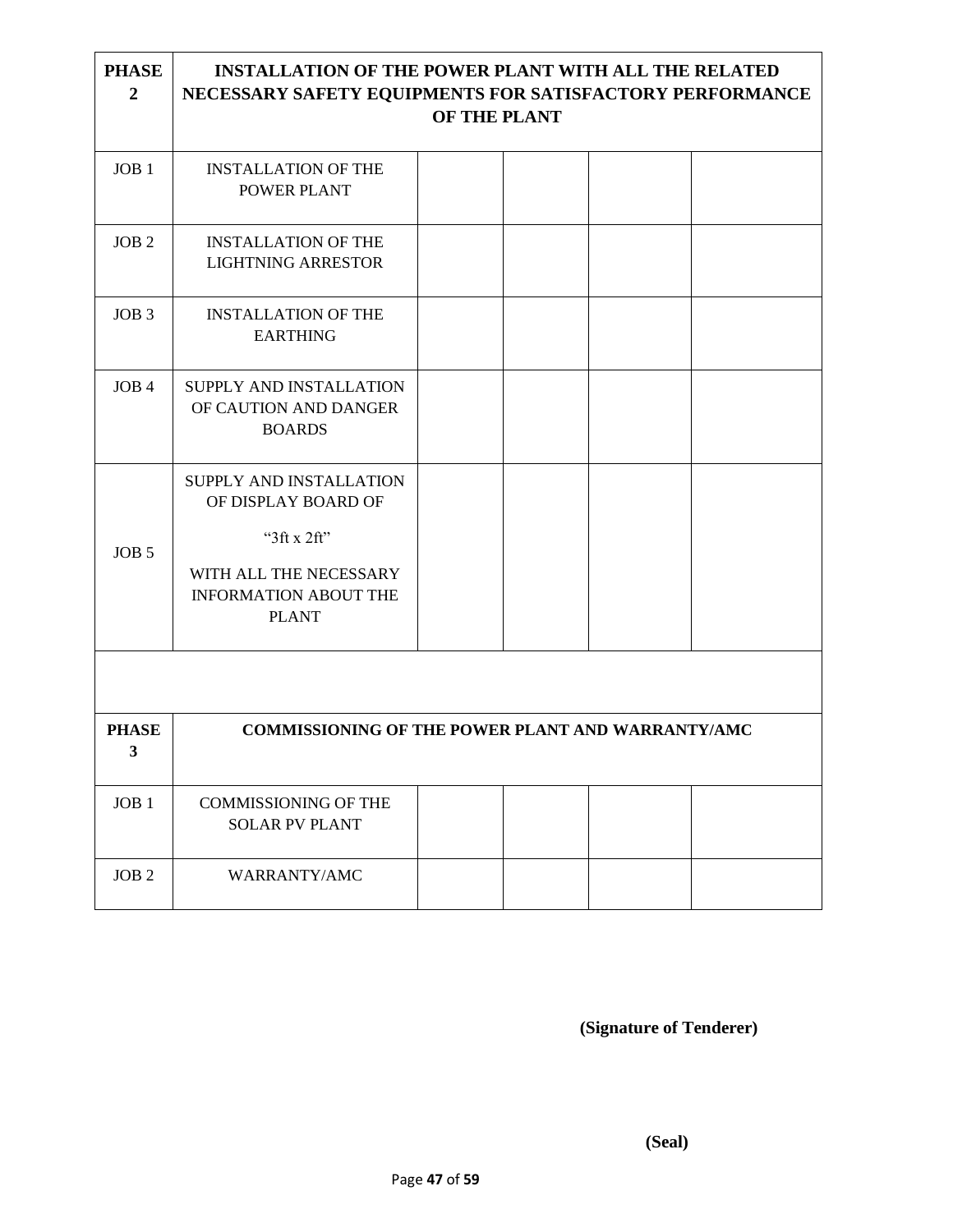#### **Annexure-I**

### **DETAILS OF THE PLANT**

# **15 KWp HYBRID SOLAR POWER PLANT at GOLAGHAT POLYTECHNIC, ULUTOLI, FURKATING, GOLAGHAT, PIN -785610**

# **Owner of plant- GOLAGHAT POLYTECHNIC**

| <b>SI</b>               | <b>Particulars</b>                 | <b>Details</b>           |
|-------------------------|------------------------------------|--------------------------|
| $\mathbf{1}$            | Plant capacity                     | 15 kWp                   |
| $\boldsymbol{2}$        | Nos of solar Modules               | Nos.                     |
| $\mathbf{3}$            | Capacity of module                 | Wp each                  |
| $\overline{\mathbf{4}}$ | Array combination of solar Modules | in series<br>in parallel |
| 5                       | Make of solar modules              |                          |
| 6                       | Capacity of inverters              | <b>KVA</b>               |
| $\overline{7}$          | Nos. of Inverter                   | Nos.                     |
| 8                       | Make of Inverter                   |                          |
| 9                       | Nos. of battery                    | Nos.                     |
| 10                      | <b>Total Battery Capacity</b>      | <b>VAH</b>               |
| 11                      | Make of Battery                    |                          |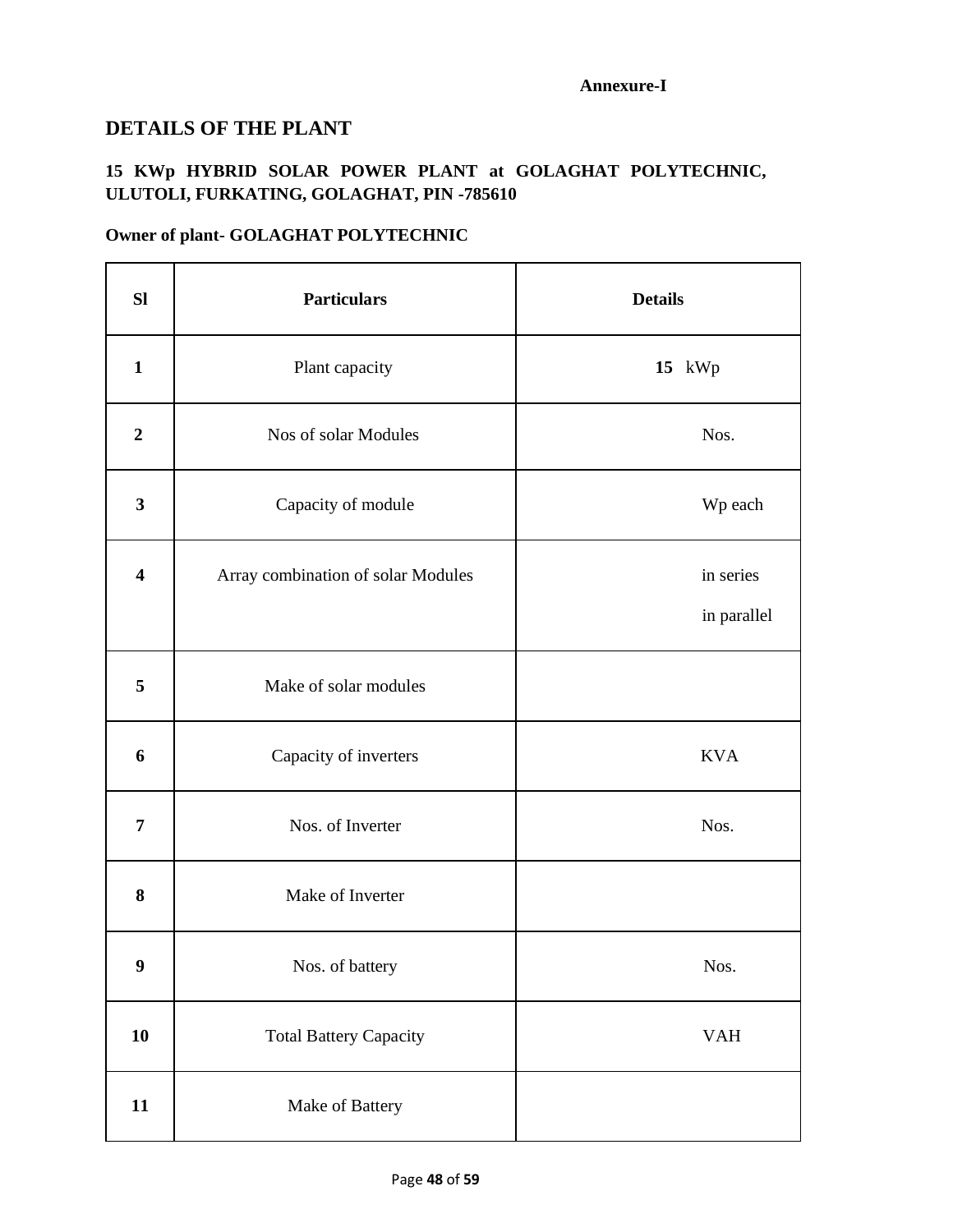# **Signature of authorized signatory of firm Seal**

**Name & Designation: -**

**Date: -**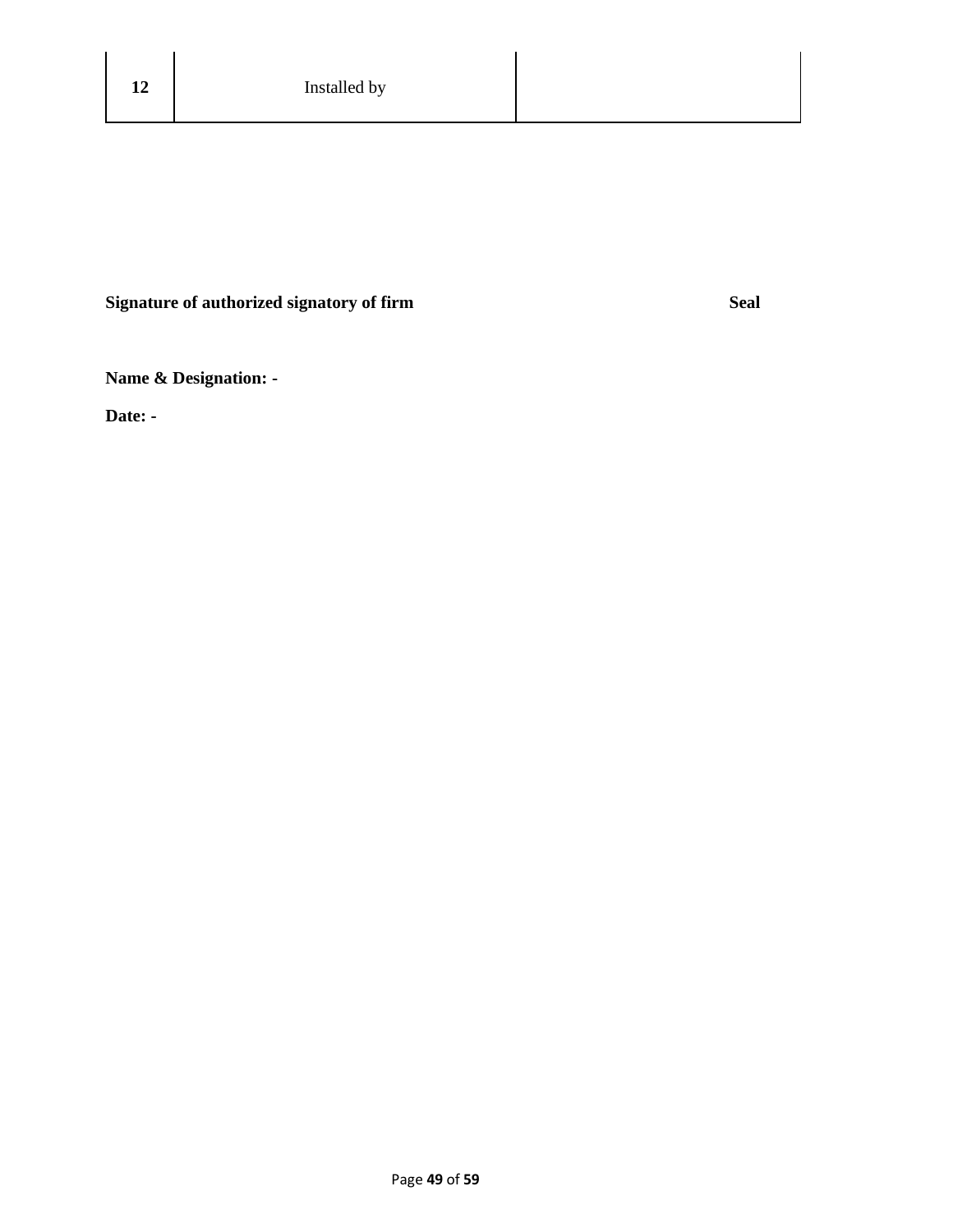| <b>CERTIFICATE OF COMMISSIONING FOR SOLAR PV POWER PLANT</b> |  |
|--------------------------------------------------------------|--|
|--------------------------------------------------------------|--|

| <b>SI</b>    | <b>Particulars</b>                                       | <b>Details</b> |
|--------------|----------------------------------------------------------|----------------|
| $\mathbf{1}$ | Name of beneficiary<br>(to whom plant has been allotted) |                |
| 2.           | Project site/location address (with<br>pin)              |                |
| 3.           | Contact no of beneficiary                                |                |
| 4.           | Capacity of Solar Power Plant in kW                      |                |

## **Declaration by beneficiary: -**

This is to certify that the above referred Hybrid Solar Power Plant has been installed and is working satisfactorily. We have been trained regarding operation of this Pant.

## **Signature of Beneficiary: -**

**Name:** - Date: -

| <b>Sl</b> | <b>Particulars</b>                                                           | <b>Details</b> |
|-----------|------------------------------------------------------------------------------|----------------|
|           | <b>Specification of solar modules</b><br>a Type of modules (Mono/Poly/Other) |                |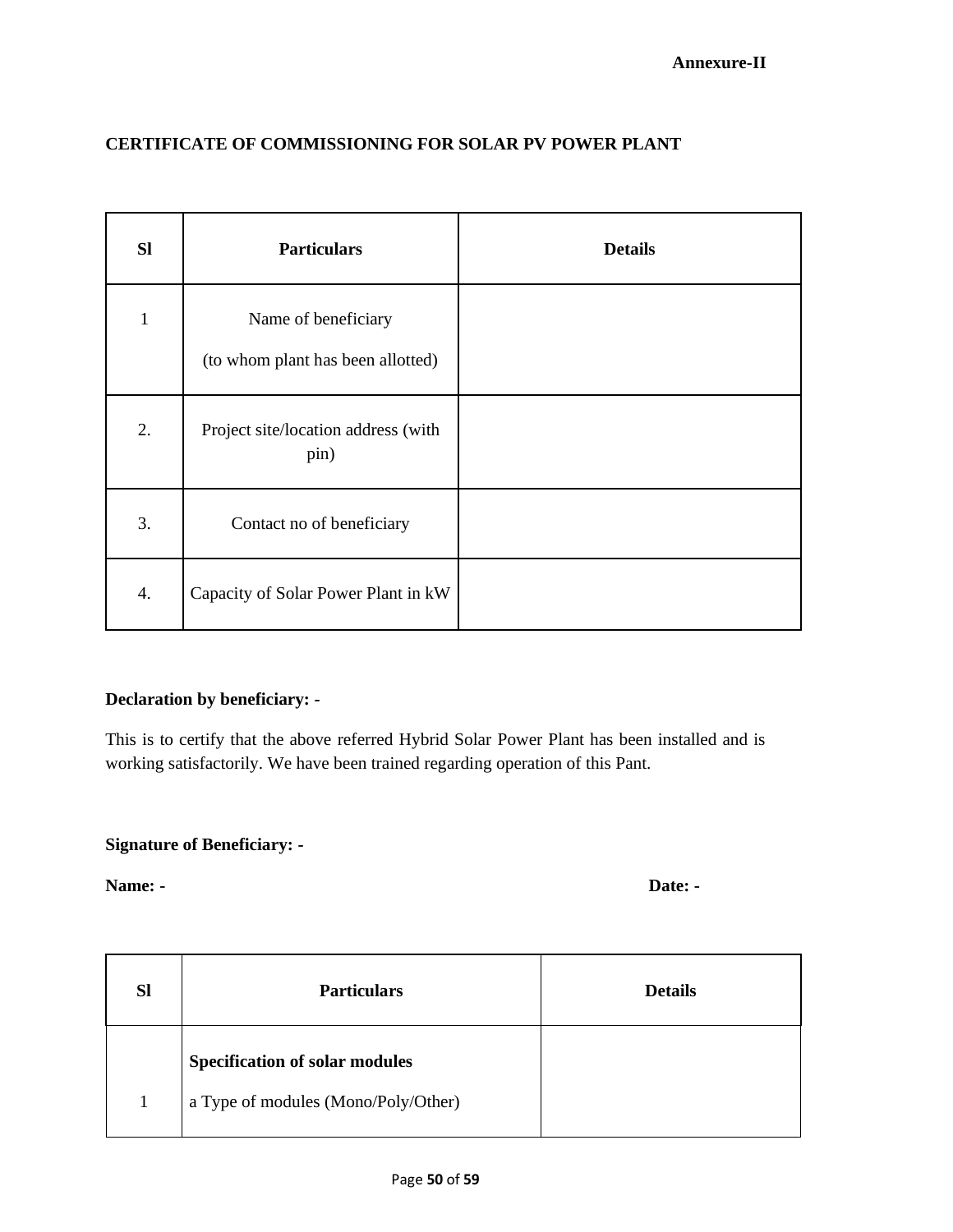|    | b Make of modules and year of manufacturing |  |
|----|---------------------------------------------|--|
|    | c Wattage and no of modules                 |  |
|    | d Indigenous modules or imported modules    |  |
|    | <b>Specification of Inverter</b>            |  |
| 2. | a. Make                                     |  |
|    | <b>b.</b> Rating (KVA)                      |  |
|    | <b>Batteries</b>                            |  |
|    | a. Make of Battery & year of manufacturing  |  |
| 3. | b. Type of Tubular Lead Acid/VRLA/GEL       |  |
|    | c. Number of batteries                      |  |
|    | d. Rated AH capacity at C/10                |  |
|    | e. Rate Voltage at C/10                     |  |
| 4. | Lightning arrester installed (yes/No)       |  |
| 5. | Date of commissioning of solar power plant  |  |

#### **Joint inspection report by the Tendering Authority official and installation Firm: -**

Certified that the above-mentioned solar PV Power plant installed by……………………………………………………………………………………………… …………………………………………………………………………………………………. has been checked and found to be in accordance with the agreement and is working satisfactorily.

#### **Sign of the Tendering Authority official with seal**

Name & Designation

Date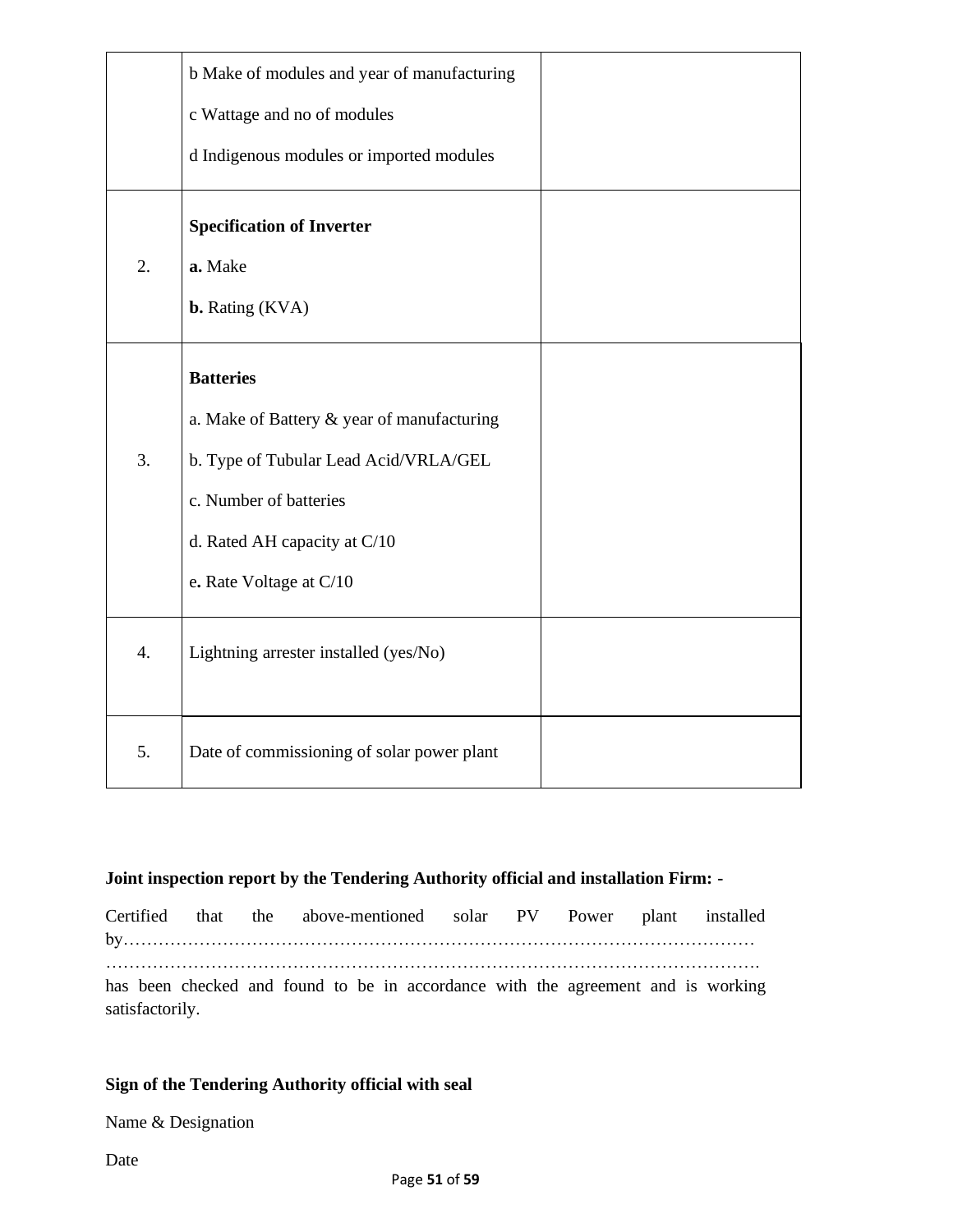### **Signature of authorized Signatory of Firm with seal**

Name & Designation: -

Date

### **Recommendation of the Tendering Authority officer: -**

On the basis of the above inspection report it is recommended to replace the payment of the firm as per the payment terms in the agreement of the Tendering Authority with the firm.

### **Signature of the Tendering Authority official with seal**

Name & Designation: -

Date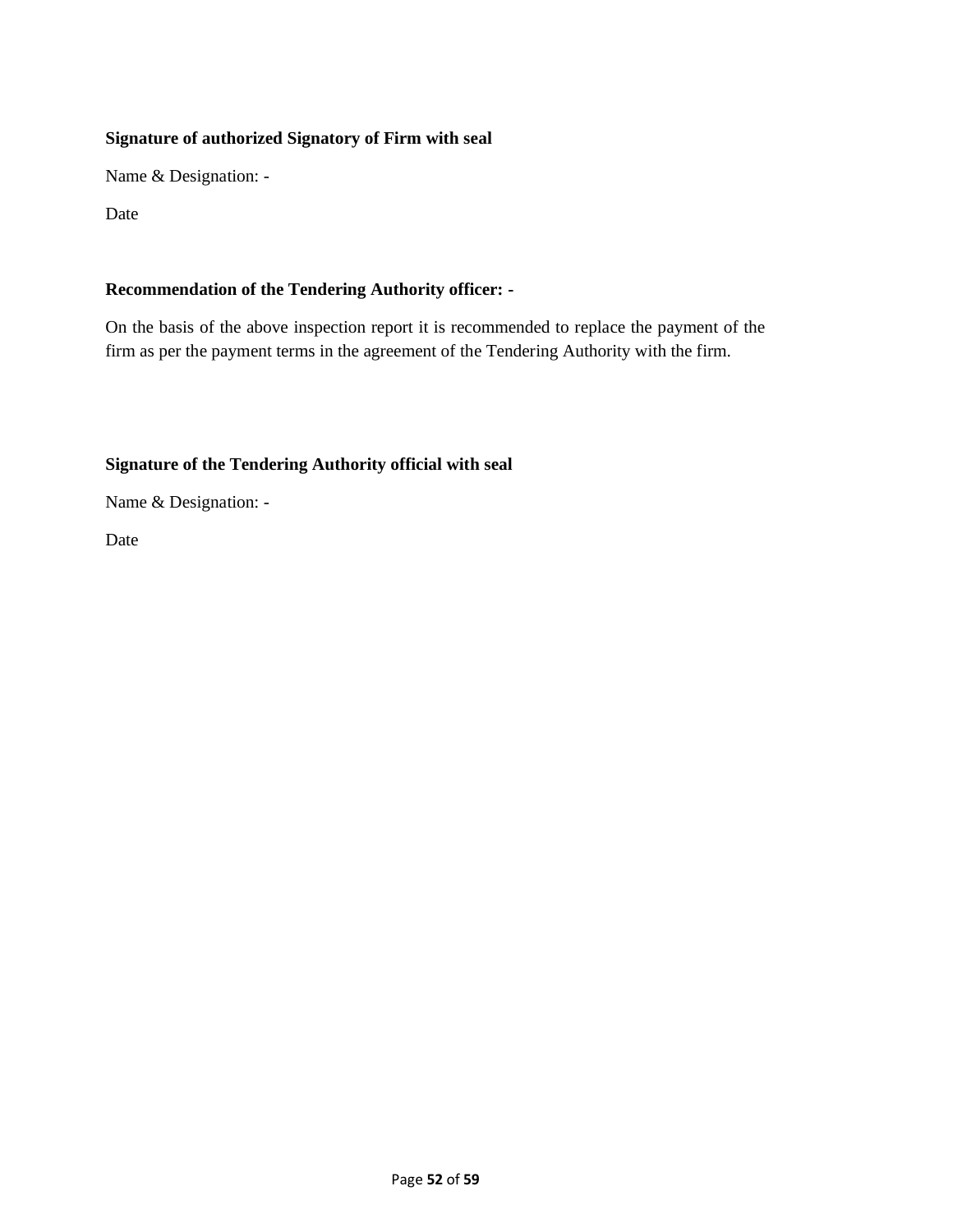# **HANDING OVER CERTIFICATE**

Name of Site\_\_\_\_\_\_\_\_\_\_\_\_\_\_\_\_\_\_\_\_\_\_\_\_\_\_\_\_\_\_\_\_\_\_\_\_

Capacity of system installed (kWp)\_\_\_\_\_\_\_\_\_\_\_\_\_\_\_\_\_

| <b>SI</b>                                                                                                                          | Component        | <b>Observation</b> |
|------------------------------------------------------------------------------------------------------------------------------------|------------------|--------------------|
| 1.                                                                                                                                 | <b>Modules</b>   |                    |
| Make of modules and<br>year of manufacturing.                                                                                      |                  |                    |
| Wattage<br>$% \left( \left( \mathcal{A},\mathcal{A}\right) \right) =\left( \mathcal{A},\mathcal{A}\right)$ of<br>and no<br>modules |                  |                    |
| (Annex list of module<br>serial no.)                                                                                               |                  |                    |
| 2.                                                                                                                                 | <b>Batteries</b> |                    |
| Make of Battery and year<br>of manufacturing.                                                                                      |                  |                    |
| Type:Tubular Lead Acid<br>/ VRLA/GEL                                                                                               |                  |                    |
| Number of batteries                                                                                                                |                  |                    |
| Cabinets<br>for<br>battery<br>banks                                                                                                |                  |                    |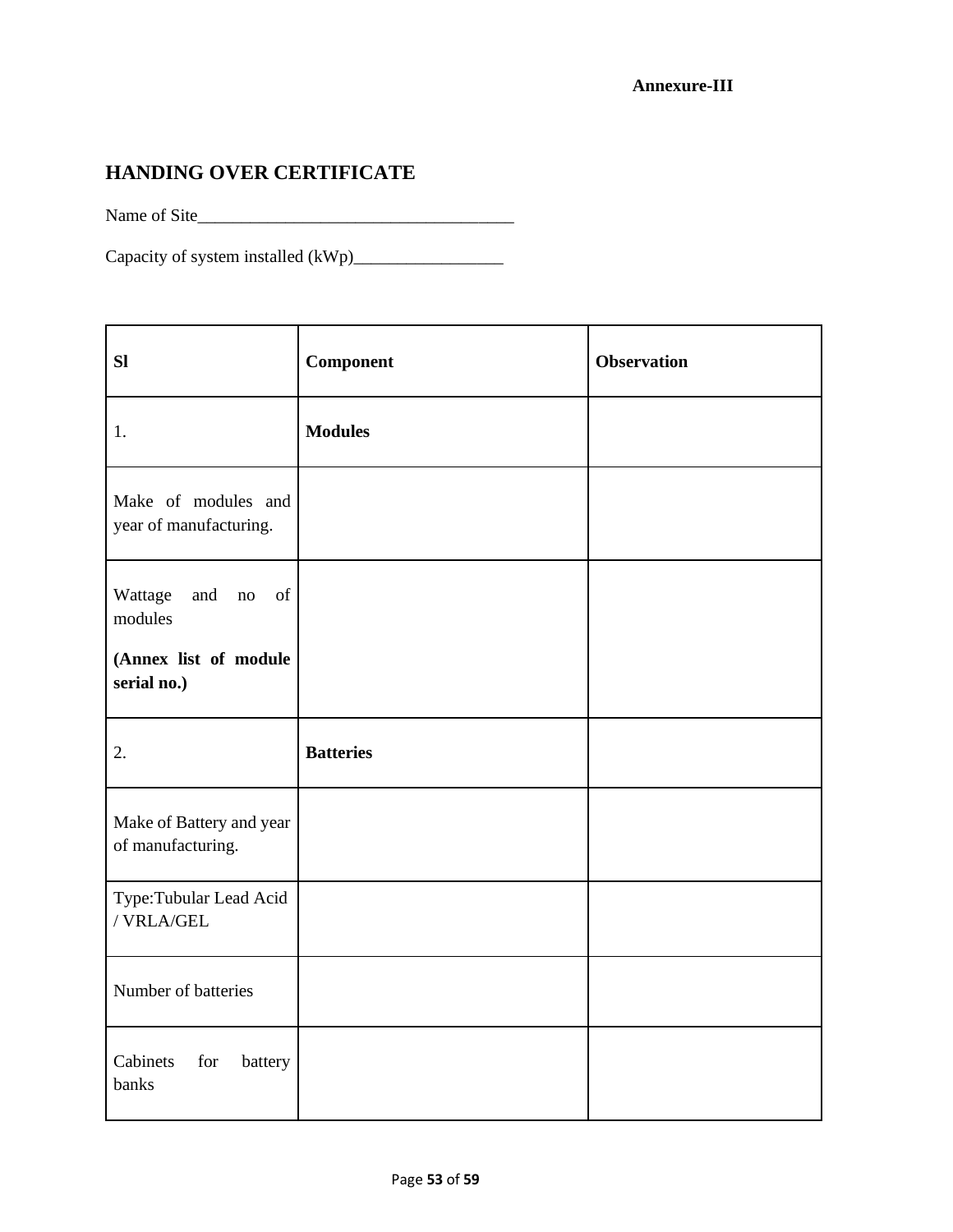| 3.                                                                                                                                         | <b>PCU</b>                                                                  |  |
|--------------------------------------------------------------------------------------------------------------------------------------------|-----------------------------------------------------------------------------|--|
| Make<br>$% \left( \left( \mathcal{A},\mathcal{A}\right) \right) =\left( \mathcal{A},\mathcal{A}\right)$ of<br>and<br>year<br>manufacturing |                                                                             |  |
| Capacity of inverter                                                                                                                       |                                                                             |  |
| 4.                                                                                                                                         | Display board of 6' X 4' size installed<br>(Yes/No)                         |  |
| 5                                                                                                                                          | Other items                                                                 |  |
|                                                                                                                                            | a.                                                                          |  |
|                                                                                                                                            | $\mathbf b$ .                                                               |  |
|                                                                                                                                            | $\mathbf{c}$ .                                                              |  |
|                                                                                                                                            | d.                                                                          |  |
| 6                                                                                                                                          | Name of technical Person Trained to<br>maintain system<br><b>Mobile No:</b> |  |

It is certified that the above solar power plant has been handed over/taken over on date ……………………...in the running condition. Responsibility for security and safety of the equipment of the solar power plant shall be of user / beneficiary from now onwards.

The responsibility for 5 years warranty & maintenance of solar power plant shall be of

M/S………………………………………

| <b>Handed over by</b> | <b>Taken over by</b>    |
|-----------------------|-------------------------|
| Signature (firm)      | Signature (Beneficiary) |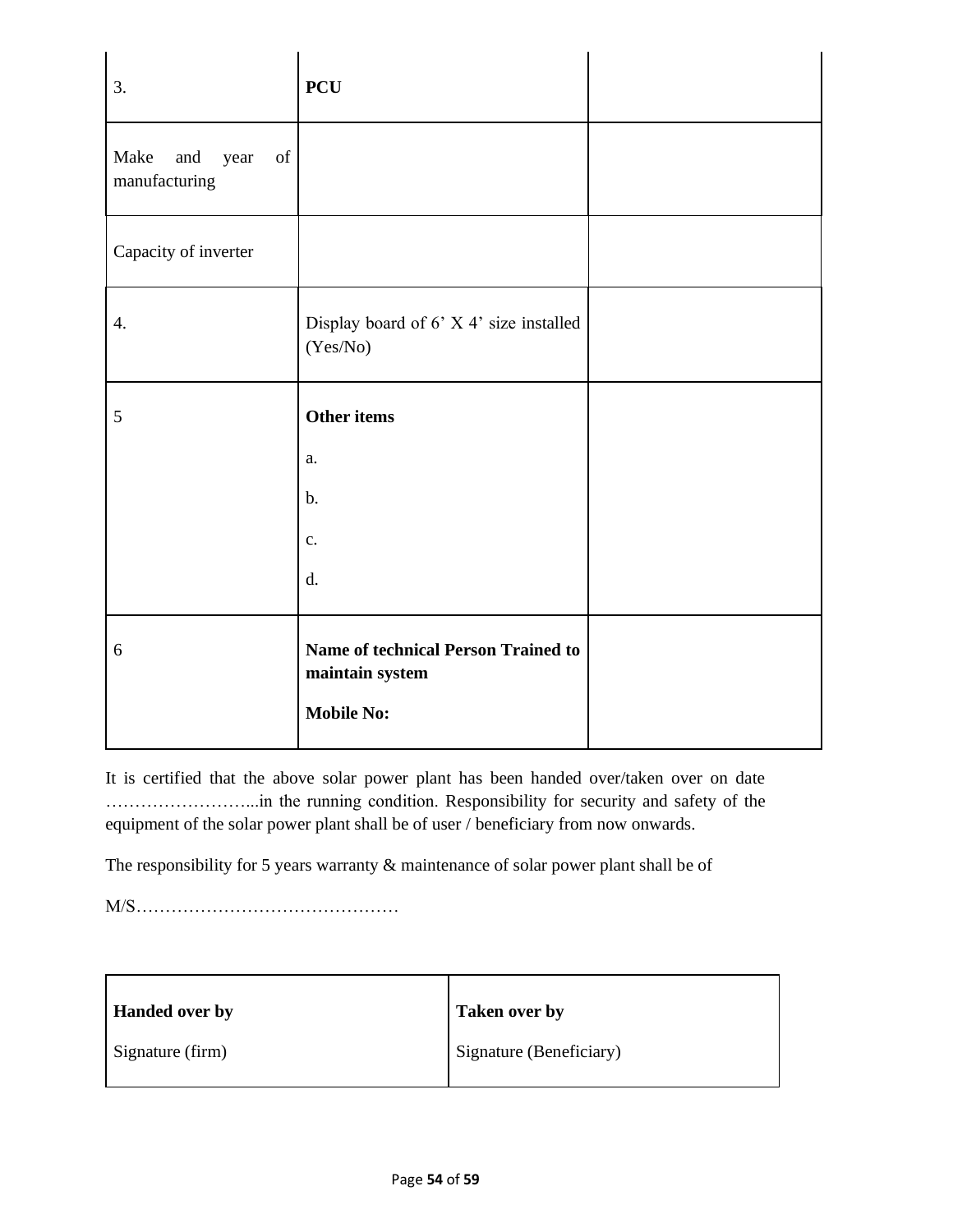| Name                 | Name          |
|----------------------|---------------|
| Designation          | Designation   |
| <b>Official Seal</b> | Official Seal |
| Date                 | Date          |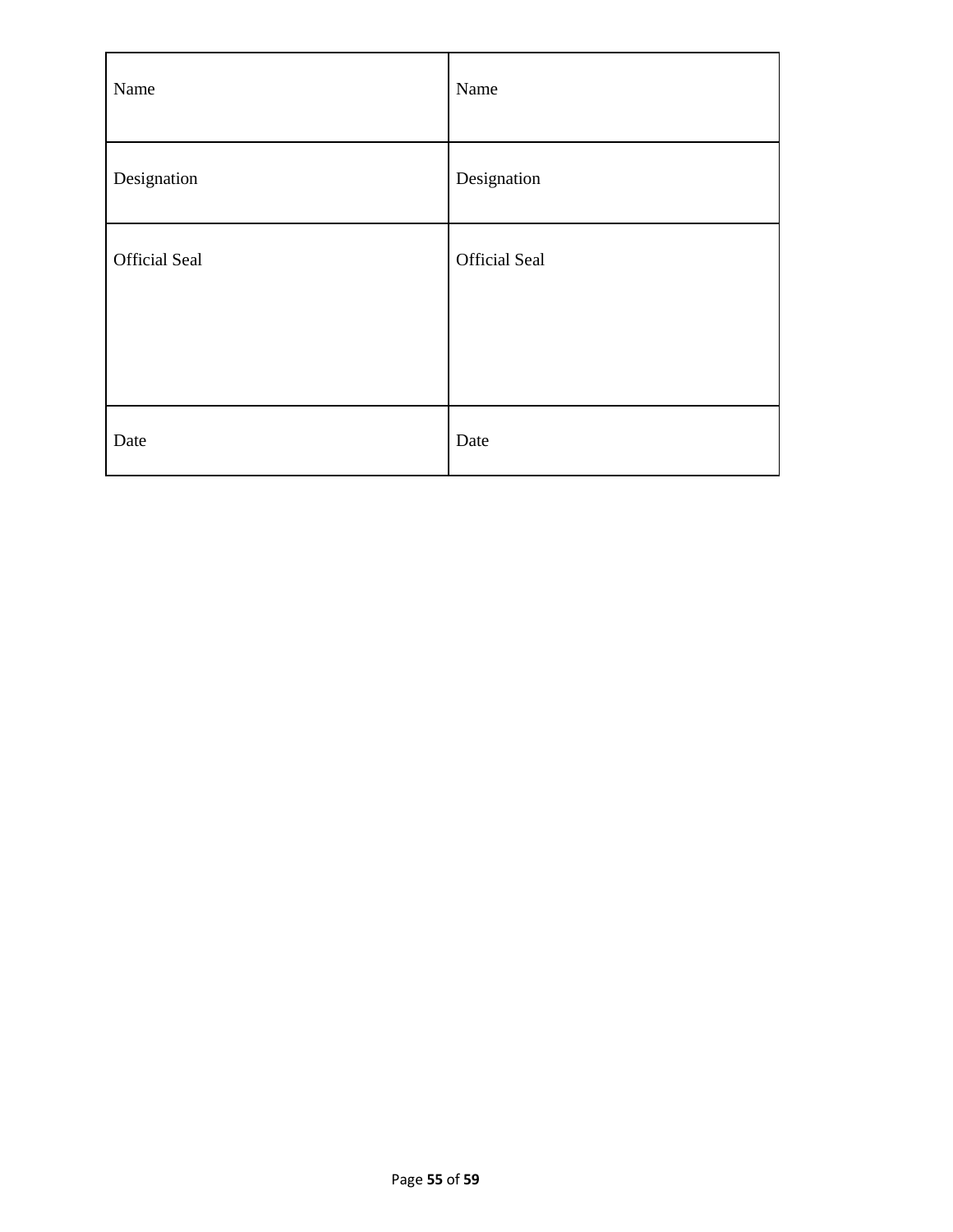#### **Annexure-IV**

| (On the letter head of the firm)        |
|-----------------------------------------|
| <b>WARRANTY OF THE SYSTEM INSTALLED</b> |
| Date of issue                           |
| To,                                     |
| The                                     |
| Ref: - Work order                       |
| Dear Sir/Madam,                         |
|                                         |

I hereby warranty the Hybrid Solar Power plant of …………. kWp capacity as per following: -

| <b>Sl</b>        | <b>Particulars</b>                                                                                                                                         | <b>Observation</b> |
|------------------|------------------------------------------------------------------------------------------------------------------------------------------------------------|--------------------|
| $\mathbf{1}$     | Name of Beneficiary<br>(to whom plant has been allotted)                                                                                                   |                    |
| 2.               | Project site / Location Address (with Pin)                                                                                                                 |                    |
| 3.               | Contact no of beneficiary                                                                                                                                  |                    |
| $\overline{4}$ . | <b>Specification of solar modules</b><br>a) Type o modules (Mono/Poly/Other)<br>b) Make of modules & year of manufacturing<br>c) Wattage and no of modules |                    |
| 5                | Serial nos. of solar modules (enclose list)                                                                                                                |                    |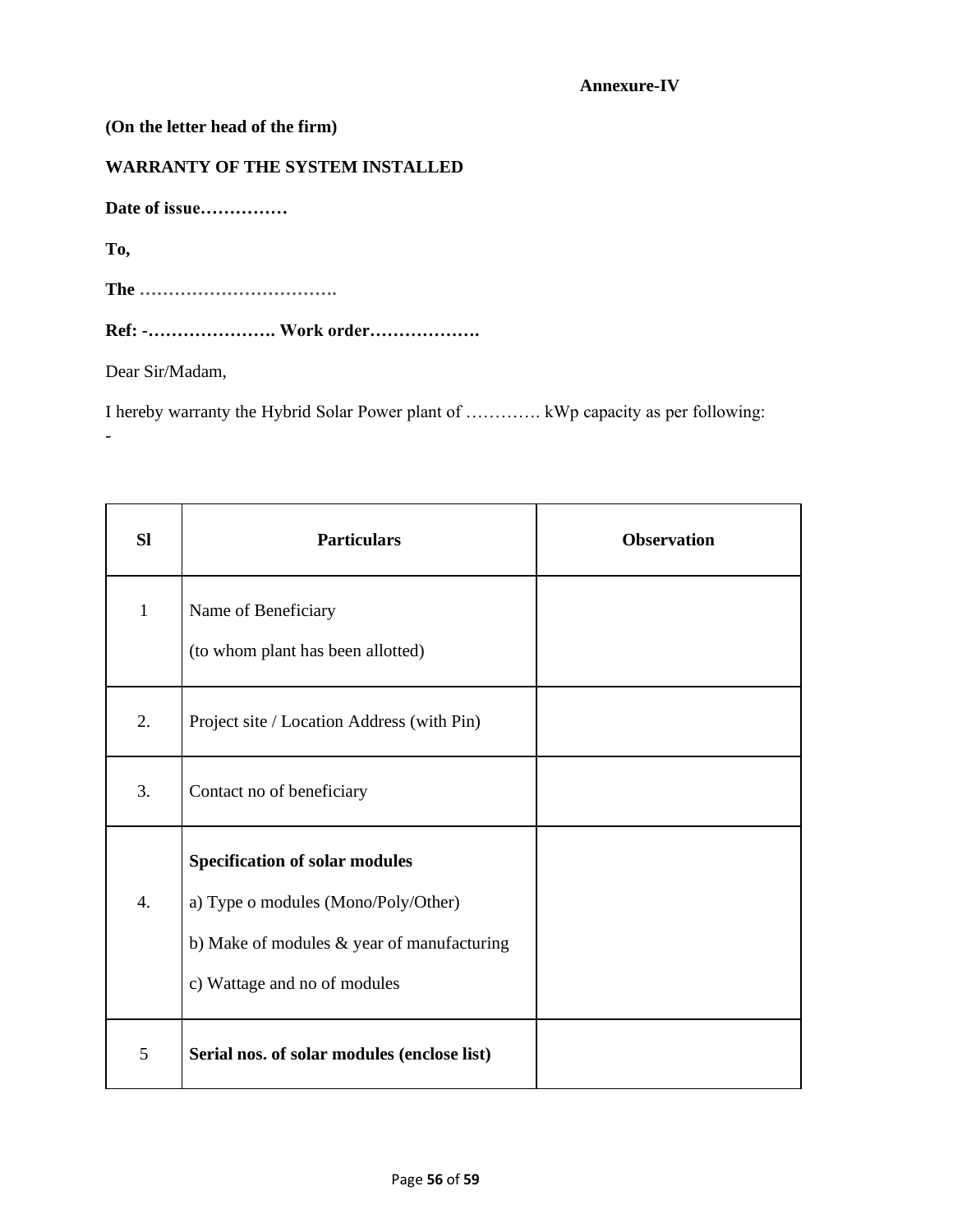|                | <b>Batteries</b>                           |  |
|----------------|--------------------------------------------|--|
| 6              | a) Make of Battery & year of manufacturing |  |
|                | b) Type of Tubular Lead Acid/VRLA/GEL      |  |
|                | c) Number of batteries                     |  |
|                | d) Rated AH capacity at $C/10$             |  |
|                | e) Rate Voltage at $C/10$                  |  |
|                | <b>Specification of the PCU/Inverter</b>   |  |
| $\overline{7}$ | a) Make                                    |  |
|                | b) Rating (KVA)                            |  |
| 8.             | Date of commissioning of the system        |  |

The mechanical structures, electrical works including power conditioners/ inverters/charge controllers/ maximum power point tracker units/ distribution boards/digital meters/switchgear /storage batteries, etc. and over all workmanship of the SPV power plants/systems are warranted against any manufacturing/ design/ installation defects for a minimum period of 5 years.

Solar PV modules used in solar power plants/ systems are warranted for their output peak watt capacity, which shall not be less than 90% at the end of 10 years and 80% at the end of 25 years.

### **Authorized Signature of Firm with Seal………….**

Name & Designation: -

Date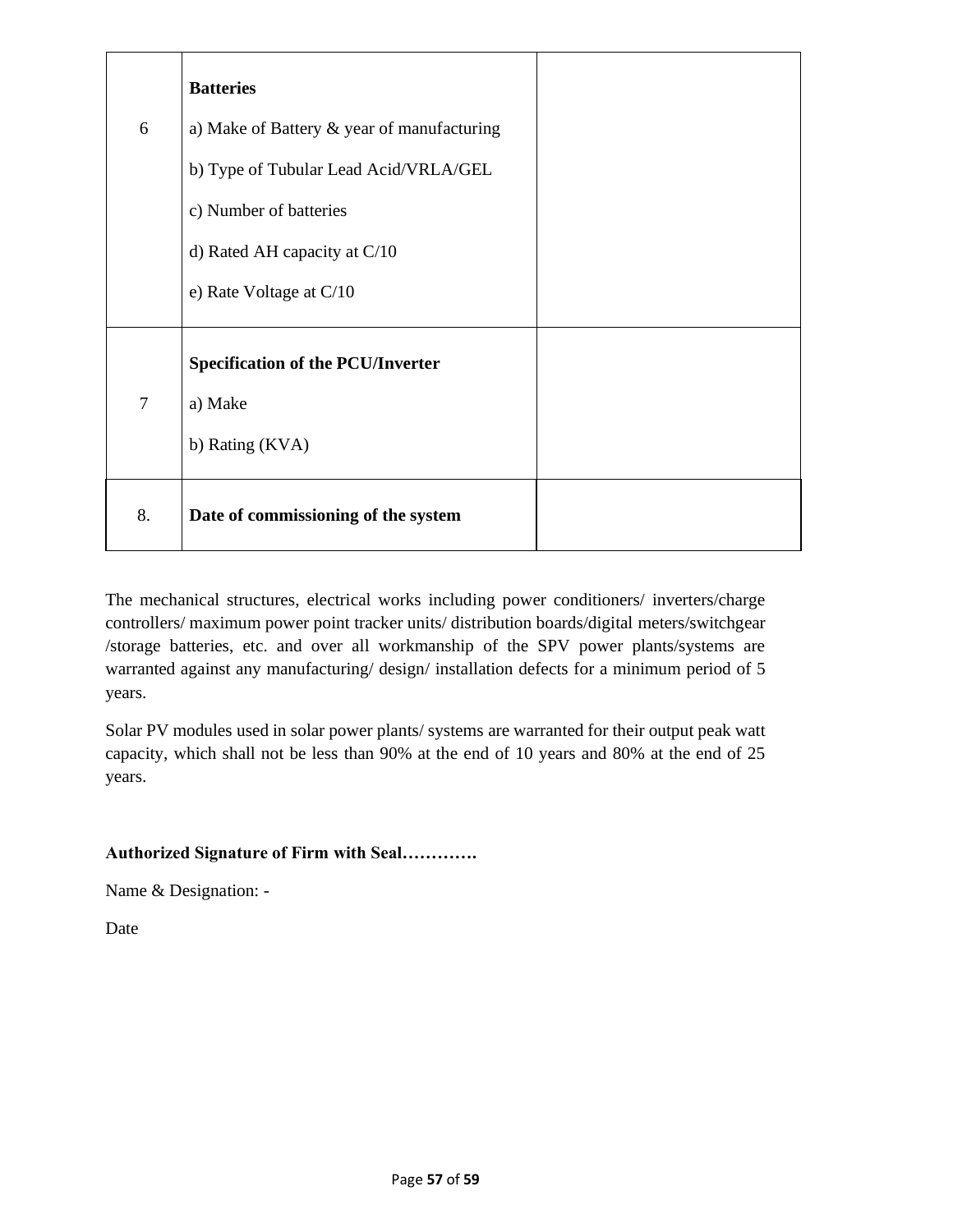# **PERFORMANCE RATIO TEST OF SOLAR PV SYSTEM INSTALLED**

| <b>SI</b>      | <b>Particulars</b>                                       | <b>Observation</b> |
|----------------|----------------------------------------------------------|--------------------|
| 1              | Name of Beneficiary<br>(to whom plant has been allotted) |                    |
| $\overline{2}$ | Project site / Location Address (with Pin)               |                    |
| 3              | Capacity of solar power plant in KW                      |                    |

This is to certify that the above-mentioned solar PV Power Plant has been installed by M/S……………………………………………………………………………………………... and the system is working satisfactorily since last ……………. days.

The detail of the performance of the system is as following: -

| <b>Sl</b> | <b>Particulars</b>                                                                         | Recorded data                |
|-----------|--------------------------------------------------------------------------------------------|------------------------------|
| 1         | Duration of test (1 hour)                                                                  | Starting time<br>Ending time |
| 2.        | A- energy generated on the solar PV system (as per inverter)<br>during test period (in Wh) |                              |
| 3.        | <b>B</b> - Total capacity of the solar modules installed in the system<br>(in Wh)          |                              |